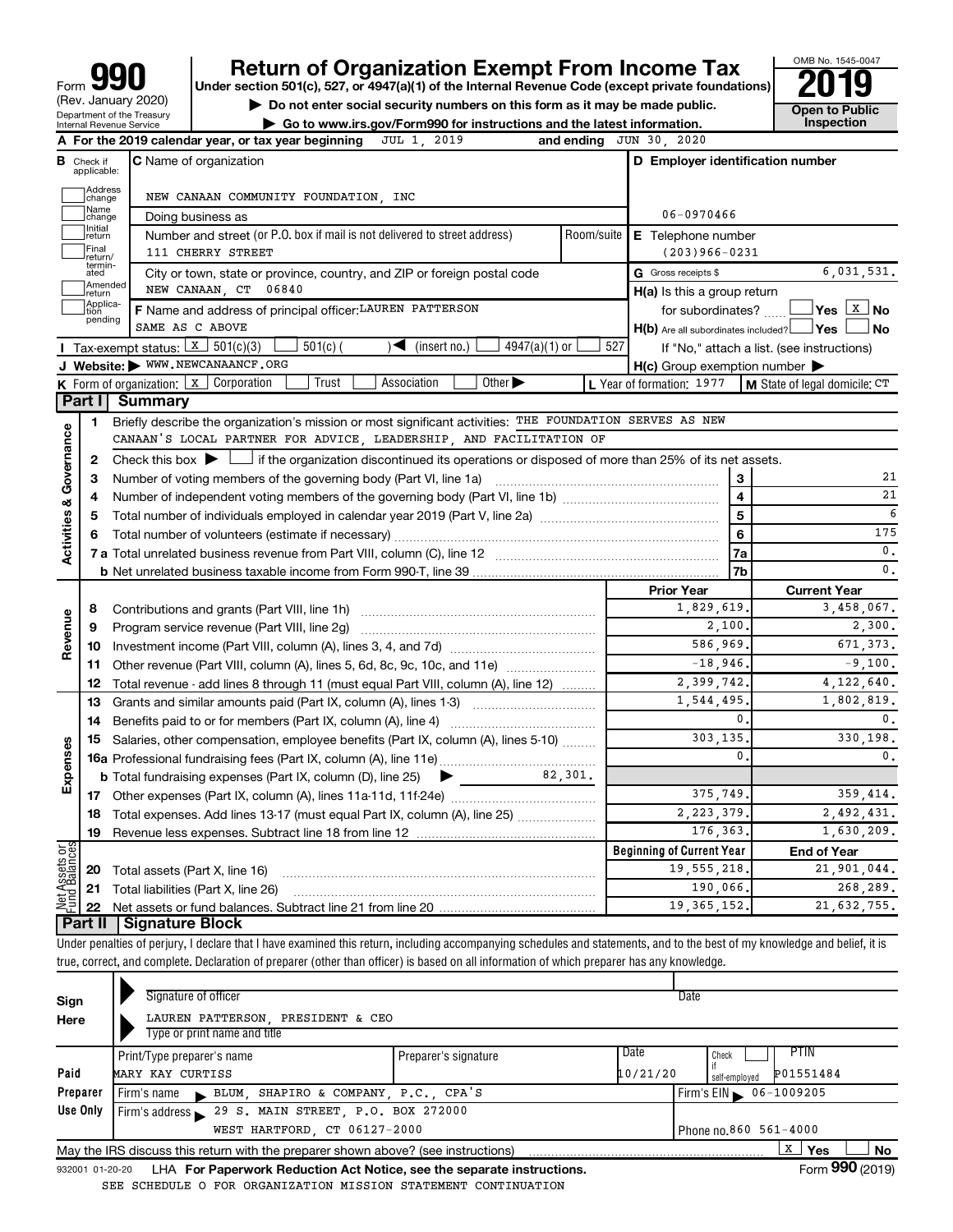|              | Part III   Statement of Program Service Accomplishments                                                                                                                                                                             |                                       |
|--------------|-------------------------------------------------------------------------------------------------------------------------------------------------------------------------------------------------------------------------------------|---------------------------------------|
|              |                                                                                                                                                                                                                                     |                                       |
| 1.           | Briefly describe the organization's mission:                                                                                                                                                                                        |                                       |
|              | THE FOUNDATION SERVES AS NEW CANAAN'S LOCAL PARTNER FOR ADVICE,                                                                                                                                                                     |                                       |
|              | LEADERSHIP, AND FACILITATION OF CHARITABLE GIVING.                                                                                                                                                                                  |                                       |
|              |                                                                                                                                                                                                                                     |                                       |
| $\mathbf{2}$ | Did the organization undertake any significant program services during the year which were not listed on the                                                                                                                        |                                       |
|              |                                                                                                                                                                                                                                     | $\sqrt{}$ Yes $\sqrt{X}$ No           |
|              | If "Yes," describe these new services on Schedule O.                                                                                                                                                                                |                                       |
| З            | Did the organization cease conducting, or make significant changes in how it conducts, any program services?                                                                                                                        | $ Yes $ $\overline{X}$ $\overline{N}$ |
|              | If "Yes," describe these changes on Schedule O.                                                                                                                                                                                     |                                       |
| 4            | Describe the organization's program service accomplishments for each of its three largest program services, as measured by expenses.                                                                                                |                                       |
|              | Section 501(c)(3) and 501(c)(4) organizations are required to report the amount of grants and allocations to others, the total expenses, and                                                                                        |                                       |
|              | revenue, if any, for each program service reported.                                                                                                                                                                                 |                                       |
| 4a           | 1,596,577. ) (Revenue \$<br>1,917,324. including grants of \$<br>(Code: ) (Expenses \$                                                                                                                                              |                                       |
|              | GRANTS ARE MADE TO SUPPORT CAPITAL, PROGRAM AND OPERATING NEEDS OF                                                                                                                                                                  |                                       |
|              | LOCAL NONPROFIT ORGANIZATIONS.                                                                                                                                                                                                      |                                       |
|              |                                                                                                                                                                                                                                     |                                       |
|              |                                                                                                                                                                                                                                     |                                       |
|              |                                                                                                                                                                                                                                     |                                       |
|              |                                                                                                                                                                                                                                     |                                       |
|              |                                                                                                                                                                                                                                     |                                       |
|              |                                                                                                                                                                                                                                     |                                       |
|              |                                                                                                                                                                                                                                     |                                       |
|              |                                                                                                                                                                                                                                     |                                       |
|              |                                                                                                                                                                                                                                     |                                       |
|              |                                                                                                                                                                                                                                     |                                       |
| 4b           | 223, 057. including grants of \$<br>185, 742.<br>(Revenue \$<br>(Code:<br>) (Expenses \$<br>GRANTS ARE MADE TO PROVIDE SCHOLARSHIP ASSISTANCE FOR NEW CANAAN<br>RESIDENTS WITH FINANCIAL NEED.<br>GRANTS ARE ALSO MADE TO NONPROFIT |                                       |
|              | ORGANIZATIONS TO SUPPORT THEIR SCHOLARSHIP EFFORTS.                                                                                                                                                                                 |                                       |
|              |                                                                                                                                                                                                                                     |                                       |
|              |                                                                                                                                                                                                                                     |                                       |
|              |                                                                                                                                                                                                                                     |                                       |
|              |                                                                                                                                                                                                                                     |                                       |
|              |                                                                                                                                                                                                                                     |                                       |
|              |                                                                                                                                                                                                                                     |                                       |
|              |                                                                                                                                                                                                                                     |                                       |
|              | 20,500.) (Revenue \$<br>24,618. including grants of \$<br>(Code:<br>(Expenses \$                                                                                                                                                    | 2,300.                                |
|              | THE YOUNG PHILANTHROPISTS PROGRAM WORKS DURING THE SCHOOL YEAR WITH                                                                                                                                                                 |                                       |
|              | HIGH SCHOOL AGED STUDENTS LIVING OR GOING TO SCHOOL IN NEW CANAAN.                                                                                                                                                                  |                                       |
|              | STUDENTS LEARN ABOUT NONPROFIT ORGANIZATIONS, LOCAL ISSUES, AND                                                                                                                                                                     |                                       |
|              | COMMUNITY PHILANTHROPY, AND AWARD GRANTS TO SELECT NONPROFIT                                                                                                                                                                        |                                       |
|              | ORGANIZATIONS.                                                                                                                                                                                                                      |                                       |
|              |                                                                                                                                                                                                                                     |                                       |
|              |                                                                                                                                                                                                                                     |                                       |
|              |                                                                                                                                                                                                                                     |                                       |
|              |                                                                                                                                                                                                                                     |                                       |
|              |                                                                                                                                                                                                                                     |                                       |
|              |                                                                                                                                                                                                                                     |                                       |
| 4c<br>4d     | Other program services (Describe on Schedule O.)                                                                                                                                                                                    |                                       |
|              | (Expenses \$<br>including grants of \$<br>(Revenue \$                                                                                                                                                                               |                                       |
| 4е           | 2,164,999.<br>Total program service expenses                                                                                                                                                                                        | Form 990 (2019)                       |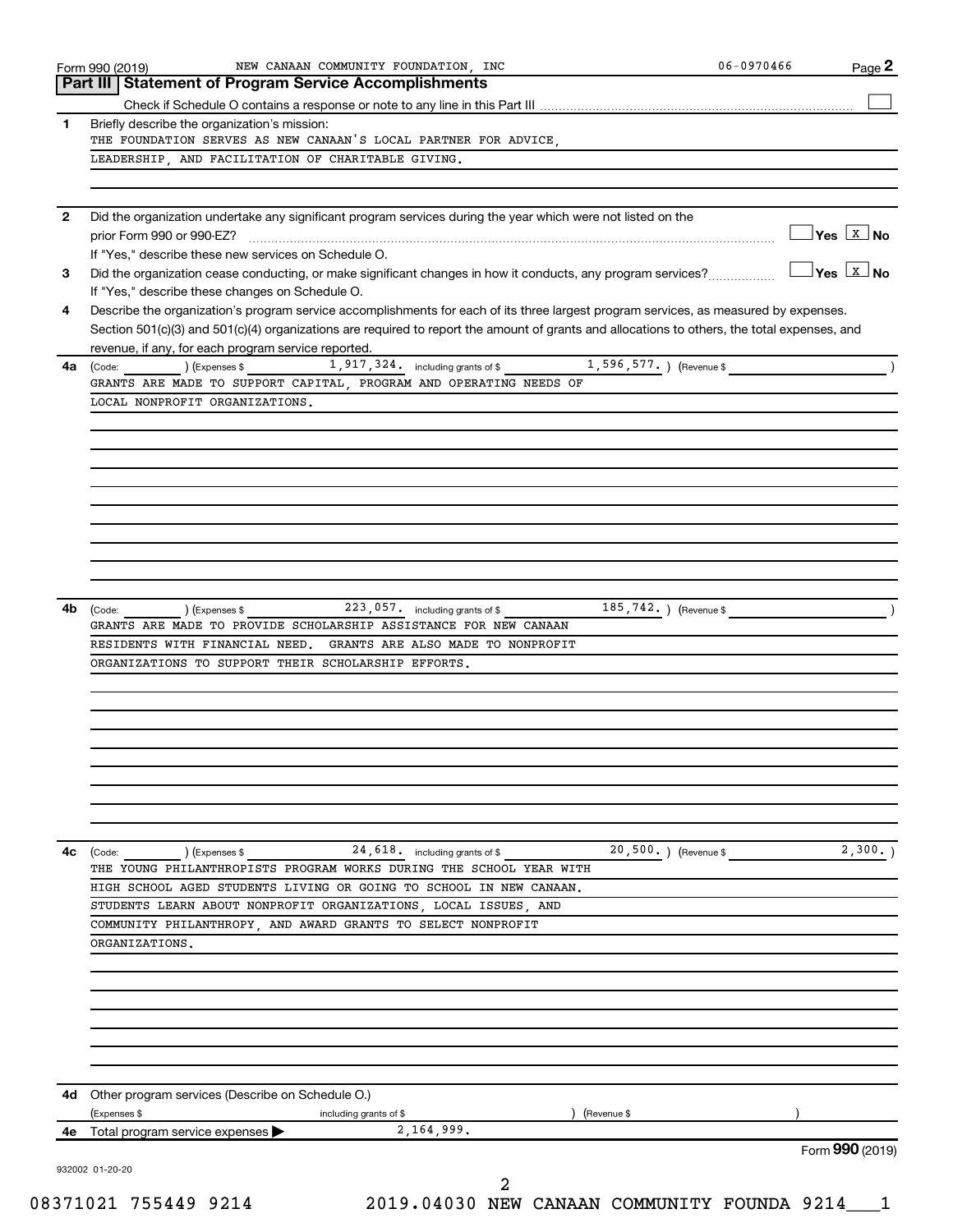|     | 06-0970466<br>NEW CANAAN COMMUNITY FOUNDATION, INC<br>Form 990 (2019)                                                                                           |                     |        | Page 3          |
|-----|-----------------------------------------------------------------------------------------------------------------------------------------------------------------|---------------------|--------|-----------------|
|     | <b>Part IV   Checklist of Required Schedules</b>                                                                                                                |                     |        |                 |
|     |                                                                                                                                                                 |                     | Yes    | No              |
| 1   | Is the organization described in section $501(c)(3)$ or $4947(a)(1)$ (other than a private foundation)?                                                         |                     |        |                 |
|     |                                                                                                                                                                 | 1<br>$\overline{2}$ | х<br>X |                 |
| 2   | Is the organization required to complete Schedule B, Schedule of Contributors? [11] The organization required to complete Schedule B, Schedule of Contributors? |                     |        |                 |
| 3   | Did the organization engage in direct or indirect political campaign activities on behalf of or in opposition to candidates for                                 | 3                   |        | х               |
| 4   | Section 501(c)(3) organizations. Did the organization engage in lobbying activities, or have a section 501(h) election in effect                                |                     |        |                 |
|     |                                                                                                                                                                 | 4                   |        | х               |
| 5   | Is the organization a section 501(c)(4), 501(c)(5), or 501(c)(6) organization that receives membership dues, assessments, or                                    |                     |        |                 |
|     |                                                                                                                                                                 | 5                   |        | x               |
| 6   | Did the organization maintain any donor advised funds or any similar funds or accounts for which donors have the right to                                       |                     |        |                 |
|     | provide advice on the distribution or investment of amounts in such funds or accounts? If "Yes," complete Schedule D, Part I                                    | 6                   | х      |                 |
| 7   | Did the organization receive or hold a conservation easement, including easements to preserve open space,                                                       |                     |        |                 |
|     |                                                                                                                                                                 | $\overline{7}$      |        | x               |
| 8   | Did the organization maintain collections of works of art, historical treasures, or other similar assets? If "Yes," complete                                    |                     |        |                 |
|     | Schedule D, Part III <b>www.communications.communications.communications.communications</b>                                                                     | 8                   |        | x               |
| 9   | Did the organization report an amount in Part X, line 21, for escrow or custodial account liability, serve as a custodian for                                   |                     |        |                 |
|     | amounts not listed in Part X; or provide credit counseling, debt management, credit repair, or debt negotiation services?                                       |                     |        |                 |
|     |                                                                                                                                                                 | 9                   |        | х               |
| 10  | Did the organization, directly or through a related organization, hold assets in donor-restricted endowments                                                    |                     |        |                 |
|     |                                                                                                                                                                 | 10                  | х      |                 |
| 11  | If the organization's answer to any of the following questions is "Yes," then complete Schedule D, Parts VI, VII, VIII, IX, or X                                |                     |        |                 |
|     | as applicable.                                                                                                                                                  |                     |        |                 |
|     | a Did the organization report an amount for land, buildings, and equipment in Part X, line 10? If "Yes," complete Schedule D,<br>Part VI                        | 11a                 | Х      |                 |
|     | <b>b</b> Did the organization report an amount for investments - other securities in Part X, line 12, that is 5% or more of its total                           |                     |        |                 |
|     |                                                                                                                                                                 | 11b                 | х      |                 |
|     | c Did the organization report an amount for investments - program related in Part X, line 13, that is 5% or more of its total                                   |                     |        |                 |
|     |                                                                                                                                                                 | 11c                 |        | х               |
|     | d Did the organization report an amount for other assets in Part X, line 15, that is 5% or more of its total assets reported in                                 |                     |        |                 |
|     |                                                                                                                                                                 | 11d                 |        | х               |
|     |                                                                                                                                                                 | 11e                 |        | х               |
| f   | Did the organization's separate or consolidated financial statements for the tax year include a footnote that addresses                                         |                     |        |                 |
|     | the organization's liability for uncertain tax positions under FIN 48 (ASC 740)? If "Yes," complete Schedule D, Part X                                          | 11f                 |        | х               |
|     | 12a Did the organization obtain separate, independent audited financial statements for the tax year? If "Yes," complete                                         |                     |        |                 |
|     |                                                                                                                                                                 | 12a                 |        |                 |
|     | <b>b</b> Was the organization included in consolidated, independent audited financial statements for the tax year?                                              |                     |        |                 |
|     | If "Yes," and if the organization answered "No" to line 12a, then completing Schedule D, Parts XI and XII is optional <i>maniming</i>                           | 12 <sub>b</sub>     |        | х               |
| 13  |                                                                                                                                                                 | 13                  |        | х               |
| 14a | Did the organization maintain an office, employees, or agents outside of the United States?                                                                     | 14a                 |        | х               |
| b   | Did the organization have aggregate revenues or expenses of more than \$10,000 from grantmaking, fundraising, business,                                         |                     |        |                 |
|     | investment, and program service activities outside the United States, or aggregate foreign investments valued at \$100,000                                      |                     |        | x               |
| 15  | Did the organization report on Part IX, column (A), line 3, more than \$5,000 of grants or other assistance to or for any                                       | 14b                 |        |                 |
|     |                                                                                                                                                                 | 15                  |        | x               |
| 16  | Did the organization report on Part IX, column (A), line 3, more than \$5,000 of aggregate grants or other assistance to                                        |                     |        |                 |
|     |                                                                                                                                                                 | 16                  |        | x               |
| 17  | Did the organization report a total of more than \$15,000 of expenses for professional fundraising services on Part IX,                                         |                     |        |                 |
|     |                                                                                                                                                                 | 17                  |        | х               |
| 18  | Did the organization report more than \$15,000 total of fundraising event gross income and contributions on Part VIII, lines                                    |                     |        |                 |
|     |                                                                                                                                                                 | 18                  | х      |                 |
| 19  | Did the organization report more than \$15,000 of gross income from gaming activities on Part VIII, line 9a? If "Yes,"                                          |                     |        |                 |
|     | complete Schedule G, Part III                                                                                                                                   | 19                  |        | х               |
| 20a |                                                                                                                                                                 | 20a                 |        | х               |
|     |                                                                                                                                                                 | 20 <sub>b</sub>     |        |                 |
| 21  | Did the organization report more than \$5,000 of grants or other assistance to any domestic organization or                                                     |                     |        |                 |
|     | domestic government on Part IX, column (A), line 1? If "Yes," complete Schedule I, Parts I and II                                                               | 21                  | х      |                 |
|     | 932003 01-20-20                                                                                                                                                 |                     |        | Form 990 (2019) |

08371021 755449 9214 2019.04030 NEW CANAAN COMMUNITY FOUNDA 9214\_\_\_1

3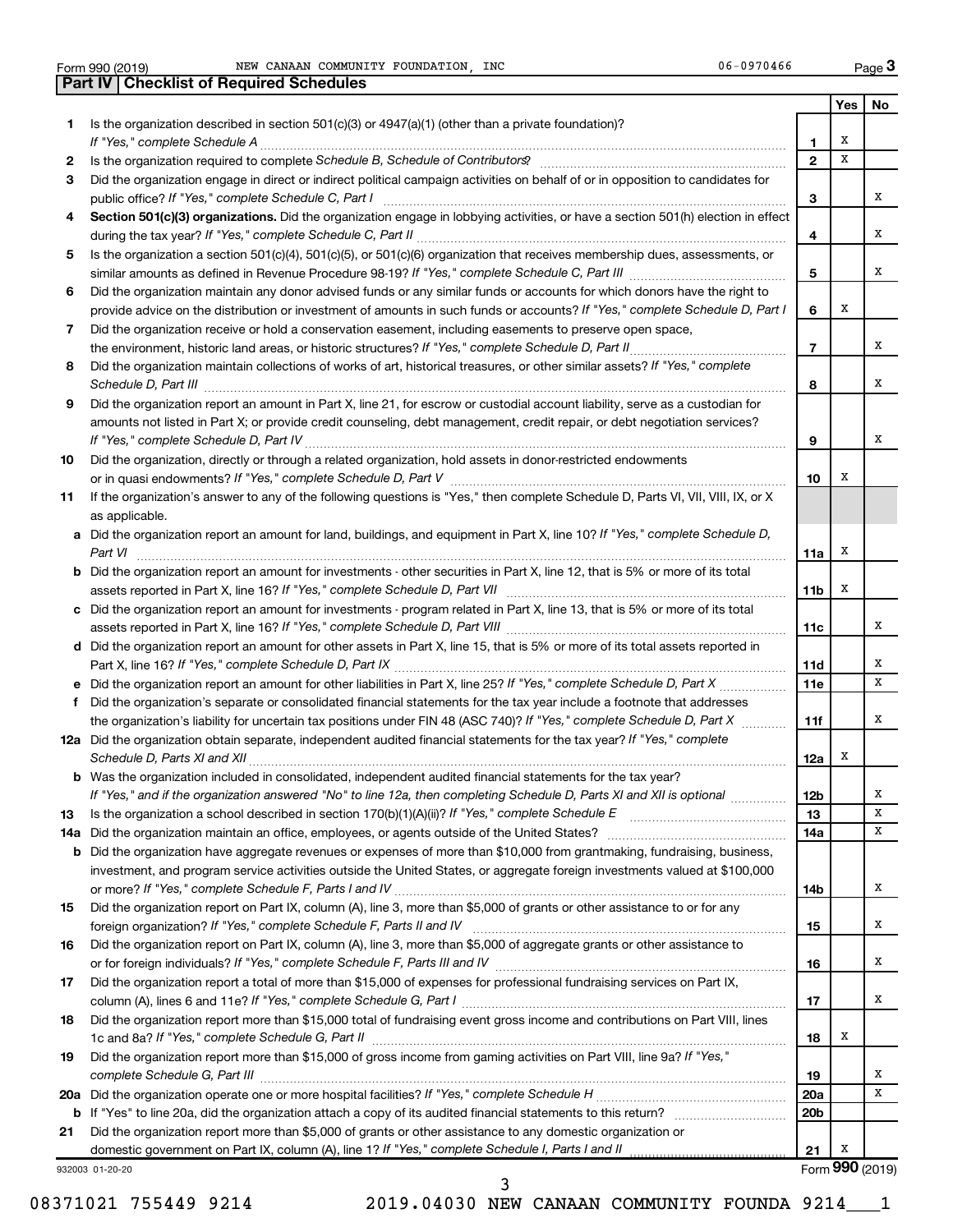|               | NEW CANAAN COMMUNITY FOUNDATION, INC<br>06-0970466<br>Form 990 (2019)                                                                                                       |                 |     | Page 4 |
|---------------|-----------------------------------------------------------------------------------------------------------------------------------------------------------------------------|-----------------|-----|--------|
|               | <b>Part IV   Checklist of Required Schedules (continued)</b>                                                                                                                |                 |     |        |
|               |                                                                                                                                                                             |                 | Yes | No     |
| 22            | Did the organization report more than \$5,000 of grants or other assistance to or for domestic individuals on                                                               |                 |     |        |
|               |                                                                                                                                                                             | 22              | х   |        |
| 23            | Did the organization answer "Yes" to Part VII, Section A, line 3, 4, or 5 about compensation of the organization's current                                                  |                 |     |        |
|               | and former officers, directors, trustees, key employees, and highest compensated employees? If "Yes," complete                                                              |                 |     |        |
|               | Schedule J <b>Execute Schedule J Execute Schedule J</b>                                                                                                                     | 23              |     | x      |
|               | 24a Did the organization have a tax-exempt bond issue with an outstanding principal amount of more than \$100,000 as of the                                                 |                 |     |        |
|               | last day of the year, that was issued after December 31, 2002? If "Yes," answer lines 24b through 24d and complete                                                          |                 |     | x      |
|               |                                                                                                                                                                             | 24a             |     |        |
|               |                                                                                                                                                                             | 24 <sub>b</sub> |     |        |
|               | c Did the organization maintain an escrow account other than a refunding escrow at any time during the year to defease                                                      | 24c             |     |        |
|               |                                                                                                                                                                             | 24d             |     |        |
|               | 25a Section 501(c)(3), 501(c)(4), and 501(c)(29) organizations. Did the organization engage in an excess benefit                                                            |                 |     |        |
|               |                                                                                                                                                                             | 25a             |     | x      |
|               | b Is the organization aware that it engaged in an excess benefit transaction with a disqualified person in a prior year, and                                                |                 |     |        |
|               | that the transaction has not been reported on any of the organization's prior Forms 990 or 990-EZ? If "Yes," complete                                                       |                 |     |        |
|               | Schedule L, Part I                                                                                                                                                          | 25b             |     | x      |
| 26            | Did the organization report any amount on Part X, line 5 or 22, for receivables from or payables to any current                                                             |                 |     |        |
|               | or former officer, director, trustee, key employee, creator or founder, substantial contributor, or 35%                                                                     |                 |     |        |
|               | controlled entity or family member of any of these persons? If "Yes," complete Schedule L, Part II                                                                          | 26              |     | x      |
| 27            | Did the organization provide a grant or other assistance to any current or former officer, director, trustee, key employee,                                                 |                 |     |        |
|               | creator or founder, substantial contributor or employee thereof, a grant selection committee member, or to a 35% controlled                                                 |                 |     |        |
|               | entity (including an employee thereof) or family member of any of these persons? If "Yes," complete Schedule L, Part III                                                    | 27              |     | х      |
| 28            | Was the organization a party to a business transaction with one of the following parties (see Schedule L, Part IV                                                           |                 |     |        |
|               | instructions, for applicable filing thresholds, conditions, and exceptions):                                                                                                |                 |     |        |
|               | a A current or former officer, director, trustee, key employee, creator or founder, or substantial contributor? If                                                          |                 |     |        |
|               |                                                                                                                                                                             | 28a             |     | х      |
|               |                                                                                                                                                                             | 28b             |     | x      |
|               | c A 35% controlled entity of one or more individuals and/or organizations described in lines 28a or 28b?/f                                                                  |                 |     |        |
|               |                                                                                                                                                                             | 28c             |     | x<br>x |
| 29            |                                                                                                                                                                             | 29              |     |        |
| 30            | Did the organization receive contributions of art, historical treasures, or other similar assets, or qualified conservation<br>contributions? If "Yes," complete Schedule M | 30              |     | x      |
| 31            |                                                                                                                                                                             | 31              |     | x      |
| 32            | Did the organization sell, exchange, dispose of, or transfer more than 25% of its net assets? If "Yes," complete                                                            |                 |     |        |
|               | Schedule N, Part II                                                                                                                                                         | 32              |     | X      |
| 33            | Did the organization own 100% of an entity disregarded as separate from the organization under Regulations                                                                  |                 |     |        |
|               |                                                                                                                                                                             | 33              |     | x      |
| 34            | Was the organization related to any tax-exempt or taxable entity? If "Yes," complete Schedule R, Part II, III, or IV, and                                                   |                 |     |        |
|               | Part V, line 1                                                                                                                                                              | 34              |     | x      |
|               |                                                                                                                                                                             | <b>35a</b>      |     | x      |
|               | <b>b</b> If "Yes" to line 35a, did the organization receive any payment from or engage in any transaction with a controlled entity                                          |                 |     |        |
|               |                                                                                                                                                                             | 35b             |     |        |
| 36            | Section 501(c)(3) organizations. Did the organization make any transfers to an exempt non-charitable related organization?                                                  |                 |     |        |
|               |                                                                                                                                                                             | 36              |     | x      |
| 37            | Did the organization conduct more than 5% of its activities through an entity that is not a related organization                                                            |                 |     |        |
|               | and that is treated as a partnership for federal income tax purposes? If "Yes," complete Schedule R, Part VI<br>.                                                           | 37              |     | x      |
| 38            | Did the organization complete Schedule O and provide explanations in Schedule O for Part VI, lines 11b and 19?                                                              |                 |     |        |
|               | Note: All Form 990 filers are required to complete Schedule O<br>Statements Regarding Other IRS Filings and Tax Compliance                                                  | 38              | х   |        |
| <b>Part V</b> |                                                                                                                                                                             |                 |     |        |

| Check if Schedule O contains a response or note to any line in this Part V                                           |  |                 |     |  |  |  |
|----------------------------------------------------------------------------------------------------------------------|--|-----------------|-----|--|--|--|
|                                                                                                                      |  |                 | res |  |  |  |
| 1a<br><b>1a</b> Enter the number reported in Box 3 of Form 1096. Enter -0- if not applicable                         |  |                 |     |  |  |  |
| <b>b</b> Enter the number of Forms W-2G included in line 1a. Enter -0- if not applicable<br>1b                       |  |                 |     |  |  |  |
| c Did the organization comply with backup withholding rules for reportable payments to vendors and reportable gaming |  |                 |     |  |  |  |
| (gambling) winnings to prize winners?                                                                                |  | 1c              | v   |  |  |  |
| 932004 01-20-20                                                                                                      |  | Form 990 (2019) |     |  |  |  |

08371021 755449 9214 2019.04030 NEW CANAAN COMMUNITY FOUNDA 9214\_\_\_1 4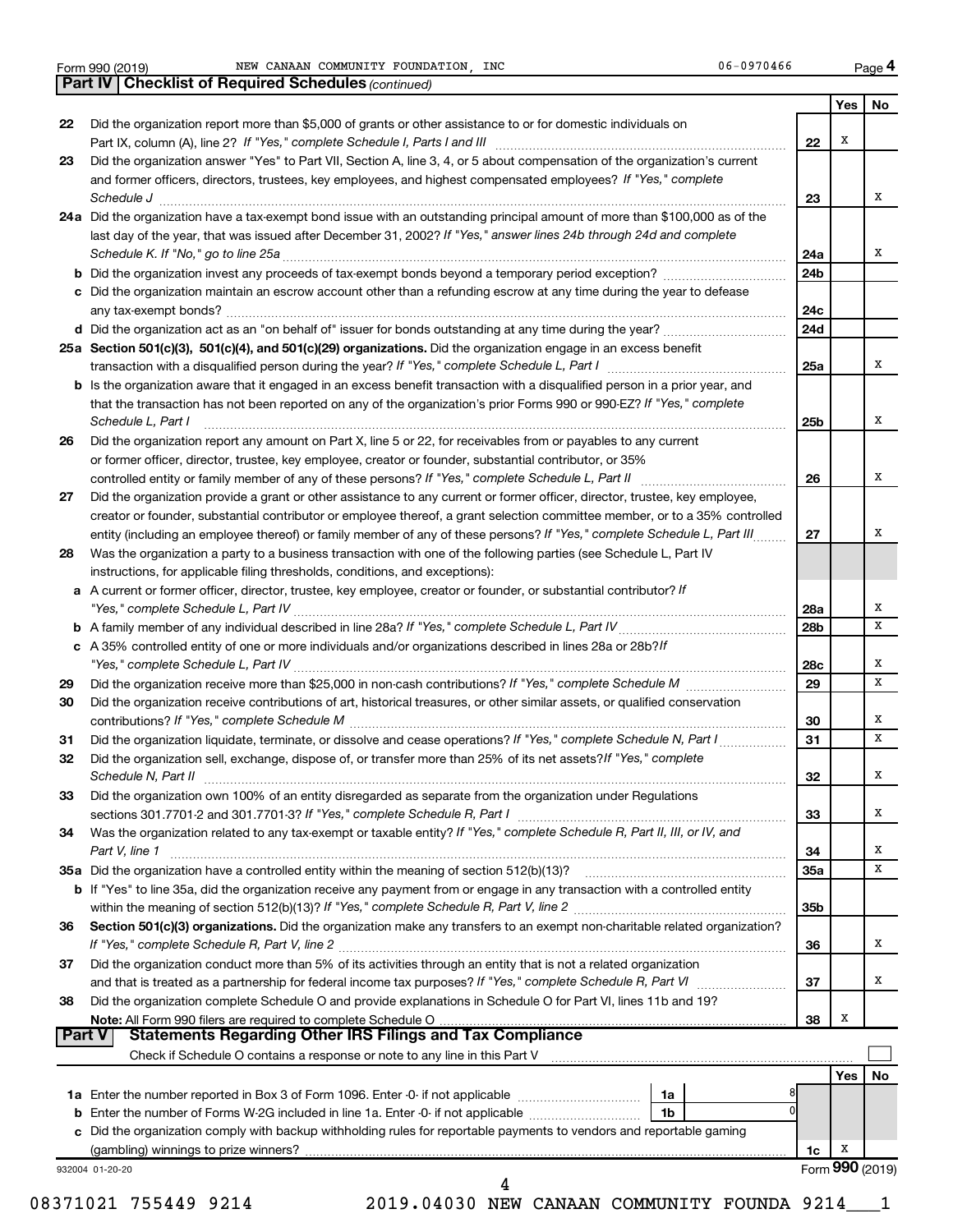|        | NEW CANAAN COMMUNITY FOUNDATION, INC<br>06-0970466<br>Form 990 (2019)                                                                                                     |                |                     | Page 5 |
|--------|---------------------------------------------------------------------------------------------------------------------------------------------------------------------------|----------------|---------------------|--------|
| Part V | <b>Statements Regarding Other IRS Filings and Tax Compliance (continued)</b>                                                                                              |                |                     |        |
|        |                                                                                                                                                                           |                | Yes                 | No     |
|        | 2a Enter the number of employees reported on Form W-3, Transmittal of Wage and Tax Statements,                                                                            |                |                     |        |
|        | filed for the calendar year ending with or within the year covered by this return<br>2a                                                                                   |                |                     |        |
|        | <b>b</b> If at least one is reported on line 2a, did the organization file all required federal employment tax returns?                                                   | 2 <sub>b</sub> | x                   |        |
|        | <b>Note:</b> If the sum of lines 1a and 2a is greater than 250, you may be required to e-file (see instructions) <i></i>                                                  |                |                     |        |
|        | 3a Did the organization have unrelated business gross income of \$1,000 or more during the year?                                                                          | За             |                     | х      |
|        |                                                                                                                                                                           | 3 <sub>b</sub> |                     |        |
|        | 4a At any time during the calendar year, did the organization have an interest in, or a signature or other authority over, a                                              |                |                     |        |
|        | financial account in a foreign country (such as a bank account, securities account, or other financial account)?                                                          | 4a             |                     | х      |
|        | <b>b</b> If "Yes," enter the name of the foreign country $\blacktriangleright$                                                                                            |                |                     |        |
|        | See instructions for filing requirements for FinCEN Form 114, Report of Foreign Bank and Financial Accounts (FBAR).                                                       |                |                     |        |
|        |                                                                                                                                                                           | 5a             |                     | х      |
|        |                                                                                                                                                                           | 5 <sub>b</sub> |                     | x      |
|        |                                                                                                                                                                           | 5c             |                     |        |
|        | 6a Does the organization have annual gross receipts that are normally greater than \$100,000, and did the organization solicit                                            |                |                     |        |
|        | any contributions that were not tax deductible as charitable contributions?                                                                                               | 6a             |                     | х      |
|        | b If "Yes," did the organization include with every solicitation an express statement that such contributions or gifts                                                    |                |                     |        |
|        | were not tax deductible?                                                                                                                                                  | 6b             |                     |        |
| 7      | Organizations that may receive deductible contributions under section 170(c).                                                                                             |                |                     |        |
| а      | Did the organization receive a payment in excess of \$75 made partly as a contribution and partly for goods and services provided to the payor?                           | 7a             | x                   |        |
| b      |                                                                                                                                                                           | 7b             | x                   |        |
| с      | Did the organization sell, exchange, or otherwise dispose of tangible personal property for which it was required                                                         |                |                     |        |
|        |                                                                                                                                                                           | 7c             |                     | х      |
|        | 7d                                                                                                                                                                        |                |                     |        |
| е      | Did the organization receive any funds, directly or indirectly, to pay premiums on a personal benefit contract?                                                           | 7е             |                     |        |
|        |                                                                                                                                                                           | 7f             |                     |        |
| g      | If the organization received a contribution of qualified intellectual property, did the organization file Form 8899 as required?                                          | 7g             |                     |        |
| h      | If the organization received a contribution of cars, boats, airplanes, or other vehicles, did the organization file a Form 1098-C?                                        | 7h             |                     |        |
| 8      | Sponsoring organizations maintaining donor advised funds. Did a donor advised fund maintained by the                                                                      | 8              |                     |        |
| 9      | sponsoring organization have excess business holdings at any time during the year?<br>Sponsoring organizations maintaining donor advised funds.                           |                |                     |        |
| а      | Did the sponsoring organization make any taxable distributions under section 4966? [11] matter sponsoring organization make any taxable distributions under section 4966? | 9а             |                     |        |
| b      |                                                                                                                                                                           | 9b             |                     |        |
| 10     | Section 501(c)(7) organizations. Enter:                                                                                                                                   |                |                     |        |
|        | 10a                                                                                                                                                                       |                |                     |        |
| b      | Gross receipts, included on Form 990, Part VIII, line 12, for public use of club facilities<br>10b                                                                        |                |                     |        |
| 11     | Section 501(c)(12) organizations. Enter:                                                                                                                                  |                |                     |        |
| а      | 11a                                                                                                                                                                       |                |                     |        |
|        | Gross income from other sources (Do not net amounts due or paid to other sources against                                                                                  |                |                     |        |
|        | amounts due or received from them.)<br>11b                                                                                                                                |                |                     |        |
|        | 12a Section 4947(a)(1) non-exempt charitable trusts. Is the organization filing Form 990 in lieu of Form 1041?                                                            | 12a            |                     |        |
|        | <b>b</b> If "Yes," enter the amount of tax-exempt interest received or accrued during the year<br>12b                                                                     |                |                     |        |
| 13     | Section 501(c)(29) qualified nonprofit health insurance issuers.                                                                                                          |                |                     |        |
|        |                                                                                                                                                                           | 13a            |                     |        |
|        | Note: See the instructions for additional information the organization must report on Schedule O.                                                                         |                |                     |        |
|        | <b>b</b> Enter the amount of reserves the organization is required to maintain by the states in which the                                                                 |                |                     |        |
|        | 13b                                                                                                                                                                       |                |                     |        |
| с      | 13с                                                                                                                                                                       |                |                     |        |
| 14a    | Did the organization receive any payments for indoor tanning services during the tax year?                                                                                | 14a            |                     | х      |
|        | <b>b</b> If "Yes," has it filed a Form 720 to report these payments? If "No," provide an explanation on Schedule O                                                        | 14b            |                     |        |
| 15     | Is the organization subject to the section 4960 tax on payment(s) of more than \$1,000,000 in remuneration or                                                             |                |                     |        |
|        | excess parachute payment(s) during the year?                                                                                                                              | 15             |                     | х      |
|        | If "Yes," see instructions and file Form 4720, Schedule N.                                                                                                                |                |                     |        |
| 16     | Is the organization an educational institution subject to the section 4968 excise tax on net investment income?                                                           | 16             |                     | х      |
|        | If "Yes," complete Form 4720, Schedule O.                                                                                                                                 |                | $\sim$ 000 $(0.10)$ |        |
|        |                                                                                                                                                                           |                |                     |        |

Form (2019) **990**

932005 01-20-20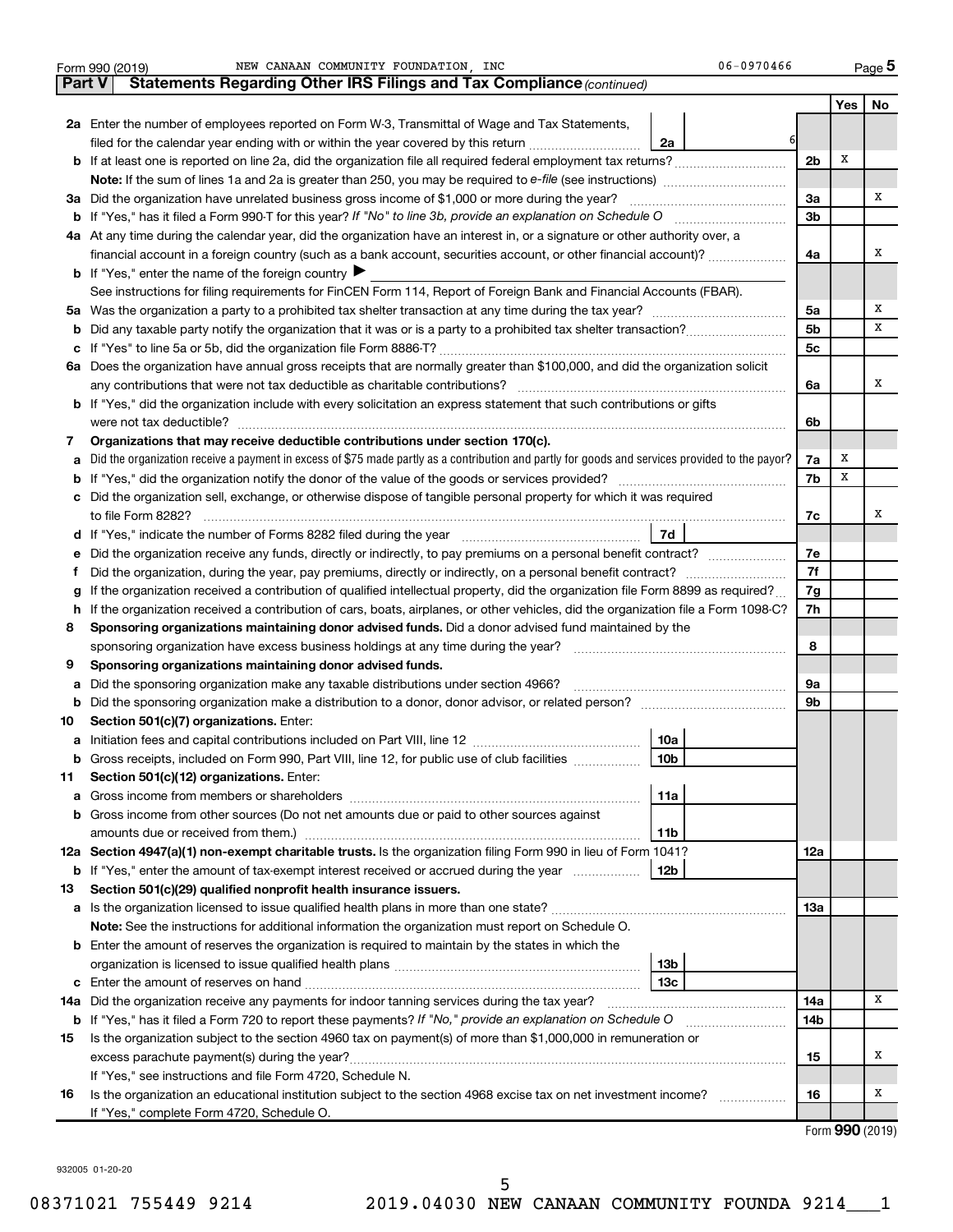|     | to line 8a, 8b, or 10b below, describe the circumstances, processes, or changes on Schedule O. See instructions.                                                              |                         |            |              |
|-----|-------------------------------------------------------------------------------------------------------------------------------------------------------------------------------|-------------------------|------------|--------------|
|     |                                                                                                                                                                               |                         |            | $\mathbf{x}$ |
|     | <b>Section A. Governing Body and Management</b>                                                                                                                               |                         | Yes        | No           |
|     | 1a<br><b>1a</b> Enter the number of voting members of the governing body at the end of the tax year <i>manumum</i>                                                            | 21                      |            |              |
|     | If there are material differences in voting rights among members of the governing body, or if the governing                                                                   |                         |            |              |
|     | body delegated broad authority to an executive committee or similar committee, explain on Schedule O.                                                                         |                         |            |              |
|     | <b>b</b> Enter the number of voting members included on line 1a, above, who are independent<br>1b                                                                             | 21                      |            |              |
| 2   | Did any officer, director, trustee, or key employee have a family relationship or a business relationship with any other                                                      |                         |            |              |
|     | officer, director, trustee, or key employee?                                                                                                                                  | 2                       |            |              |
| 3   | Did the organization delegate control over management duties customarily performed by or under the direct supervision                                                         |                         |            |              |
|     | of officers, directors, trustees, or key employees to a management company or other person?                                                                                   | 3                       |            |              |
| 4   | Did the organization make any significant changes to its governing documents since the prior Form 990 was filed?                                                              | $\overline{\mathbf{4}}$ |            |              |
| 5   |                                                                                                                                                                               | 5                       |            |              |
| 6   |                                                                                                                                                                               | 6                       |            |              |
| 7a  | Did the organization have members, stockholders, or other persons who had the power to elect or appoint one or                                                                |                         |            |              |
|     |                                                                                                                                                                               | 7a                      |            |              |
|     | <b>b</b> Are any governance decisions of the organization reserved to (or subject to approval by) members, stockholders, or                                                   |                         |            |              |
|     | persons other than the governing body?                                                                                                                                        | 7b                      |            |              |
| 8   | Did the organization contemporaneously document the meetings held or written actions undertaken during the year by the following:                                             |                         |            |              |
| а   |                                                                                                                                                                               | 8а                      | х          |              |
| b   |                                                                                                                                                                               | 8b                      | X          |              |
| 9   | Is there any officer, director, trustee, or key employee listed in Part VII, Section A, who cannot be reached at the                                                          |                         |            |              |
|     |                                                                                                                                                                               | 9                       |            |              |
|     | Section B. Policies (This Section B requests information about policies not required by the Internal Revenue Code.)                                                           |                         |            |              |
|     |                                                                                                                                                                               |                         | <b>Yes</b> | No           |
|     |                                                                                                                                                                               | 10a                     |            |              |
|     | b If "Yes," did the organization have written policies and procedures governing the activities of such chapters, affiliates,                                                  |                         |            |              |
|     |                                                                                                                                                                               | 10 <sub>b</sub>         |            |              |
|     | 11a Has the organization provided a complete copy of this Form 990 to all members of its governing body before filing the form?                                               | 11a                     |            |              |
|     | <b>b</b> Describe in Schedule O the process, if any, used by the organization to review this Form 990.                                                                        |                         |            |              |
| 12a |                                                                                                                                                                               | 12a                     | x          |              |
| b   | Were officers, directors, or trustees, and key employees required to disclose annually interests that could give rise to conflicts?                                           | 12 <sub>b</sub>         | х          |              |
|     | c Did the organization regularly and consistently monitor and enforce compliance with the policy? If "Yes," describe                                                          |                         |            |              |
|     |                                                                                                                                                                               | 12c                     | x          |              |
| 13  |                                                                                                                                                                               | 13                      | X          |              |
| 14  | Did the organization have a written document retention and destruction policy? [11] manufaction in the organization have a written document retention and destruction policy? | 14                      | X          |              |
| 15  | Did the process for determining compensation of the following persons include a review and approval by independent                                                            |                         |            |              |
|     | persons, comparability data, and contemporaneous substantiation of the deliberation and decision?                                                                             |                         |            |              |
| а   |                                                                                                                                                                               | 15a                     | х          |              |
|     |                                                                                                                                                                               | 15 <sub>b</sub>         | х          |              |
|     | If "Yes" to line 15a or 15b, describe the process in Schedule O (see instructions).                                                                                           |                         |            |              |
|     | 16a Did the organization invest in, contribute assets to, or participate in a joint venture or similar arrangement with a                                                     |                         |            |              |
|     | taxable entity during the year?                                                                                                                                               | 16a                     |            |              |
|     | <b>b</b> If "Yes," did the organization follow a written policy or procedure requiring the organization to evaluate its participation                                         |                         |            |              |
|     | in joint venture arrangements under applicable federal tax law, and take steps to safeguard the organization's                                                                |                         |            |              |
|     | exempt status with respect to such arrangements?                                                                                                                              | 16b                     |            |              |
|     | <b>Section C. Disclosure</b>                                                                                                                                                  |                         |            |              |
| 17  | List the states with which a copy of this Form 990 is required to be filed $\blacktriangleright$ CT                                                                           |                         |            |              |
| 18  | Section 6104 requires an organization to make its Forms 1023 (1024 or 1024-A, if applicable), 990, and 990-T (Section 501(c)(3)s only) available                              |                         |            |              |
|     | for public inspection. Indicate how you made these available. Check all that apply.<br>$X$ Own website<br>$\lfloor x \rfloor$ Upon request                                    |                         |            |              |
|     | Another's website<br>Other (explain on Schedule O)                                                                                                                            |                         |            |              |
|     | Describe on Schedule O whether (and if so, how) the organization made its governing documents, conflict of interest policy, and financial                                     |                         |            |              |
| 19  |                                                                                                                                                                               |                         |            |              |
|     | statements available to the public during the tax year.                                                                                                                       |                         |            |              |
| 20  | State the name, address, and telephone number of the person who possesses the organization's books and records                                                                |                         |            |              |
|     | LAUREN PATTERSON - (203)966-0231<br>111 CHERRY STREET, NEW CANAAN, CT<br>06840                                                                                                |                         |            |              |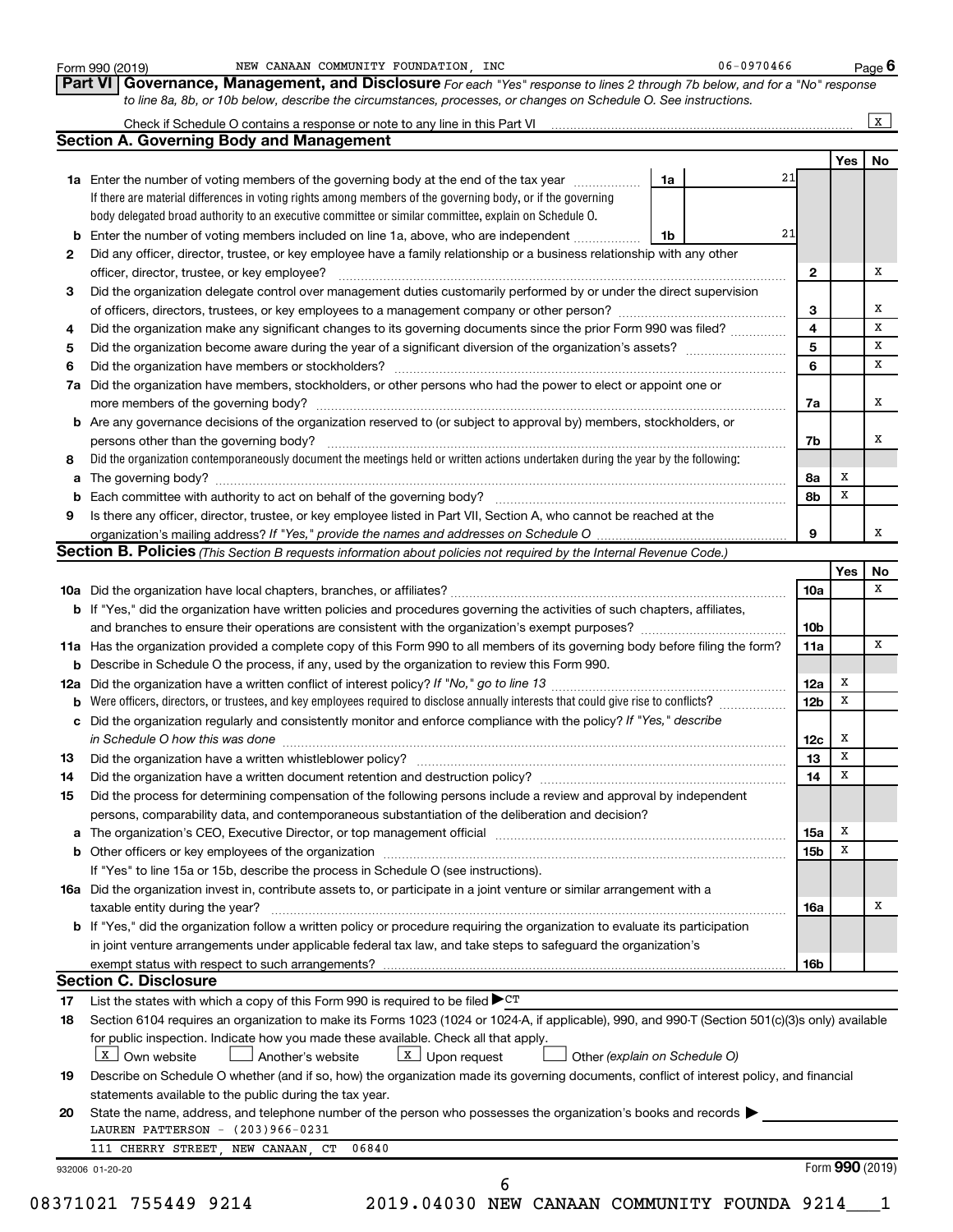| Form 990 (2019)                               |                                                                              |  | NEW CANAAN COMMUNITY FOUNDATION, INC                                                       | $06 - 0970466$ | Page |  |  |  |  |
|-----------------------------------------------|------------------------------------------------------------------------------|--|--------------------------------------------------------------------------------------------|----------------|------|--|--|--|--|
|                                               |                                                                              |  | Part VII Compensation of Officers, Directors, Trustees, Key Employees, Highest Compensated |                |      |  |  |  |  |
| <b>Employees, and Independent Contractors</b> |                                                                              |  |                                                                                            |                |      |  |  |  |  |
|                                               | Check if Schedule O contains a response or note to any line in this Part VII |  |                                                                                            |                |      |  |  |  |  |
|                                               |                                                                              |  | Section A. Officers, Directors, Trustees, Key Employees, and Highest Compensated Employees |                |      |  |  |  |  |

**1a**  Complete this table for all persons required to be listed. Report compensation for the calendar year ending with or within the organization's tax year.  $\bullet$  List all of the organization's current officers, directors, trustees (whether individuals or organizations), regardless of amount of compensation.

Enter -0- in columns (D), (E), and (F) if no compensation was paid.

**•** List all of the organization's current key employees, if any. See instructions for definition of "key employee."

• List the organization's five *current* highest compensated employees (other than an officer, director, trustee, or key employee) who received reportable compensation (Box 5 of Form W-2 and/or Box 7 of Form 1099-MISC) of more than \$100,000 from the organization and any related organizations.

 $\bullet$  List all of the organization's former officers, key employees, and highest compensated employees who received more than \$100,000 of reportable compensation from the organization and any related organizations.

**•** List all of the organization's former directors or trustees that received, in the capacity as a former director or trustee of the organization, more than \$10,000 of reportable compensation from the organization and any related organizations.

See instructions for the order in which to list the persons above.

Check this box if neither the organization nor any related organization compensated any current officer, director, or trustee. †

| (A)                            | (B)                    |                               |                                                                  |             | (C)          |                                 |        | (D)                 | (E)                              | (F)                      |
|--------------------------------|------------------------|-------------------------------|------------------------------------------------------------------|-------------|--------------|---------------------------------|--------|---------------------|----------------------------------|--------------------------|
| Name and title                 | Average                |                               | (do not check more than one                                      |             | Position     |                                 |        | Reportable          | Reportable                       | Estimated                |
|                                | hours per              |                               | box, unless person is both an<br>officer and a director/trustee) |             |              |                                 |        | compensation        | compensation                     | amount of                |
|                                | week                   |                               |                                                                  |             |              |                                 |        | from                | from related                     | other                    |
|                                | (list any<br>hours for |                               |                                                                  |             |              |                                 |        | the<br>organization | organizations<br>(W-2/1099-MISC) | compensation<br>from the |
|                                | related                |                               |                                                                  |             |              |                                 |        | (W-2/1099-MISC)     |                                  | organization             |
|                                | organizations          |                               | trustee                                                          |             |              |                                 |        |                     |                                  | and related              |
|                                | below                  | ndividual trustee or director |                                                                  |             | Key employee |                                 |        |                     |                                  | organizations            |
|                                | line)                  |                               | Institutional t                                                  | Officer     |              | Highest compensated<br>employee | Former |                     |                                  |                          |
| <b>LAUREN PATTERSON</b><br>(1) | 40.00                  |                               |                                                                  |             |              |                                 |        |                     |                                  |                          |
| PRESIDENT & CEO                |                        |                               |                                                                  | X           |              |                                 |        | 108,824             | 0                                | 16,293.                  |
| SHARON STEVENSON<br>(2)        | 5,00                   |                               |                                                                  |             |              |                                 |        |                     |                                  |                          |
| <b>CHAIR</b>                   |                        | X                             |                                                                  | X           |              |                                 |        | $\mathbf{0}$        | $\mathbf 0$                      | $\mathbf{0}$ .           |
| (3)<br>LAURA DOBBIN            | 5,00                   |                               |                                                                  |             |              |                                 |        |                     |                                  |                          |
| VICE CHAIR                     |                        | X                             |                                                                  | X           |              |                                 |        | $\mathbf 0$ .       | 0                                | $\mathbf{0}$ .           |
| ROB FRYER<br>(4)               | 5.00                   |                               |                                                                  |             |              |                                 |        |                     |                                  |                          |
| TREASURER                      |                        | $\mathbf x$                   |                                                                  | $\mathbf x$ |              |                                 |        | 0.                  | 0                                | $\mathsf{0}\,$ .         |
| <b>LAURA WALBERT</b><br>(5)    | 5.00                   |                               |                                                                  |             |              |                                 |        |                     |                                  |                          |
| SECRETARY                      |                        | X                             |                                                                  | X           |              |                                 |        | $\mathbf{0}$        | 0                                | $\mathsf{0}\,.$          |
| KATHLEEN ABBOTT<br>(6)         | 2.00                   |                               |                                                                  |             |              |                                 |        |                     |                                  |                          |
| <b>DIRECTOR</b>                |                        | X                             |                                                                  |             |              |                                 |        | 0.                  | $\mathbf 0$                      | $\mathsf{0}\,.$          |
| (7)<br>BARB ACHENBAUM          | 2,00                   |                               |                                                                  |             |              |                                 |        |                     |                                  |                          |
| <b>DIRECTOR</b>                |                        | X                             |                                                                  |             |              |                                 |        | $\mathbf{0}$ .      | 0                                | $\mathbf{0}$ .           |
| (8)<br>EILEEN BOYD             | 2,00                   |                               |                                                                  |             |              |                                 |        |                     |                                  |                          |
| <b>DIRECTOR</b>                |                        | X                             |                                                                  |             |              |                                 |        | $\mathbf 0$ .       | 0                                | $\mathbf{0}$ .           |
| (9)<br>ELIZABETH CAHILL        | 2.00                   |                               |                                                                  |             |              |                                 |        |                     |                                  |                          |
| <b>DIRECTOR</b>                |                        | $\mathbf x$                   |                                                                  |             |              |                                 |        | $\mathbf{0}$        | 0                                | $\mathsf{0}\,.$          |
| (10) CAROLYN CORCORAN          | 2.00                   |                               |                                                                  |             |              |                                 |        |                     |                                  |                          |
| <b>DIRECTOR</b>                |                        | X                             |                                                                  |             |              |                                 |        | $\mathbf 0$ .       | $\mathbf 0$                      | $\mathsf{0}\,.$          |
| (11) TOM CRONIN                | 2,00                   |                               |                                                                  |             |              |                                 |        |                     |                                  |                          |
| <b>DIRECTOR</b>                |                        | X                             |                                                                  |             |              |                                 |        | $\mathbf{0}$        | 0                                | $\mathsf{0}\,.$          |
| (12) FRANK FETCHET             | 2.00                   |                               |                                                                  |             |              |                                 |        |                     |                                  |                          |
| <b>DIRECTOR</b>                |                        | x                             |                                                                  |             |              |                                 |        | 0                   | 0                                | $\mathbf{0}$ .           |
| (13) KELLY HANRATTY            | 2,00                   |                               |                                                                  |             |              |                                 |        |                     |                                  |                          |
| <b>DIRECTOR</b>                |                        | $\mathbf x$                   |                                                                  |             |              |                                 |        | $\mathbf{0}$ .      | 0                                | $\mathbf{0}$ .           |
| (14) JOHN KNIGHT               | 2.00                   |                               |                                                                  |             |              |                                 |        |                     |                                  |                          |
| <b>DIRECTOR</b>                |                        | X                             |                                                                  |             |              |                                 |        | $\mathbf{0}$        | 0                                | $\mathbf{0}$ .           |
| (15) TODD LAMPERT              | 2,00                   |                               |                                                                  |             |              |                                 |        |                     |                                  |                          |
| <b>DIRECTOR</b>                |                        | X                             |                                                                  |             |              |                                 |        | 0.                  | $\mathbf 0$                      | $\mathbf 0$ .            |
| (16) JANET LANAWAY             | 2,00                   |                               |                                                                  |             |              |                                 |        |                     |                                  |                          |
| <b>DIRECTOR</b>                |                        | X                             |                                                                  |             |              |                                 |        | $\mathbf{0}$ .      | 0                                | $\mathbf 0$ .            |
| (17) KAY LINNEMAN              | 2,00                   |                               |                                                                  |             |              |                                 |        |                     |                                  |                          |
| <b>DIRECTOR</b>                |                        | X                             |                                                                  |             |              |                                 |        | 0.                  | 0                                | $\mathbf{0}$ .           |
| 932007 01-20-20                |                        |                               |                                                                  |             |              |                                 |        |                     |                                  | Form 990 (2019)          |

Form (2019) **990**

7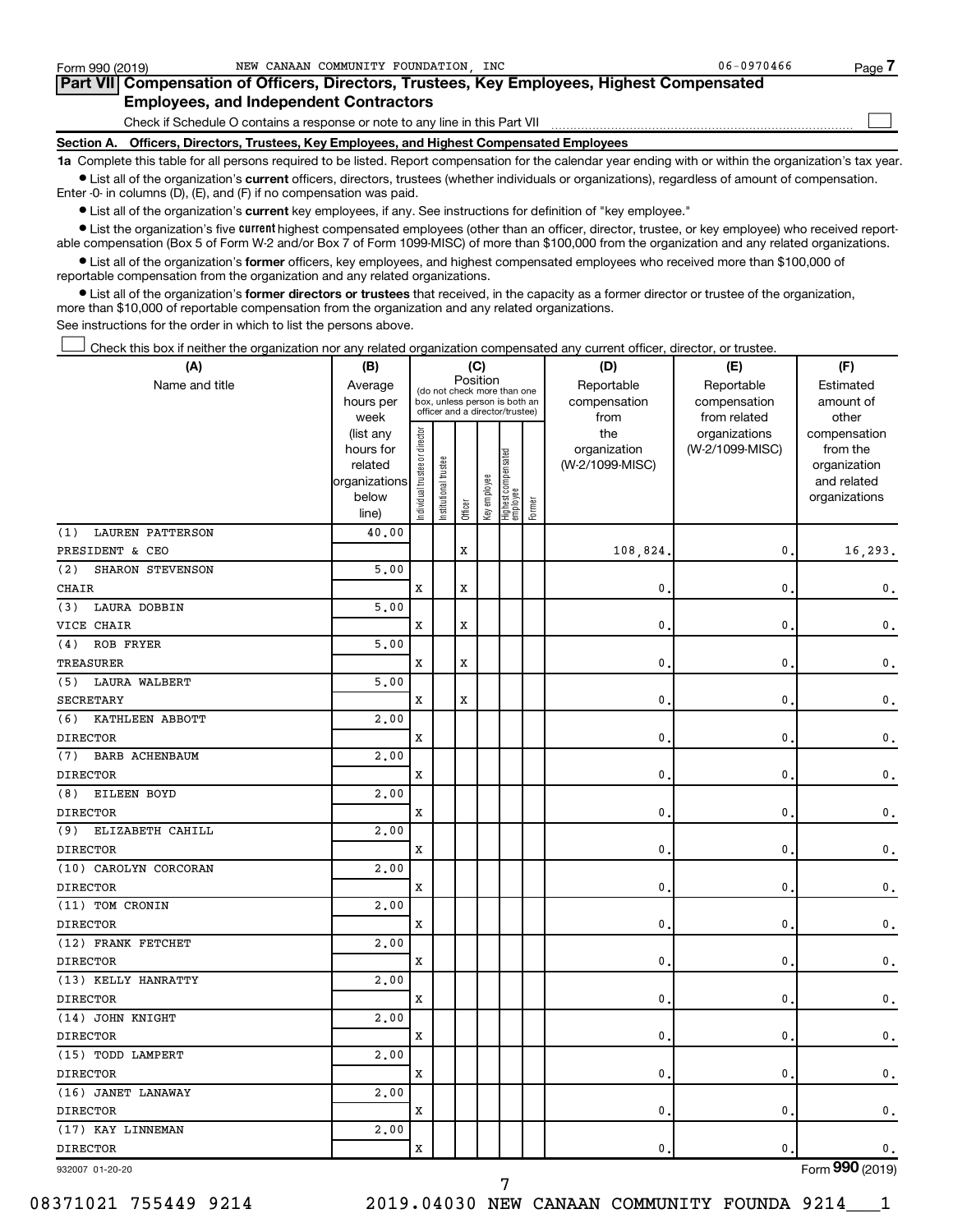| <b>Part VII</b><br>Section A. Officers, Directors, Trustees, Key Employees, and Highest Compensated Employees (continued)<br>(B)<br>(C)<br>(A)<br>(D)<br>(E)<br>(F)<br>Position<br>Average<br>Name and title<br>Reportable<br>Reportable<br>Estimated<br>(do not check more than one<br>hours per<br>compensation<br>compensation<br>amount of<br>box, unless person is both an<br>officer and a director/trustee)<br>week<br>from related<br>other<br>from<br>(list any<br>Individual trustee or director<br>the<br>organizations<br>compensation<br>hours for<br>organization<br>(W-2/1099-MISC)<br>from the<br>Highest compensated<br>employee<br>Institutional trustee<br>related<br>(W-2/1099-MISC)<br>organization<br>organizations<br>Key employee<br>and related<br>below<br>organizations<br>Former<br>Officer<br>line)<br>2,00<br>(18) SHARON MCCLYMONDS<br>X<br><b>DIRECTOR</b><br>0<br>$\mathbf 0$<br>0.<br>(19) SHEILA PETTEE<br>2,00<br>х<br><b>DIRECTOR</b><br>0<br>0<br>0.<br>(20) JOE PRIOR<br>2,00<br>х<br>0<br>0<br><b>DIRECTOR</b><br>0.<br>(21) DAN RASHIN<br>2,00<br>х<br>0<br>0<br><b>DIRECTOR</b><br>0.<br>2,00<br>(22) HEATHER ZIEGLER<br>х<br><b>DIRECTOR</b><br>0<br>$\mathbf 0$<br>0.<br>108,824.<br>$\mathbf{0}$<br>16,293.<br>$\mathbf{0}$<br>$\mathbf{0}$<br>0.<br>c Total from continuation sheets to Part VII, Section A manufactured by<br>0.<br>16,293.<br>108,824.<br>Total number of individuals (including but not limited to those listed above) who received more than \$100,000 of reportable<br>$\mathbf{2}$<br>compensation from the organization $\blacktriangleright$<br>Yes<br>No<br>Did the organization list any former officer, director, trustee, key employee, or highest compensated employee on<br>3<br>line 1a? If "Yes," complete Schedule J for such individual manufacture content to the set of the set of the schedule J for such individual<br>х<br>3<br>For any individual listed on line 1a, is the sum of reportable compensation and other compensation from the organization<br>4<br>$\overline{\mathbf{4}}$<br>х<br>Did any person listed on line 1a receive or accrue compensation from any unrelated organization or individual for services<br>5<br>x<br>5<br><b>Section B. Independent Contractors</b><br>Complete this table for your five highest compensated independent contractors that received more than \$100,000 of compensation from<br>1<br>the organization. Report compensation for the calendar year ending with or within the organization's tax year.<br>(A)<br>(C)<br>(B)<br>Name and business address<br>Description of services<br>Compensation<br>NONE<br>$\mathbf{2}$<br>Total number of independent contractors (including but not limited to those listed above) who received more than<br>\$100,000 of compensation from the organization<br>$000 \times 20$ | Form 990 (2019) | NEW CANAAN COMMUNITY FOUNDATION, INC |  |  |  |  | 06-0970466 |  | Page 8 |
|------------------------------------------------------------------------------------------------------------------------------------------------------------------------------------------------------------------------------------------------------------------------------------------------------------------------------------------------------------------------------------------------------------------------------------------------------------------------------------------------------------------------------------------------------------------------------------------------------------------------------------------------------------------------------------------------------------------------------------------------------------------------------------------------------------------------------------------------------------------------------------------------------------------------------------------------------------------------------------------------------------------------------------------------------------------------------------------------------------------------------------------------------------------------------------------------------------------------------------------------------------------------------------------------------------------------------------------------------------------------------------------------------------------------------------------------------------------------------------------------------------------------------------------------------------------------------------------------------------------------------------------------------------------------------------------------------------------------------------------------------------------------------------------------------------------------------------------------------------------------------------------------------------------------------------------------------------------------------------------------------------------------------------------------------------------------------------------------------------------------------------------------------------------------------------------------------------------------------------------------------------------------------------------------------------------------------------------------------------------------------------------------------------------------------------------------------------------------------------------------------------------------------------------------------------------------------------------------------------------------------------------------------------------------------------------------------------------------------------------------------------------------------------------------------------------------------------------------------------|-----------------|--------------------------------------|--|--|--|--|------------|--|--------|
|                                                                                                                                                                                                                                                                                                                                                                                                                                                                                                                                                                                                                                                                                                                                                                                                                                                                                                                                                                                                                                                                                                                                                                                                                                                                                                                                                                                                                                                                                                                                                                                                                                                                                                                                                                                                                                                                                                                                                                                                                                                                                                                                                                                                                                                                                                                                                                                                                                                                                                                                                                                                                                                                                                                                                                                                                                                            |                 |                                      |  |  |  |  |            |  |        |
|                                                                                                                                                                                                                                                                                                                                                                                                                                                                                                                                                                                                                                                                                                                                                                                                                                                                                                                                                                                                                                                                                                                                                                                                                                                                                                                                                                                                                                                                                                                                                                                                                                                                                                                                                                                                                                                                                                                                                                                                                                                                                                                                                                                                                                                                                                                                                                                                                                                                                                                                                                                                                                                                                                                                                                                                                                                            |                 |                                      |  |  |  |  |            |  |        |
|                                                                                                                                                                                                                                                                                                                                                                                                                                                                                                                                                                                                                                                                                                                                                                                                                                                                                                                                                                                                                                                                                                                                                                                                                                                                                                                                                                                                                                                                                                                                                                                                                                                                                                                                                                                                                                                                                                                                                                                                                                                                                                                                                                                                                                                                                                                                                                                                                                                                                                                                                                                                                                                                                                                                                                                                                                                            |                 |                                      |  |  |  |  |            |  |        |
|                                                                                                                                                                                                                                                                                                                                                                                                                                                                                                                                                                                                                                                                                                                                                                                                                                                                                                                                                                                                                                                                                                                                                                                                                                                                                                                                                                                                                                                                                                                                                                                                                                                                                                                                                                                                                                                                                                                                                                                                                                                                                                                                                                                                                                                                                                                                                                                                                                                                                                                                                                                                                                                                                                                                                                                                                                                            |                 |                                      |  |  |  |  |            |  |        |
|                                                                                                                                                                                                                                                                                                                                                                                                                                                                                                                                                                                                                                                                                                                                                                                                                                                                                                                                                                                                                                                                                                                                                                                                                                                                                                                                                                                                                                                                                                                                                                                                                                                                                                                                                                                                                                                                                                                                                                                                                                                                                                                                                                                                                                                                                                                                                                                                                                                                                                                                                                                                                                                                                                                                                                                                                                                            |                 |                                      |  |  |  |  |            |  |        |
|                                                                                                                                                                                                                                                                                                                                                                                                                                                                                                                                                                                                                                                                                                                                                                                                                                                                                                                                                                                                                                                                                                                                                                                                                                                                                                                                                                                                                                                                                                                                                                                                                                                                                                                                                                                                                                                                                                                                                                                                                                                                                                                                                                                                                                                                                                                                                                                                                                                                                                                                                                                                                                                                                                                                                                                                                                                            |                 |                                      |  |  |  |  |            |  |        |
|                                                                                                                                                                                                                                                                                                                                                                                                                                                                                                                                                                                                                                                                                                                                                                                                                                                                                                                                                                                                                                                                                                                                                                                                                                                                                                                                                                                                                                                                                                                                                                                                                                                                                                                                                                                                                                                                                                                                                                                                                                                                                                                                                                                                                                                                                                                                                                                                                                                                                                                                                                                                                                                                                                                                                                                                                                                            |                 |                                      |  |  |  |  |            |  |        |
|                                                                                                                                                                                                                                                                                                                                                                                                                                                                                                                                                                                                                                                                                                                                                                                                                                                                                                                                                                                                                                                                                                                                                                                                                                                                                                                                                                                                                                                                                                                                                                                                                                                                                                                                                                                                                                                                                                                                                                                                                                                                                                                                                                                                                                                                                                                                                                                                                                                                                                                                                                                                                                                                                                                                                                                                                                                            |                 |                                      |  |  |  |  |            |  |        |
|                                                                                                                                                                                                                                                                                                                                                                                                                                                                                                                                                                                                                                                                                                                                                                                                                                                                                                                                                                                                                                                                                                                                                                                                                                                                                                                                                                                                                                                                                                                                                                                                                                                                                                                                                                                                                                                                                                                                                                                                                                                                                                                                                                                                                                                                                                                                                                                                                                                                                                                                                                                                                                                                                                                                                                                                                                                            |                 |                                      |  |  |  |  |            |  |        |
|                                                                                                                                                                                                                                                                                                                                                                                                                                                                                                                                                                                                                                                                                                                                                                                                                                                                                                                                                                                                                                                                                                                                                                                                                                                                                                                                                                                                                                                                                                                                                                                                                                                                                                                                                                                                                                                                                                                                                                                                                                                                                                                                                                                                                                                                                                                                                                                                                                                                                                                                                                                                                                                                                                                                                                                                                                                            |                 |                                      |  |  |  |  |            |  |        |
|                                                                                                                                                                                                                                                                                                                                                                                                                                                                                                                                                                                                                                                                                                                                                                                                                                                                                                                                                                                                                                                                                                                                                                                                                                                                                                                                                                                                                                                                                                                                                                                                                                                                                                                                                                                                                                                                                                                                                                                                                                                                                                                                                                                                                                                                                                                                                                                                                                                                                                                                                                                                                                                                                                                                                                                                                                                            |                 |                                      |  |  |  |  |            |  |        |
|                                                                                                                                                                                                                                                                                                                                                                                                                                                                                                                                                                                                                                                                                                                                                                                                                                                                                                                                                                                                                                                                                                                                                                                                                                                                                                                                                                                                                                                                                                                                                                                                                                                                                                                                                                                                                                                                                                                                                                                                                                                                                                                                                                                                                                                                                                                                                                                                                                                                                                                                                                                                                                                                                                                                                                                                                                                            |                 |                                      |  |  |  |  |            |  |        |
|                                                                                                                                                                                                                                                                                                                                                                                                                                                                                                                                                                                                                                                                                                                                                                                                                                                                                                                                                                                                                                                                                                                                                                                                                                                                                                                                                                                                                                                                                                                                                                                                                                                                                                                                                                                                                                                                                                                                                                                                                                                                                                                                                                                                                                                                                                                                                                                                                                                                                                                                                                                                                                                                                                                                                                                                                                                            |                 |                                      |  |  |  |  |            |  |        |
|                                                                                                                                                                                                                                                                                                                                                                                                                                                                                                                                                                                                                                                                                                                                                                                                                                                                                                                                                                                                                                                                                                                                                                                                                                                                                                                                                                                                                                                                                                                                                                                                                                                                                                                                                                                                                                                                                                                                                                                                                                                                                                                                                                                                                                                                                                                                                                                                                                                                                                                                                                                                                                                                                                                                                                                                                                                            |                 |                                      |  |  |  |  |            |  |        |
|                                                                                                                                                                                                                                                                                                                                                                                                                                                                                                                                                                                                                                                                                                                                                                                                                                                                                                                                                                                                                                                                                                                                                                                                                                                                                                                                                                                                                                                                                                                                                                                                                                                                                                                                                                                                                                                                                                                                                                                                                                                                                                                                                                                                                                                                                                                                                                                                                                                                                                                                                                                                                                                                                                                                                                                                                                                            |                 |                                      |  |  |  |  |            |  |        |
|                                                                                                                                                                                                                                                                                                                                                                                                                                                                                                                                                                                                                                                                                                                                                                                                                                                                                                                                                                                                                                                                                                                                                                                                                                                                                                                                                                                                                                                                                                                                                                                                                                                                                                                                                                                                                                                                                                                                                                                                                                                                                                                                                                                                                                                                                                                                                                                                                                                                                                                                                                                                                                                                                                                                                                                                                                                            |                 |                                      |  |  |  |  |            |  |        |
|                                                                                                                                                                                                                                                                                                                                                                                                                                                                                                                                                                                                                                                                                                                                                                                                                                                                                                                                                                                                                                                                                                                                                                                                                                                                                                                                                                                                                                                                                                                                                                                                                                                                                                                                                                                                                                                                                                                                                                                                                                                                                                                                                                                                                                                                                                                                                                                                                                                                                                                                                                                                                                                                                                                                                                                                                                                            |                 |                                      |  |  |  |  |            |  |        |
|                                                                                                                                                                                                                                                                                                                                                                                                                                                                                                                                                                                                                                                                                                                                                                                                                                                                                                                                                                                                                                                                                                                                                                                                                                                                                                                                                                                                                                                                                                                                                                                                                                                                                                                                                                                                                                                                                                                                                                                                                                                                                                                                                                                                                                                                                                                                                                                                                                                                                                                                                                                                                                                                                                                                                                                                                                                            |                 |                                      |  |  |  |  |            |  |        |
|                                                                                                                                                                                                                                                                                                                                                                                                                                                                                                                                                                                                                                                                                                                                                                                                                                                                                                                                                                                                                                                                                                                                                                                                                                                                                                                                                                                                                                                                                                                                                                                                                                                                                                                                                                                                                                                                                                                                                                                                                                                                                                                                                                                                                                                                                                                                                                                                                                                                                                                                                                                                                                                                                                                                                                                                                                                            |                 |                                      |  |  |  |  |            |  |        |
|                                                                                                                                                                                                                                                                                                                                                                                                                                                                                                                                                                                                                                                                                                                                                                                                                                                                                                                                                                                                                                                                                                                                                                                                                                                                                                                                                                                                                                                                                                                                                                                                                                                                                                                                                                                                                                                                                                                                                                                                                                                                                                                                                                                                                                                                                                                                                                                                                                                                                                                                                                                                                                                                                                                                                                                                                                                            |                 |                                      |  |  |  |  |            |  |        |
|                                                                                                                                                                                                                                                                                                                                                                                                                                                                                                                                                                                                                                                                                                                                                                                                                                                                                                                                                                                                                                                                                                                                                                                                                                                                                                                                                                                                                                                                                                                                                                                                                                                                                                                                                                                                                                                                                                                                                                                                                                                                                                                                                                                                                                                                                                                                                                                                                                                                                                                                                                                                                                                                                                                                                                                                                                                            |                 |                                      |  |  |  |  |            |  |        |
|                                                                                                                                                                                                                                                                                                                                                                                                                                                                                                                                                                                                                                                                                                                                                                                                                                                                                                                                                                                                                                                                                                                                                                                                                                                                                                                                                                                                                                                                                                                                                                                                                                                                                                                                                                                                                                                                                                                                                                                                                                                                                                                                                                                                                                                                                                                                                                                                                                                                                                                                                                                                                                                                                                                                                                                                                                                            |                 |                                      |  |  |  |  |            |  |        |
|                                                                                                                                                                                                                                                                                                                                                                                                                                                                                                                                                                                                                                                                                                                                                                                                                                                                                                                                                                                                                                                                                                                                                                                                                                                                                                                                                                                                                                                                                                                                                                                                                                                                                                                                                                                                                                                                                                                                                                                                                                                                                                                                                                                                                                                                                                                                                                                                                                                                                                                                                                                                                                                                                                                                                                                                                                                            |                 |                                      |  |  |  |  |            |  |        |
|                                                                                                                                                                                                                                                                                                                                                                                                                                                                                                                                                                                                                                                                                                                                                                                                                                                                                                                                                                                                                                                                                                                                                                                                                                                                                                                                                                                                                                                                                                                                                                                                                                                                                                                                                                                                                                                                                                                                                                                                                                                                                                                                                                                                                                                                                                                                                                                                                                                                                                                                                                                                                                                                                                                                                                                                                                                            |                 |                                      |  |  |  |  |            |  |        |
|                                                                                                                                                                                                                                                                                                                                                                                                                                                                                                                                                                                                                                                                                                                                                                                                                                                                                                                                                                                                                                                                                                                                                                                                                                                                                                                                                                                                                                                                                                                                                                                                                                                                                                                                                                                                                                                                                                                                                                                                                                                                                                                                                                                                                                                                                                                                                                                                                                                                                                                                                                                                                                                                                                                                                                                                                                                            |                 |                                      |  |  |  |  |            |  |        |
|                                                                                                                                                                                                                                                                                                                                                                                                                                                                                                                                                                                                                                                                                                                                                                                                                                                                                                                                                                                                                                                                                                                                                                                                                                                                                                                                                                                                                                                                                                                                                                                                                                                                                                                                                                                                                                                                                                                                                                                                                                                                                                                                                                                                                                                                                                                                                                                                                                                                                                                                                                                                                                                                                                                                                                                                                                                            |                 |                                      |  |  |  |  |            |  |        |
|                                                                                                                                                                                                                                                                                                                                                                                                                                                                                                                                                                                                                                                                                                                                                                                                                                                                                                                                                                                                                                                                                                                                                                                                                                                                                                                                                                                                                                                                                                                                                                                                                                                                                                                                                                                                                                                                                                                                                                                                                                                                                                                                                                                                                                                                                                                                                                                                                                                                                                                                                                                                                                                                                                                                                                                                                                                            |                 |                                      |  |  |  |  |            |  |        |
|                                                                                                                                                                                                                                                                                                                                                                                                                                                                                                                                                                                                                                                                                                                                                                                                                                                                                                                                                                                                                                                                                                                                                                                                                                                                                                                                                                                                                                                                                                                                                                                                                                                                                                                                                                                                                                                                                                                                                                                                                                                                                                                                                                                                                                                                                                                                                                                                                                                                                                                                                                                                                                                                                                                                                                                                                                                            |                 |                                      |  |  |  |  |            |  |        |
|                                                                                                                                                                                                                                                                                                                                                                                                                                                                                                                                                                                                                                                                                                                                                                                                                                                                                                                                                                                                                                                                                                                                                                                                                                                                                                                                                                                                                                                                                                                                                                                                                                                                                                                                                                                                                                                                                                                                                                                                                                                                                                                                                                                                                                                                                                                                                                                                                                                                                                                                                                                                                                                                                                                                                                                                                                                            |                 |                                      |  |  |  |  |            |  |        |
|                                                                                                                                                                                                                                                                                                                                                                                                                                                                                                                                                                                                                                                                                                                                                                                                                                                                                                                                                                                                                                                                                                                                                                                                                                                                                                                                                                                                                                                                                                                                                                                                                                                                                                                                                                                                                                                                                                                                                                                                                                                                                                                                                                                                                                                                                                                                                                                                                                                                                                                                                                                                                                                                                                                                                                                                                                                            |                 |                                      |  |  |  |  |            |  |        |
|                                                                                                                                                                                                                                                                                                                                                                                                                                                                                                                                                                                                                                                                                                                                                                                                                                                                                                                                                                                                                                                                                                                                                                                                                                                                                                                                                                                                                                                                                                                                                                                                                                                                                                                                                                                                                                                                                                                                                                                                                                                                                                                                                                                                                                                                                                                                                                                                                                                                                                                                                                                                                                                                                                                                                                                                                                                            |                 |                                      |  |  |  |  |            |  |        |
|                                                                                                                                                                                                                                                                                                                                                                                                                                                                                                                                                                                                                                                                                                                                                                                                                                                                                                                                                                                                                                                                                                                                                                                                                                                                                                                                                                                                                                                                                                                                                                                                                                                                                                                                                                                                                                                                                                                                                                                                                                                                                                                                                                                                                                                                                                                                                                                                                                                                                                                                                                                                                                                                                                                                                                                                                                                            |                 |                                      |  |  |  |  |            |  |        |
|                                                                                                                                                                                                                                                                                                                                                                                                                                                                                                                                                                                                                                                                                                                                                                                                                                                                                                                                                                                                                                                                                                                                                                                                                                                                                                                                                                                                                                                                                                                                                                                                                                                                                                                                                                                                                                                                                                                                                                                                                                                                                                                                                                                                                                                                                                                                                                                                                                                                                                                                                                                                                                                                                                                                                                                                                                                            |                 |                                      |  |  |  |  |            |  |        |
|                                                                                                                                                                                                                                                                                                                                                                                                                                                                                                                                                                                                                                                                                                                                                                                                                                                                                                                                                                                                                                                                                                                                                                                                                                                                                                                                                                                                                                                                                                                                                                                                                                                                                                                                                                                                                                                                                                                                                                                                                                                                                                                                                                                                                                                                                                                                                                                                                                                                                                                                                                                                                                                                                                                                                                                                                                                            |                 |                                      |  |  |  |  |            |  |        |
|                                                                                                                                                                                                                                                                                                                                                                                                                                                                                                                                                                                                                                                                                                                                                                                                                                                                                                                                                                                                                                                                                                                                                                                                                                                                                                                                                                                                                                                                                                                                                                                                                                                                                                                                                                                                                                                                                                                                                                                                                                                                                                                                                                                                                                                                                                                                                                                                                                                                                                                                                                                                                                                                                                                                                                                                                                                            |                 |                                      |  |  |  |  |            |  |        |
|                                                                                                                                                                                                                                                                                                                                                                                                                                                                                                                                                                                                                                                                                                                                                                                                                                                                                                                                                                                                                                                                                                                                                                                                                                                                                                                                                                                                                                                                                                                                                                                                                                                                                                                                                                                                                                                                                                                                                                                                                                                                                                                                                                                                                                                                                                                                                                                                                                                                                                                                                                                                                                                                                                                                                                                                                                                            |                 |                                      |  |  |  |  |            |  |        |
|                                                                                                                                                                                                                                                                                                                                                                                                                                                                                                                                                                                                                                                                                                                                                                                                                                                                                                                                                                                                                                                                                                                                                                                                                                                                                                                                                                                                                                                                                                                                                                                                                                                                                                                                                                                                                                                                                                                                                                                                                                                                                                                                                                                                                                                                                                                                                                                                                                                                                                                                                                                                                                                                                                                                                                                                                                                            |                 |                                      |  |  |  |  |            |  |        |
|                                                                                                                                                                                                                                                                                                                                                                                                                                                                                                                                                                                                                                                                                                                                                                                                                                                                                                                                                                                                                                                                                                                                                                                                                                                                                                                                                                                                                                                                                                                                                                                                                                                                                                                                                                                                                                                                                                                                                                                                                                                                                                                                                                                                                                                                                                                                                                                                                                                                                                                                                                                                                                                                                                                                                                                                                                                            |                 |                                      |  |  |  |  |            |  |        |
|                                                                                                                                                                                                                                                                                                                                                                                                                                                                                                                                                                                                                                                                                                                                                                                                                                                                                                                                                                                                                                                                                                                                                                                                                                                                                                                                                                                                                                                                                                                                                                                                                                                                                                                                                                                                                                                                                                                                                                                                                                                                                                                                                                                                                                                                                                                                                                                                                                                                                                                                                                                                                                                                                                                                                                                                                                                            |                 |                                      |  |  |  |  |            |  |        |
|                                                                                                                                                                                                                                                                                                                                                                                                                                                                                                                                                                                                                                                                                                                                                                                                                                                                                                                                                                                                                                                                                                                                                                                                                                                                                                                                                                                                                                                                                                                                                                                                                                                                                                                                                                                                                                                                                                                                                                                                                                                                                                                                                                                                                                                                                                                                                                                                                                                                                                                                                                                                                                                                                                                                                                                                                                                            |                 |                                      |  |  |  |  |            |  |        |

932008 01-20-20

Form (2019) **990**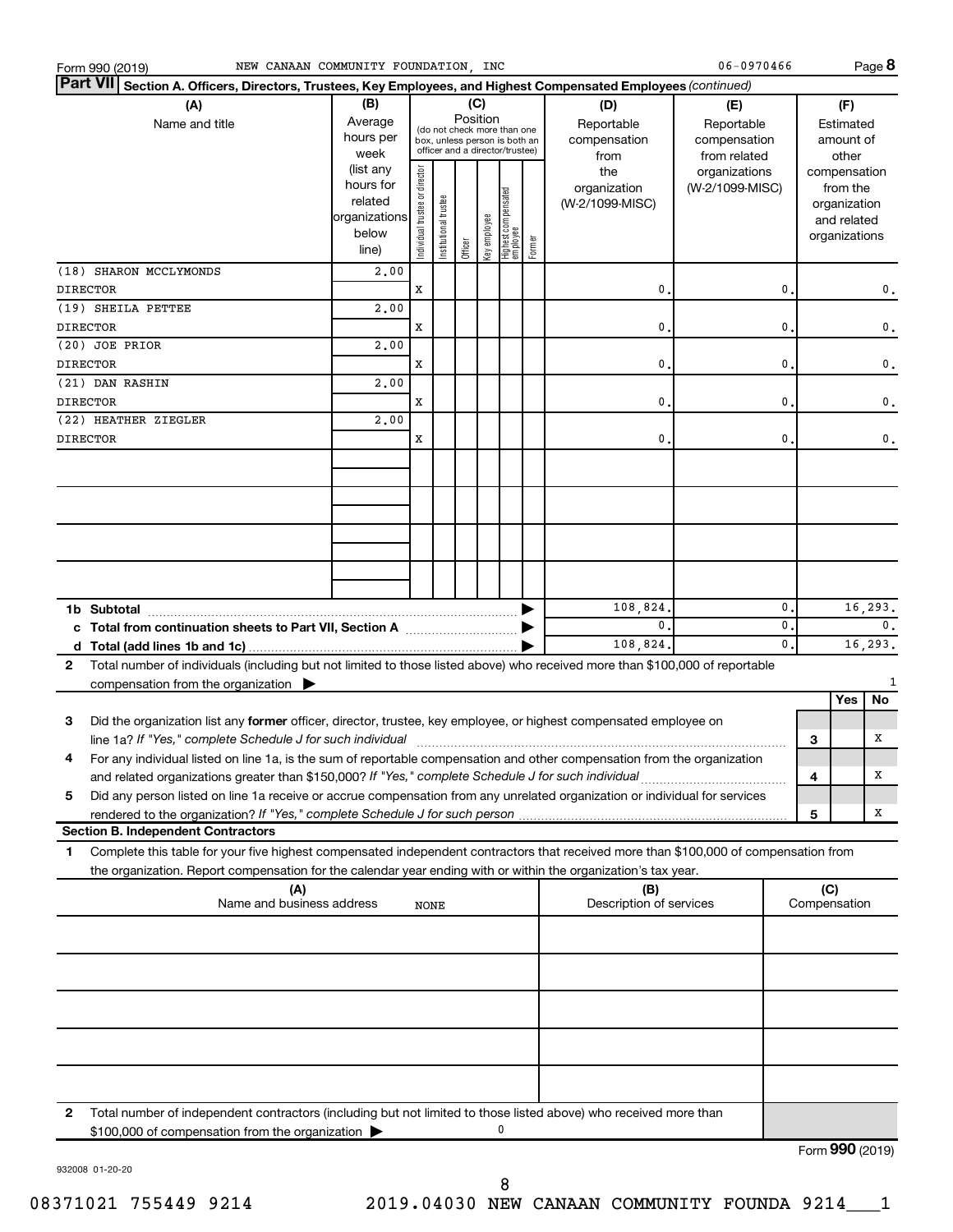| <b>Part VIII</b>                                          |     |        | <b>Statement of Revenue</b>                                                                  |                                                   |                      |               |                                                        |           |                                                                 |
|-----------------------------------------------------------|-----|--------|----------------------------------------------------------------------------------------------|---------------------------------------------------|----------------------|---------------|--------------------------------------------------------|-----------|-----------------------------------------------------------------|
|                                                           |     |        |                                                                                              |                                                   |                      |               |                                                        |           |                                                                 |
|                                                           |     |        |                                                                                              |                                                   |                      | Total revenue | Related or exempt<br>function revenue business revenue | Unrelated | (D)<br>Revenue excluded<br>from tax under<br>sections 512 - 514 |
|                                                           |     |        | 1 a Federated campaigns                                                                      | 1a                                                |                      |               |                                                        |           |                                                                 |
|                                                           |     |        | <b>b</b> Membership dues                                                                     | 1 <sub>b</sub>                                    |                      |               |                                                        |           |                                                                 |
| Contributions, Gifts, Grants<br>and Other Similar Amounts |     |        | c Fundraising events                                                                         | 1 <sub>c</sub>                                    | 18,310.              |               |                                                        |           |                                                                 |
|                                                           |     |        | d Related organizations                                                                      | 1 <sub>d</sub>                                    |                      |               |                                                        |           |                                                                 |
|                                                           |     |        | Government grants (contributions)                                                            | 1e                                                |                      |               |                                                        |           |                                                                 |
|                                                           |     |        | f All other contributions, gifts, grants, and                                                |                                                   |                      |               |                                                        |           |                                                                 |
|                                                           |     |        | similar amounts not included above                                                           | 1f                                                | 3,439,757.           |               |                                                        |           |                                                                 |
|                                                           |     |        | Noncash contributions included in lines 1a-1f                                                | $1g$ $\frac{1}{3}$                                |                      |               |                                                        |           |                                                                 |
|                                                           |     |        |                                                                                              |                                                   |                      | 3,458,067.    |                                                        |           |                                                                 |
|                                                           |     |        |                                                                                              |                                                   | <b>Business Code</b> |               |                                                        |           |                                                                 |
| Program Service<br>Revenue                                |     | 2a     | YPF PROGRAM REVENUE                                                                          |                                                   | 900099               | 2,300.        | 2,300.                                                 |           |                                                                 |
|                                                           |     | b      |                                                                                              |                                                   |                      |               |                                                        |           |                                                                 |
|                                                           |     | с      | the control of the control of the control of the control of the control of                   |                                                   |                      |               |                                                        |           |                                                                 |
|                                                           |     | d      | <u> 1989 - Johann Barbara, martxa alemaniar a</u>                                            |                                                   |                      |               |                                                        |           |                                                                 |
|                                                           |     | е<br>f | All other program service revenue  [                                                         |                                                   |                      |               |                                                        |           |                                                                 |
|                                                           |     |        |                                                                                              |                                                   | ►                    | 2,300.        |                                                        |           |                                                                 |
|                                                           | 3   |        | Investment income (including dividends, interest, and                                        |                                                   |                      |               |                                                        |           |                                                                 |
|                                                           |     |        |                                                                                              |                                                   |                      | 507,416.      |                                                        |           | 507,416.                                                        |
|                                                           | 4   |        | Income from investment of tax-exempt bond proceeds                                           |                                                   |                      |               |                                                        |           |                                                                 |
|                                                           | 5   |        |                                                                                              |                                                   |                      |               |                                                        |           |                                                                 |
|                                                           |     |        |                                                                                              | (i) Real                                          | (ii) Personal        |               |                                                        |           |                                                                 |
|                                                           |     |        | 6 a Gross rents<br>$\overline{\phantom{a}}$                                                  | 6a                                                |                      |               |                                                        |           |                                                                 |
|                                                           |     | b      | Less: rental expenses                                                                        | 6b                                                |                      |               |                                                        |           |                                                                 |
|                                                           |     | c      | Rental income or (loss)                                                                      | 6c                                                |                      |               |                                                        |           |                                                                 |
|                                                           |     |        | d Net rental income or (loss)                                                                |                                                   |                      |               |                                                        |           |                                                                 |
|                                                           |     |        | 7 a Gross amount from sales of                                                               | (i) Securities                                    | (ii) Other           |               |                                                        |           |                                                                 |
|                                                           |     |        | assets other than inventory<br><b>b</b> Less: cost or other basis                            | 2,062,308.<br>7a                                  |                      |               |                                                        |           |                                                                 |
|                                                           |     |        | and sales expenses                                                                           | 1,898,351.<br> 7 <sub>b</sub>                     |                      |               |                                                        |           |                                                                 |
|                                                           |     |        | c Gain or (loss)                                                                             | 7c <br>163,957.                                   |                      |               |                                                        |           |                                                                 |
| Revenue                                                   |     |        |                                                                                              |                                                   |                      | 163,957.      |                                                        |           | 163,957.                                                        |
| ৯                                                         |     |        | 8 a Gross income from fundraising events (not                                                |                                                   |                      |               |                                                        |           |                                                                 |
| Ĕ                                                         |     |        | including \$                                                                                 | 18,310. of                                        |                      |               |                                                        |           |                                                                 |
|                                                           |     |        | contributions reported on line 1c). See                                                      |                                                   |                      |               |                                                        |           |                                                                 |
|                                                           |     |        |                                                                                              |                                                   | 1,440.<br>l 8a       |               |                                                        |           |                                                                 |
|                                                           |     |        | <b>b</b> Less: direct expenses                                                               |                                                   | 10,540.<br>8b        |               |                                                        |           |                                                                 |
|                                                           |     |        | c Net income or (loss) from fundraising events                                               |                                                   | ▶                    | $-9,100.$     |                                                        |           | $-9,100.$                                                       |
|                                                           |     |        | 9 a Gross income from gaming activities. See                                                 |                                                   |                      |               |                                                        |           |                                                                 |
|                                                           |     |        |                                                                                              |                                                   |                      |               |                                                        |           |                                                                 |
|                                                           |     |        |                                                                                              |                                                   | 9b                   |               |                                                        |           |                                                                 |
|                                                           |     |        | c Net income or (loss) from gaming activities<br>10 a Gross sales of inventory, less returns |                                                   |                      |               |                                                        |           |                                                                 |
|                                                           |     |        |                                                                                              |                                                   |                      |               |                                                        |           |                                                                 |
|                                                           |     |        | <b>b</b> Less: cost of goods sold                                                            |                                                   | l10bl                |               |                                                        |           |                                                                 |
|                                                           |     |        | c Net income or (loss) from sales of inventory                                               |                                                   |                      |               |                                                        |           |                                                                 |
|                                                           |     |        |                                                                                              |                                                   | <b>Business Code</b> |               |                                                        |           |                                                                 |
| Miscellaneous<br>Revenue                                  | 11a |        |                                                                                              | <u> 1980 - Johann Barbara, martxa alemaniar a</u> |                      |               |                                                        |           |                                                                 |
|                                                           |     | b      |                                                                                              |                                                   |                      |               |                                                        |           |                                                                 |
|                                                           |     | c      |                                                                                              | <u> 1989 - Johann Barbara, martxa al</u>          |                      |               |                                                        |           |                                                                 |
|                                                           |     |        |                                                                                              |                                                   |                      |               |                                                        |           |                                                                 |
|                                                           |     |        |                                                                                              |                                                   | ▶                    |               |                                                        |           |                                                                 |
|                                                           | 12  |        |                                                                                              |                                                   |                      | 4, 122, 640.  | 2,300.                                                 | 0.        | 662,273.                                                        |
| 932009 01-20-20                                           |     |        |                                                                                              |                                                   |                      |               |                                                        |           | Form 990 (2019)                                                 |

Form 990 (2019) NEW CANAAN COMMUNITY FOUNDATION, INC CONNECTRITION 06-0970466 Page

932009 01-20-20

**9**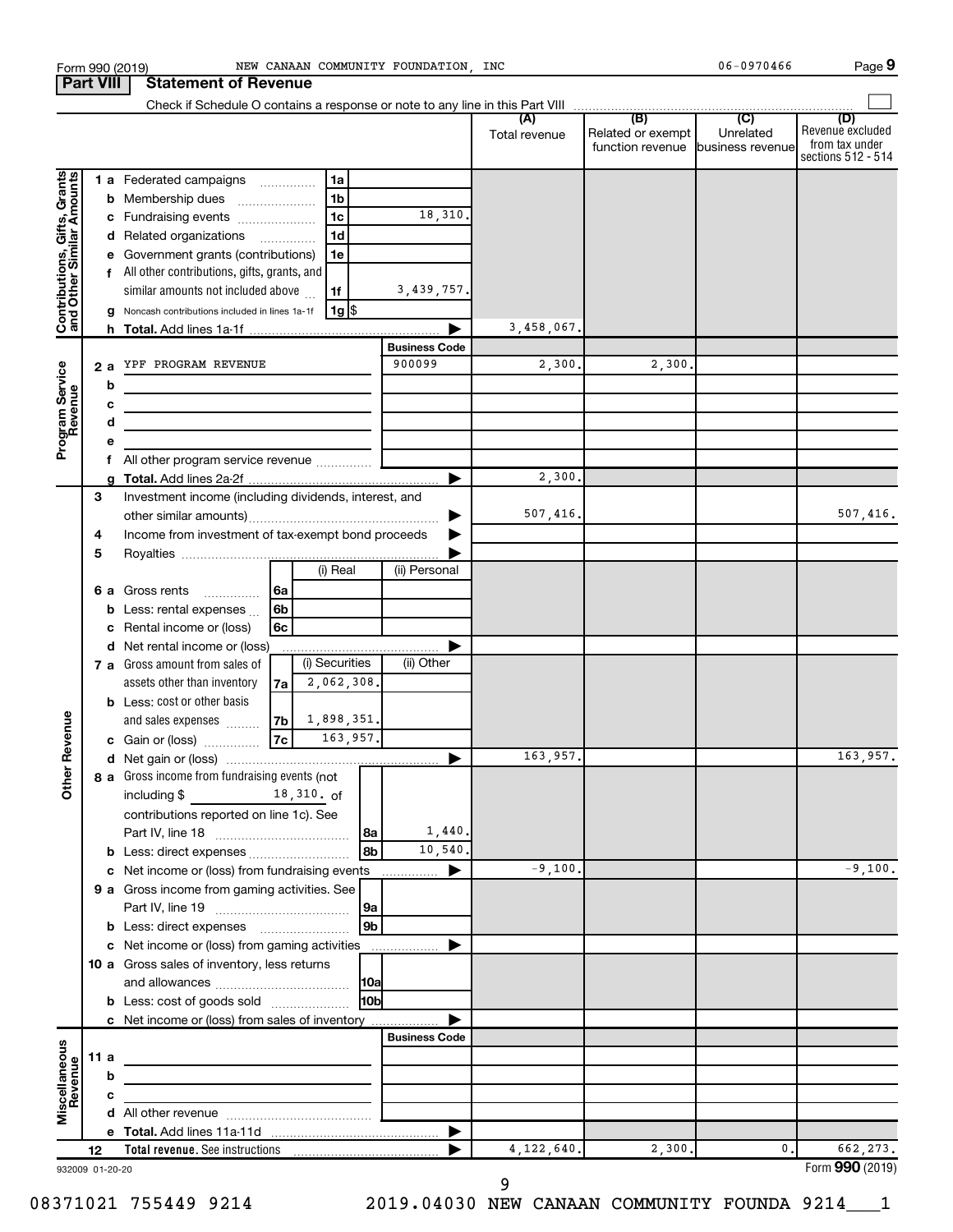**10**

**Total functional expenses.**  Add lines 1 through 24e **Joint costs.** Complete this line only if the organization **(A) (B) (C) (D)** Fundraising **1 2 3 4 5 6 7 8 9 10 11 a** Management ~~~~~~~~~~~~~~~~ **b c d e f g 12 13 14 15 16 17 18 19 20 21 22 23 24 a b c d e 25 26** *Section 501(c)(3) and 501(c)(4) organizations must complete all columns. All other organizations must complete column (A).* Grants and other assistance to domestic organizations and domestic governments. See Part IV, line 21 Compensation not included above to disqualified persons (as defined under section 4958(f)(1)) and persons described in section  $4958(c)(3)(B)$   $\ldots$ Pension plan accruals and contributions (include section 401(k) and 403(b) employer contributions) Professional fundraising services. See Part IV, line 17 Other. (If line 11g amount exceeds 10% of line 25, column (A) amount, list line 11g expenses on Sch O.) Other expenses. Itemize expenses not covered above (List miscellaneous expenses on line 24e. If line 24e amount exceeds 10% of line 25, column (A) amount, list line 24e expenses on Schedule O.) reported in column (B) joint costs from a combined educational campaign and fundraising solicitation. Check if Schedule O contains a response or note to any line in this Part IX Total expenses Program service expenses Management and general expenses expenses .<br>... Grants and other assistance to domestic  $individuals. See Part IV, line 22$  ........... Grants and other assistance to foreign organizations, foreign governments, and foreign individuals. See Part IV, lines 15 and 16  $\ldots$ Benefits paid to or for members .................... Compensation of current officers, directors, trustees, and key employees ........................ Other salaries and wages ~~~~~~~~~~ Other employee benefits ~~~~~~~~~~ Payroll taxes ~~~~~~~~~~~~~~~~ Fees for services (nonemployees): Legal ~~~~~~~~~~~~~~~~~~~~ Accounting ~~~~~~~~~~~~~~~~~ Lobbying ~~~~~~~~~~~~~~~~~~ Investment management fees ........................ Advertising and promotion ........................... Office expenses ~~~~~~~~~~~~~~~ Information technology ~~~~~~~~~~~ Royalties ~~~~~~~~~~~~~~~~~~ Occupancy ~~~~~~~~~~~~~~~~~ Travel ~~~~~~~~~~~~~~~~~~~ Payments of travel or entertainment expenses for any federal, state, or local public officials ... Conferences, conventions, and meetings Interest ~~~~~~~~~~~~~~~~~~ Payments to affiliates ~~~~~~~~~~~~ Depreciation, depletion, and amortization ...... Insurance ~~~~~~~~~~~~~~~~~ All other expenses *Do not include amounts reported on lines 6b, 7b, 8b, 9b, and 10b of Part VIII.* **Part IX Statement of Functional Expenses**  $\Box$ 1,774,428. 1,774,428. 28,391. 28,391. 136,702. 102,731. 12,030. 21,941. 129,914. 97,629. 11,421. 20,864. 16,256. 12,216. 1,431. 2,609. 26,292. 19,758. 2,312. 4,222. 21,034. 15,807. 1,850. 3,377. 15,138. 15,138. 174,468. 174,468. 7,254. 2,777. 325. 4,152. 16,454. **12,350.** 12,350. 567. 3,537. 12,092. 2,373. 9,403. 316. 42,923. 32,257. 3,777. 6,889.  $908.$  682. 682. 80. 146.  $2,335.$  2,271. 64. 2,904. 2,182. 256. 256. 466. 4,142. 4,142. MISCELLANEOUS 47,289. 44,055. 47. 3,187. ANNUAL APPEAL 7,822. 2,608. 2,608. 2,608. 2,608. 2,608. 2,608. 2,622. FEES & LICENSES 1,601. **9.809.** 9.809. 7.296. 912. 912. 1,601. POSTAGE AND SHIPPING 6,365. 6,365.  $6,903.$   $5,188.$   $607.$   $1,108.$ 2,492,431. 2,164,999. 245,131. 82,301.

932010 01-20-20

Form (2019) **990**

Check here  $\blacktriangleright$  |

Check here  $\begin{array}{c} \begin{array}{|c} \hline \end{array} \end{array}$  if following SOP 98-2 (ASC 958-720)

10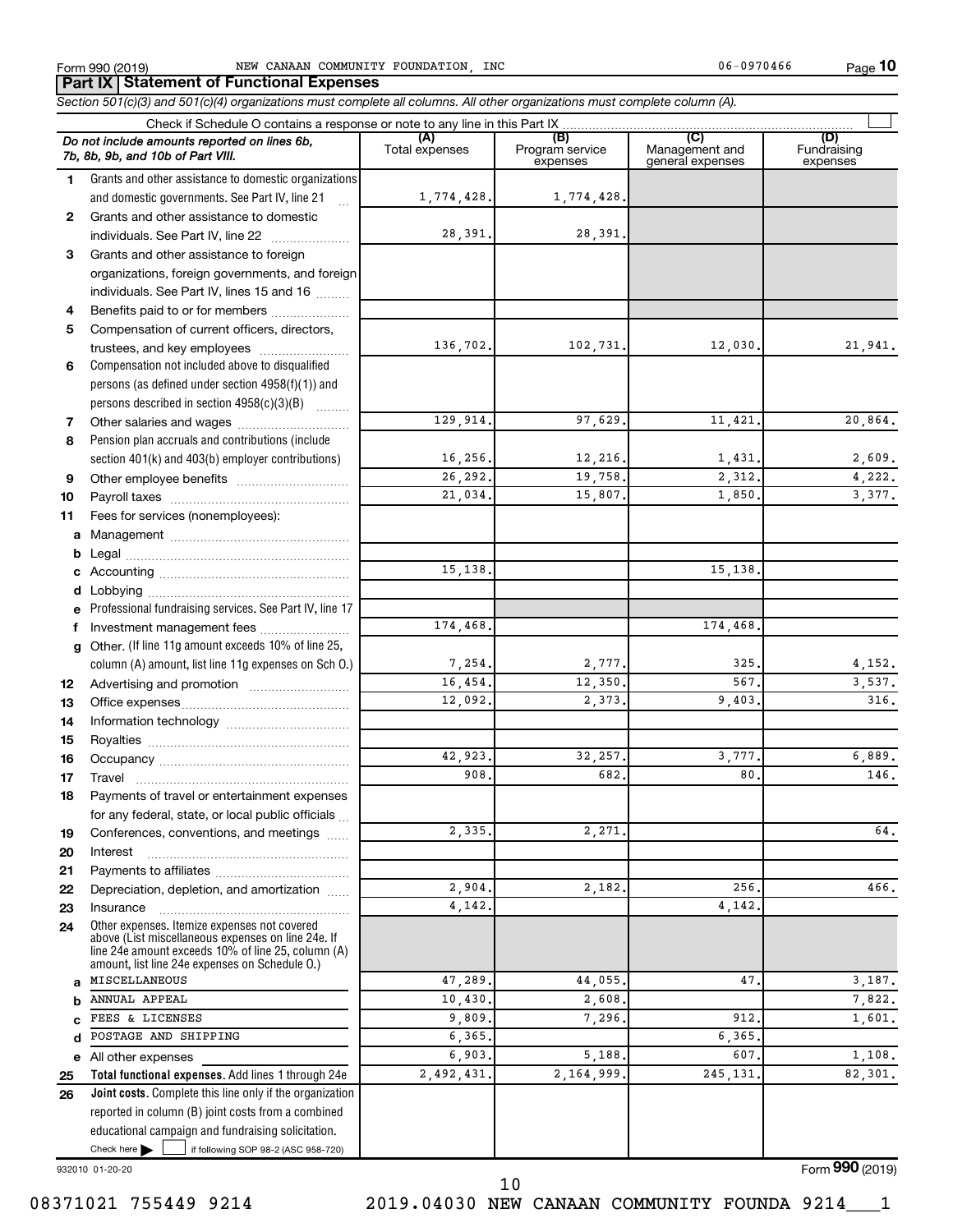trustee, key employee, creator or founder, substantial contributor, or 35% controlled entity or family member of any of these persons ~~~~~~~~~ **5 6** Loans and other receivables from other disqualified persons (as defined under section 4958(f)(1)), and persons described in section 4958(c)(3)(B)  $\ldots$ **6 7 7** Notes and loans receivable, net ~~~~~~~~~~~~~~~~~~~~~~~ **Assets 8 8** Inventories for sale or use ~~~~~~~~~~~~~~~~~~~~~~~~~~ **9 9** Prepaid expenses and deferred charges ~~~~~~~~~~~~~~~~~~ **10 a** Land, buildings, and equipment: cost or other 31,999. basis. Complete Part VI of Schedule D  $\frac{1}{10}$  10a  $20,300.$  12,878. 10c 11,699. **b** Less: accumulated depreciation  $\ldots$  [10b **10c**  $13,785,853.$  11  $15,843,962.$ **11 11** Investments - publicly traded securities ~~~~~~~~~~~~~~~~~~~ 4,867,515. 12 4,833,426. **12 12** Investments - other securities. See Part IV, line 11 ~~~~~~~~~~~~~~ **13 13** Investments - program-related. See Part IV, line 11 ~~~~~~~~~~~~~ **14 14** Intangible assets ~~~~~~~~~~~~~~~~~~~~~~~~~~~~~~ 2,006. 2,006. **15 15** Other assets. See Part IV, line 11  $\ldots$   $\ldots$   $\ldots$   $\ldots$   $\ldots$   $\ldots$   $\ldots$   $\ldots$   $\ldots$   $\ldots$   $\ldots$   $\ldots$   $\ldots$   $\ldots$   $\ldots$   $\ldots$   $\ldots$   $\ldots$   $\ldots$   $\ldots$   $\ldots$   $\ldots$   $\ldots$   $\ldots$   $\ldots$   $\ldots$   $\ldots$   $\ldots$   $\ldots$   $\ldots$   $\$ 19,555,218. 16 21,901,044. **16 16 Total assets.**  Add lines 1 through 15 (must equal line 33)  $30,491.$   $17$   $69,039.$ **17 17** Accounts payable and accrued expenses ~~~~~~~~~~~~~~~~~~ **18** 159,575. 18 136,250. **18** Grants payable ~~~~~~~~~~~~~~~~~~~~~~~~~~~~~~~ **19 19** Deferred revenue ~~~~~~~~~~~~~~~~~~~~~~~~~~~~~~ **20 20** Tax-exempt bond liabilities ~~~~~~~~~~~~~~~~~~~~~~~~~ **21 21** Escrow or custodial account liability. Complete Part IV of Schedule D ........... **22** Loans and other payables to any current or former officer, director, **Liabilities** trustee, key employee, creator or founder, substantial contributor, or 35% **22** controlled entity or family member of any of these persons ~~~~~~~~~ 63,000. **23** Secured mortgages and notes payable to unrelated third parties  $\ldots$ ................. **23 24** Unsecured notes and loans payable to unrelated third parties **24 25** Other liabilities (including federal income tax, payables to related third parties, and other liabilities not included on lines 17-24). Complete Part X of Schedule D ~~~~~~~~~~~~~~~~~~~~~~~~~~~~~~~ **25 26** 190,066. 268,289. **26 Total liabilities.**  Add lines 17 through 25 Organizations that follow FASB ASC 958, check here  $\blacktriangleright$  **X** Net Assets or Fund Balances **Net Assets or Fund Balances and complete lines 27, 28, 32, and 33.** 9,063,997. 27 9,580,494. **27 27** Net assets without donor restrictions ~~~~~~~~~~~~~~~~~~~~ 10,301,155. 28 12,052,261. **28 28** Net assets with donor restrictions ~~~~~~~~~~~~~~~~~~~~~~ **Organizations that do not follow FASB ASC 958, check here** | † **and complete lines 29 through 33. 29 29** Capital stock or trust principal, or current funds ~~~~~~~~~~~~~~~ **30 30** Paid-in or capital surplus, or land, building, or equipment fund ....................... **31 31** Retained earnings, endowment, accumulated income, or other funds ............ Total net assets or fund balances ~~~~~~~~~~~~~~~~~~~~~~ **32** 19,365,152, 32 21,632,755. **32** 19,555,218. 33 **33** Total liabilities and net assets/fund balances **33**

Form 990 (2019) NEW CANAAN COMMUNITY FOUNDATION, INC CONNECTRITION 06-0970466 Page

**3** Pledges and grants receivable, net ~~~~~~~~~~~~~~~~~~~~~ **4** Accounts receivable, net ~~~~~~~~~~~~~~~~~~~~~~~~~~ **5** Loans and other receivables from any current or former officer, director,

Cash - non-interest-bearing ~~~~~~~~~~~~~~~~~~~~~~~~~ Savings and temporary cash investments ~~~~~~~~~~~~~~~~~~

Check if Schedule O contains a response or note to any line in this Part X

**Part X** | **Balance Sheet** 

**1 2** **(A) (B)**

Beginning of year | | End of year

844,318. 1 227,571. 30,148. 9 982,380.  $12,500$ ,  $3$  0.

 $\perp$ 

Form (2019) **990**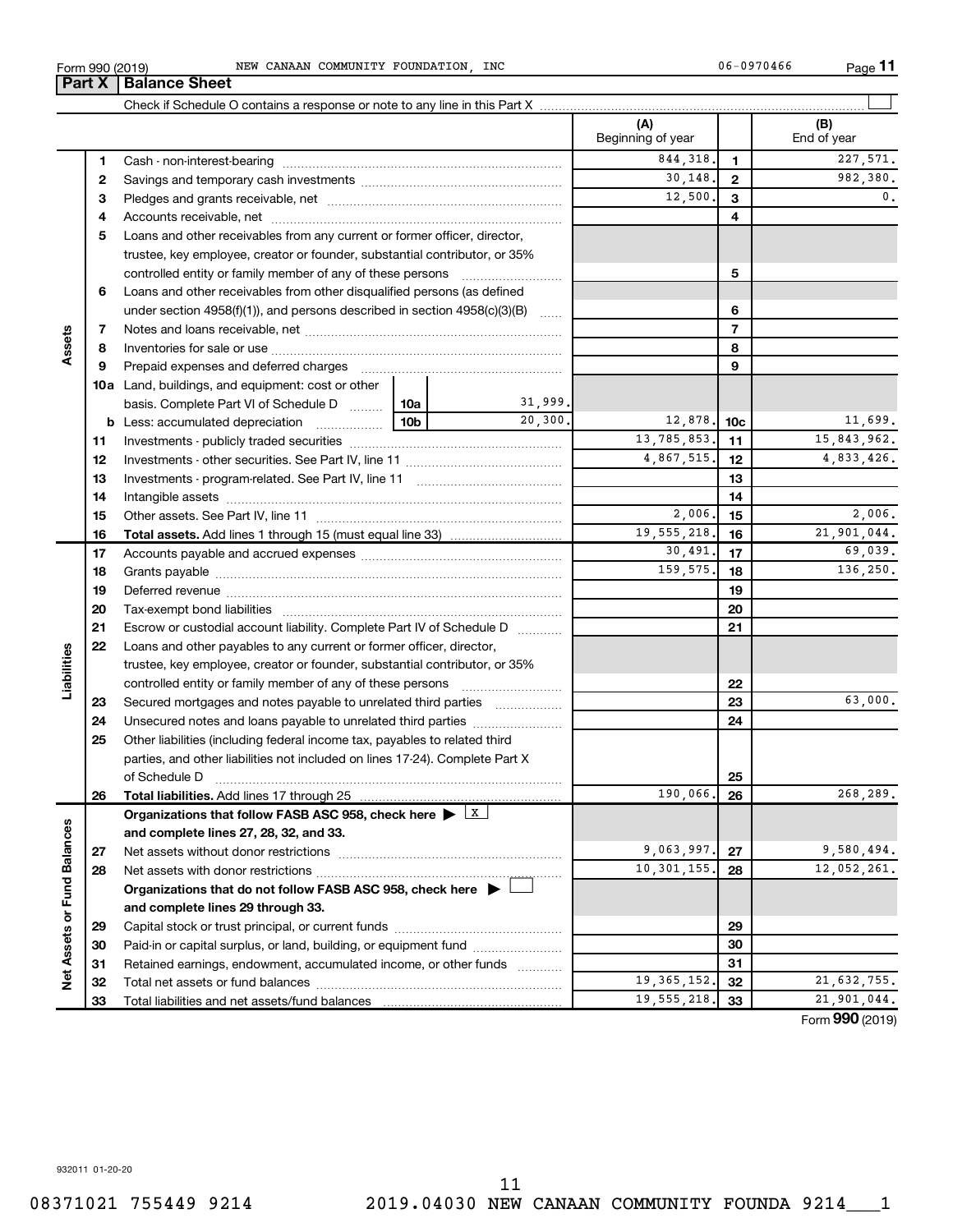|    | NEW CANAAN COMMUNITY FOUNDATION, INC<br>Form 990 (2019)                                                                                                                                                                       | 06-0970466     |                |       | Page 12        |
|----|-------------------------------------------------------------------------------------------------------------------------------------------------------------------------------------------------------------------------------|----------------|----------------|-------|----------------|
|    | Part XI<br><b>Reconciliation of Net Assets</b>                                                                                                                                                                                |                |                |       |                |
|    |                                                                                                                                                                                                                               |                |                |       |                |
|    |                                                                                                                                                                                                                               |                |                |       |                |
| 1  |                                                                                                                                                                                                                               | $\mathbf{1}$   |                |       | 4, 122, 640.   |
| 2  |                                                                                                                                                                                                                               | $\mathbf{2}$   |                |       | 2,492,431.     |
| З  | Revenue less expenses. Subtract line 2 from line 1                                                                                                                                                                            | 3              |                |       | 1,630,209.     |
| 4  |                                                                                                                                                                                                                               | $\overline{4}$ |                |       | 19, 365, 152.  |
| 5  | Net unrealized gains (losses) on investments [111] www.martime.community.community.community.community.communi                                                                                                                | 5              |                |       | 637,394.       |
| 6  | Donated services and use of facilities [[111][12] manufactures in the service of facilities [[11] manufactures in the service and use of facilities [[11] manufactures in the service of facilities [[11] manufactures in the | 6              |                |       |                |
| 7  | Investment expenses www.communication.com/www.communication.com/www.communication.com/www.com                                                                                                                                 | $\overline{7}$ |                |       |                |
| 8  | Prior period adjustments www.communication.communication.communication.com/news-managements                                                                                                                                   | 8              |                |       |                |
| 9  | Other changes in net assets or fund balances (explain on Schedule O) manual contraction control of the changes in net assets or fund balances (explain on Schedule O)                                                         | 9              |                |       | $\mathbf{0}$ . |
| 10 | Net assets or fund balances at end of year. Combine lines 3 through 9 (must equal Part X, line 32,                                                                                                                            |                |                |       |                |
|    |                                                                                                                                                                                                                               | 10             |                |       | 21,632,755.    |
|    | Part XII Financial Statements and Reporting                                                                                                                                                                                   |                |                |       |                |
|    |                                                                                                                                                                                                                               |                |                |       |                |
|    |                                                                                                                                                                                                                               |                |                | Yes l | No             |
| 1. | $\lfloor x \rfloor$ Accrual<br>Accounting method used to prepare the Form 990: $\Box$ Cash<br>Other                                                                                                                           |                |                |       |                |
|    | If the organization changed its method of accounting from a prior year or checked "Other," explain in Schedule O.                                                                                                             |                |                |       |                |
|    | 2a Were the organization's financial statements compiled or reviewed by an independent accountant?                                                                                                                            |                | 2a             |       | х              |
|    | If "Yes," check a box below to indicate whether the financial statements for the year were compiled or reviewed on a                                                                                                          |                |                |       |                |
|    | separate basis, consolidated basis, or both:                                                                                                                                                                                  |                |                |       |                |
|    | Separate basis<br>Consolidated basis<br>$\Box$ Both consolidated and separate basis                                                                                                                                           |                |                |       |                |
|    |                                                                                                                                                                                                                               |                | 2 <sub>b</sub> | х     |                |
|    | If "Yes," check a box below to indicate whether the financial statements for the year were audited on a separate basis,                                                                                                       |                |                |       |                |
|    | consolidated basis, or both:                                                                                                                                                                                                  |                |                |       |                |
|    | $X$ Separate basis<br>Consolidated basis<br>Both consolidated and separate basis                                                                                                                                              |                |                |       |                |
|    | c If "Yes" to line 2a or 2b, does the organization have a committee that assumes responsibility for oversight of the audit,                                                                                                   |                |                |       |                |
|    |                                                                                                                                                                                                                               |                | 2c             | х     |                |
|    | If the organization changed either its oversight process or selection process during the tax year, explain on Schedule O.                                                                                                     |                |                |       |                |
|    | 3a As a result of a federal award, was the organization required to undergo an audit or audits as set forth in the Single Audit                                                                                               |                |                |       |                |
|    |                                                                                                                                                                                                                               |                | За             |       | x              |
|    | b If "Yes," did the organization undergo the required audit or audits? If the organization did not undergo the required audit                                                                                                 |                |                |       |                |
|    |                                                                                                                                                                                                                               |                | 3 <sub>b</sub> | ממח   |                |

Form (2019) **990**

932012 01-20-20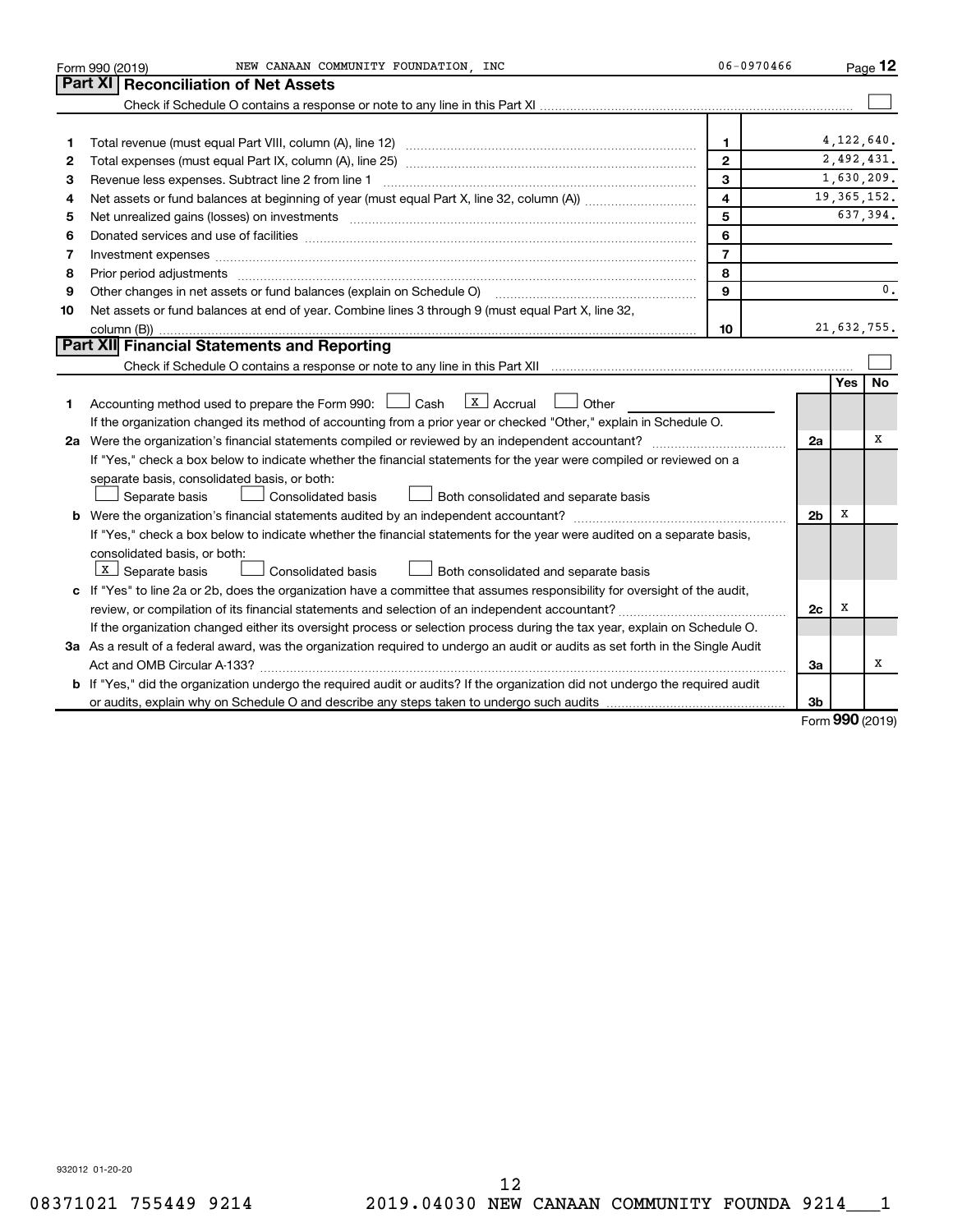# **SCHEDULE A**

Department of the Treasury Internal Revenue Service

# Form 990 or 990-EZ)<br>
Complete if the organization is a section 501(c)(3) organization or a section<br> **Public Charity Status and Public Support**

**4947(a)(1) nonexempt charitable trust.**

|  |  |  | Attach to Form 990 or Form 990-EZ. |  |
|--|--|--|------------------------------------|--|
|  |  |  |                                    |  |

**| Go to www.irs.gov/Form990 for instructions and the latest information.**

| OMB No 1545-0047                    |
|-------------------------------------|
|                                     |
| <b>Open to Public</b><br>Inspection |

|       |              | Name of the organization                                                                                                                      |                                      |                                                        |                                 |    |                                                      | <b>Employer identification number</b>              |
|-------|--------------|-----------------------------------------------------------------------------------------------------------------------------------------------|--------------------------------------|--------------------------------------------------------|---------------------------------|----|------------------------------------------------------|----------------------------------------------------|
|       |              |                                                                                                                                               | NEW CANAAN COMMUNITY FOUNDATION, INC |                                                        |                                 |    |                                                      | 06-0970466                                         |
|       | Part I       | Reason for Public Charity Status (All organizations must complete this part.) See instructions.                                               |                                      |                                                        |                                 |    |                                                      |                                                    |
|       |              | The organization is not a private foundation because it is: (For lines 1 through 12, check only one box.)                                     |                                      |                                                        |                                 |    |                                                      |                                                    |
| 1     |              | A church, convention of churches, or association of churches described in section 170(b)(1)(A)(i).                                            |                                      |                                                        |                                 |    |                                                      |                                                    |
| 2     |              | A school described in section 170(b)(1)(A)(ii). (Attach Schedule E (Form 990 or 990-EZ).)                                                     |                                      |                                                        |                                 |    |                                                      |                                                    |
| з     |              | A hospital or a cooperative hospital service organization described in section 170(b)(1)(A)(iii).                                             |                                      |                                                        |                                 |    |                                                      |                                                    |
| 4     |              | A medical research organization operated in conjunction with a hospital described in section 170(b)(1)(A)(iii). Enter the hospital's name,    |                                      |                                                        |                                 |    |                                                      |                                                    |
|       |              | city, and state:                                                                                                                              |                                      |                                                        |                                 |    |                                                      |                                                    |
| 5     |              | An organization operated for the benefit of a college or university owned or operated by a governmental unit described in                     |                                      |                                                        |                                 |    |                                                      |                                                    |
|       |              | section 170(b)(1)(A)(iv). (Complete Part II.)                                                                                                 |                                      |                                                        |                                 |    |                                                      |                                                    |
| 6     |              | A federal, state, or local government or governmental unit described in section 170(b)(1)(A)(v).                                              |                                      |                                                        |                                 |    |                                                      |                                                    |
| 7     |              | An organization that normally receives a substantial part of its support from a governmental unit or from the general public described in     |                                      |                                                        |                                 |    |                                                      |                                                    |
|       |              | section 170(b)(1)(A)(vi). (Complete Part II.)                                                                                                 |                                      |                                                        |                                 |    |                                                      |                                                    |
| 8     | $\mathbf{x}$ | A community trust described in section 170(b)(1)(A)(vi). (Complete Part II.)                                                                  |                                      |                                                        |                                 |    |                                                      |                                                    |
| 9     |              |                                                                                                                                               |                                      |                                                        |                                 |    |                                                      |                                                    |
|       |              | An agricultural research organization described in section 170(b)(1)(A)(ix) operated in conjunction with a land-grant college                 |                                      |                                                        |                                 |    |                                                      |                                                    |
|       |              | or university or a non-land-grant college of agriculture (see instructions). Enter the name, city, and state of the college or                |                                      |                                                        |                                 |    |                                                      |                                                    |
|       |              | university:                                                                                                                                   |                                      |                                                        |                                 |    |                                                      |                                                    |
| 10    |              | An organization that normally receives: (1) more than 33 1/3% of its support from contributions, membership fees, and gross receipts from     |                                      |                                                        |                                 |    |                                                      |                                                    |
|       |              | activities related to its exempt functions - subject to certain exceptions, and (2) no more than 33 1/3% of its support from gross investment |                                      |                                                        |                                 |    |                                                      |                                                    |
|       |              | income and unrelated business taxable income (less section 511 tax) from businesses acquired by the organization after June 30, 1975.         |                                      |                                                        |                                 |    |                                                      |                                                    |
|       |              | See section 509(a)(2). (Complete Part III.)                                                                                                   |                                      |                                                        |                                 |    |                                                      |                                                    |
| 11    |              | An organization organized and operated exclusively to test for public safety. See section 509(a)(4).                                          |                                      |                                                        |                                 |    |                                                      |                                                    |
| 12    |              | An organization organized and operated exclusively for the benefit of, to perform the functions of, or to carry out the purposes of one or    |                                      |                                                        |                                 |    |                                                      |                                                    |
|       |              | more publicly supported organizations described in section 509(a)(1) or section 509(a)(2). See section 509(a)(3). Check the box in            |                                      |                                                        |                                 |    |                                                      |                                                    |
|       |              | lines 12a through 12d that describes the type of supporting organization and complete lines 12e, 12f, and 12g.                                |                                      |                                                        |                                 |    |                                                      |                                                    |
| а     |              | Type I. A supporting organization operated, supervised, or controlled by its supported organization(s), typically by giving                   |                                      |                                                        |                                 |    |                                                      |                                                    |
|       |              | the supported organization(s) the power to regularly appoint or elect a majority of the directors or trustees of the supporting               |                                      |                                                        |                                 |    |                                                      |                                                    |
|       |              | organization. You must complete Part IV, Sections A and B.                                                                                    |                                      |                                                        |                                 |    |                                                      |                                                    |
| b     |              | Type II. A supporting organization supervised or controlled in connection with its supported organization(s), by having                       |                                      |                                                        |                                 |    |                                                      |                                                    |
|       |              | control or management of the supporting organization vested in the same persons that control or manage the supported                          |                                      |                                                        |                                 |    |                                                      |                                                    |
|       |              | organization(s). You must complete Part IV, Sections A and C.                                                                                 |                                      |                                                        |                                 |    |                                                      |                                                    |
| с     |              | Type III functionally integrated. A supporting organization operated in connection with, and functionally integrated with,                    |                                      |                                                        |                                 |    |                                                      |                                                    |
|       |              | its supported organization(s) (see instructions). You must complete Part IV, Sections A, D, and E.                                            |                                      |                                                        |                                 |    |                                                      |                                                    |
| d     |              | Type III non-functionally integrated. A supporting organization operated in connection with its supported organization(s)                     |                                      |                                                        |                                 |    |                                                      |                                                    |
|       |              | that is not functionally integrated. The organization generally must satisfy a distribution requirement and an attentiveness                  |                                      |                                                        |                                 |    |                                                      |                                                    |
|       |              | requirement (see instructions). You must complete Part IV, Sections A and D, and Part V.                                                      |                                      |                                                        |                                 |    |                                                      |                                                    |
|       |              | Check this box if the organization received a written determination from the IRS that it is a Type I, Type II, Type III                       |                                      |                                                        |                                 |    |                                                      |                                                    |
|       |              | functionally integrated, or Type III non-functionally integrated supporting organization.                                                     |                                      |                                                        |                                 |    |                                                      |                                                    |
|       |              |                                                                                                                                               |                                      |                                                        |                                 |    |                                                      |                                                    |
| a     |              | Provide the following information about the supported organization(s).                                                                        |                                      |                                                        | (iv) Is the organization listed |    |                                                      |                                                    |
|       |              | (i) Name of supported<br>organization                                                                                                         | (ii) $EIN$                           | (iii) Type of organization<br>(described on lines 1-10 | in your governing document?     |    | (v) Amount of monetary<br>support (see instructions) | (vi) Amount of other<br>support (see instructions) |
|       |              |                                                                                                                                               |                                      | above (see instructions))                              | Yes                             | No |                                                      |                                                    |
|       |              |                                                                                                                                               |                                      |                                                        |                                 |    |                                                      |                                                    |
|       |              |                                                                                                                                               |                                      |                                                        |                                 |    |                                                      |                                                    |
|       |              |                                                                                                                                               |                                      |                                                        |                                 |    |                                                      |                                                    |
|       |              |                                                                                                                                               |                                      |                                                        |                                 |    |                                                      |                                                    |
|       |              |                                                                                                                                               |                                      |                                                        |                                 |    |                                                      |                                                    |
|       |              |                                                                                                                                               |                                      |                                                        |                                 |    |                                                      |                                                    |
|       |              |                                                                                                                                               |                                      |                                                        |                                 |    |                                                      |                                                    |
|       |              |                                                                                                                                               |                                      |                                                        |                                 |    |                                                      |                                                    |
|       |              |                                                                                                                                               |                                      |                                                        |                                 |    |                                                      |                                                    |
|       |              |                                                                                                                                               |                                      |                                                        |                                 |    |                                                      |                                                    |
| Total |              |                                                                                                                                               |                                      |                                                        |                                 |    |                                                      |                                                    |

LHA For Paperwork Reduction Act Notice, see the Instructions for Form 990 or 990-EZ. 932021 09-25-19 Schedule A (Form 990 or 990-EZ) 2019 13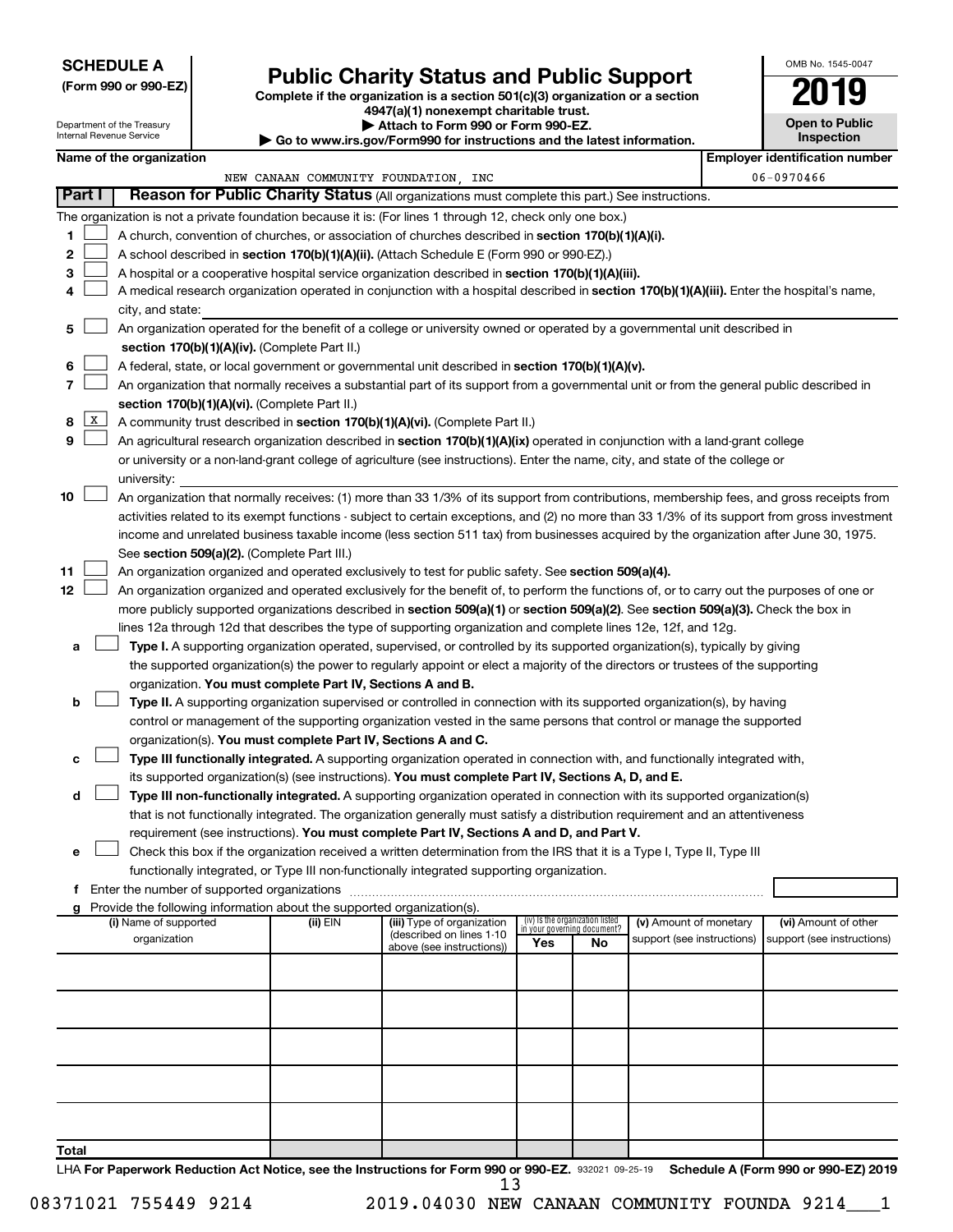# Schedule A (Form 990 or 990-EZ) 2019 Page NEW CANAAN COMMUNITY FOUNDATION, INC 06-0970466

(Complete only if you checked the box on line 5, 7, or 8 of Part I or if the organization failed to qualify under Part III. If the organization fails to qualify under the tests listed below, please complete Part III.) **Part II Support Schedule for Organizations Described in Sections 170(b)(1)(A)(iv) and 170(b)(1)(A)(vi)**

|    | <b>Section A. Public Support</b>                                                                                                                                                                                               |          |            |            |            |                                      |                                    |
|----|--------------------------------------------------------------------------------------------------------------------------------------------------------------------------------------------------------------------------------|----------|------------|------------|------------|--------------------------------------|------------------------------------|
|    | Calendar year (or fiscal year beginning in)                                                                                                                                                                                    | (a) 2015 | (b) 2016   | $(c)$ 2017 | $(d)$ 2018 | (e) 2019                             | (f) Total                          |
|    | 1 Gifts, grants, contributions, and                                                                                                                                                                                            |          |            |            |            |                                      |                                    |
|    | membership fees received. (Do not                                                                                                                                                                                              |          |            |            |            |                                      |                                    |
|    | include any "unusual grants.")                                                                                                                                                                                                 | 463,266. | 2,689,093. | 1,905,862. | 1,829,619. | 3,458,067.                           | 10, 345, 907.                      |
|    | 2 Tax revenues levied for the organ-                                                                                                                                                                                           |          |            |            |            |                                      |                                    |
|    | ization's benefit and either paid to                                                                                                                                                                                           |          |            |            |            |                                      |                                    |
|    | or expended on its behalf                                                                                                                                                                                                      |          |            |            |            |                                      |                                    |
|    | 3 The value of services or facilities                                                                                                                                                                                          |          |            |            |            |                                      |                                    |
|    | furnished by a governmental unit to                                                                                                                                                                                            |          |            |            |            |                                      |                                    |
|    | the organization without charge                                                                                                                                                                                                |          |            |            |            |                                      |                                    |
|    | 4 Total. Add lines 1 through 3                                                                                                                                                                                                 | 463,266. | 2,689,093. | 1,905,862. | 1,829,619. | 3,458,067                            | 10, 345, 907.                      |
| 5. | The portion of total contributions                                                                                                                                                                                             |          |            |            |            |                                      |                                    |
|    | by each person (other than a                                                                                                                                                                                                   |          |            |            |            |                                      |                                    |
|    | governmental unit or publicly                                                                                                                                                                                                  |          |            |            |            |                                      |                                    |
|    | supported organization) included                                                                                                                                                                                               |          |            |            |            |                                      |                                    |
|    | on line 1 that exceeds 2% of the                                                                                                                                                                                               |          |            |            |            |                                      |                                    |
|    | amount shown on line 11,                                                                                                                                                                                                       |          |            |            |            |                                      |                                    |
|    | column (f)                                                                                                                                                                                                                     |          |            |            |            |                                      | 1,617,930.                         |
|    | 6 Public support. Subtract line 5 from line 4.                                                                                                                                                                                 |          |            |            |            |                                      | 8,727,977.                         |
|    | <b>Section B. Total Support</b>                                                                                                                                                                                                |          |            |            |            |                                      |                                    |
|    | Calendar year (or fiscal year beginning in)                                                                                                                                                                                    | (a) 2015 | (b) 2016   | $(c)$ 2017 | $(d)$ 2018 | (e) 2019                             | (f) Total                          |
|    | 7 Amounts from line 4                                                                                                                                                                                                          | 463,266. | 2,689,093. | 1,905,862  | 1,829,619  | 3,458,067                            | 10, 345, 907.                      |
|    | 8 Gross income from interest,                                                                                                                                                                                                  |          |            |            |            |                                      |                                    |
|    | dividends, payments received on                                                                                                                                                                                                |          |            |            |            |                                      |                                    |
|    | securities loans, rents, royalties,                                                                                                                                                                                            |          |            |            |            |                                      |                                    |
|    | and income from similar sources                                                                                                                                                                                                | 194,435. | 631,384.   | 1,231,991. | 688,534.   | 507,416.                             | 3, 253, 760.                       |
|    | 9 Net income from unrelated business                                                                                                                                                                                           |          |            |            |            |                                      |                                    |
|    | activities, whether or not the                                                                                                                                                                                                 |          |            |            |            |                                      |                                    |
|    | business is regularly carried on                                                                                                                                                                                               |          |            |            |            |                                      |                                    |
|    | 10 Other income. Do not include gain                                                                                                                                                                                           |          |            |            |            |                                      |                                    |
|    | or loss from the sale of capital                                                                                                                                                                                               |          |            |            |            |                                      |                                    |
|    | assets (Explain in Part VI.)                                                                                                                                                                                                   |          |            |            |            |                                      |                                    |
|    | 11 Total support. Add lines 7 through 10                                                                                                                                                                                       |          |            |            |            |                                      | 13,599,667.                        |
|    | <b>12</b> Gross receipts from related activities, etc. (see instructions)                                                                                                                                                      |          |            |            |            | 12                                   |                                    |
|    | 13 First five years. If the Form 990 is for the organization's first, second, third, fourth, or fifth tax year as a section 501(c)(3)                                                                                          |          |            |            |            |                                      |                                    |
|    | organization, check this box and stop here                                                                                                                                                                                     |          |            |            |            |                                      |                                    |
|    | Section C. Computation of Public Support Percentage                                                                                                                                                                            |          |            |            |            |                                      |                                    |
|    |                                                                                                                                                                                                                                |          |            |            |            | 14                                   | 64.18<br>%                         |
|    |                                                                                                                                                                                                                                |          |            |            |            | 15                                   | 68.66<br>%                         |
|    | 16a 33 1/3% support test - 2019. If the organization did not check the box on line 13, and line 14 is 33 1/3% or more, check this box and                                                                                      |          |            |            |            |                                      |                                    |
|    | stop here. The organization qualifies as a publicly supported organization manufactured content and the support of the state of the state of the state of the state of the state of the state of the state of the state of the |          |            |            |            |                                      | $\blacktriangleright$ $\mathbf{X}$ |
|    | b 33 1/3% support test - 2018. If the organization did not check a box on line 13 or 16a, and line 15 is 33 1/3% or more, check this box                                                                                       |          |            |            |            |                                      |                                    |
|    |                                                                                                                                                                                                                                |          |            |            |            |                                      |                                    |
|    | 17a 10% -facts-and-circumstances test - 2019. If the organization did not check a box on line 13, 16a, or 16b, and line 14 is 10% or more,                                                                                     |          |            |            |            |                                      |                                    |
|    | and if the organization meets the "facts-and-circumstances" test, check this box and stop here. Explain in Part VI how the organization                                                                                        |          |            |            |            |                                      |                                    |
|    |                                                                                                                                                                                                                                |          |            |            |            |                                      |                                    |
|    | <b>b 10%</b> -facts-and-circumstances test - 2018. If the organization did not check a box on line 13, 16a, 16b, or 17a, and line 15 is 10% or                                                                                 |          |            |            |            |                                      |                                    |
|    | more, and if the organization meets the "facts-and-circumstances" test, check this box and stop here. Explain in Part VI how the                                                                                               |          |            |            |            |                                      |                                    |
|    | organization meets the "facts-and-circumstances" test. The organization qualifies as a publicly supported organization                                                                                                         |          |            |            |            |                                      |                                    |
|    | 18 Private foundation. If the organization did not check a box on line 13, 16a, 16b, 17a, or 17b, check this box and see instructions.                                                                                         |          |            |            |            |                                      |                                    |
|    |                                                                                                                                                                                                                                |          |            |            |            | Schodule A (Form 000 or 000 F7) 2010 |                                    |

**Schedule A (Form 990 or 990-EZ) 2019**

932022 09-25-19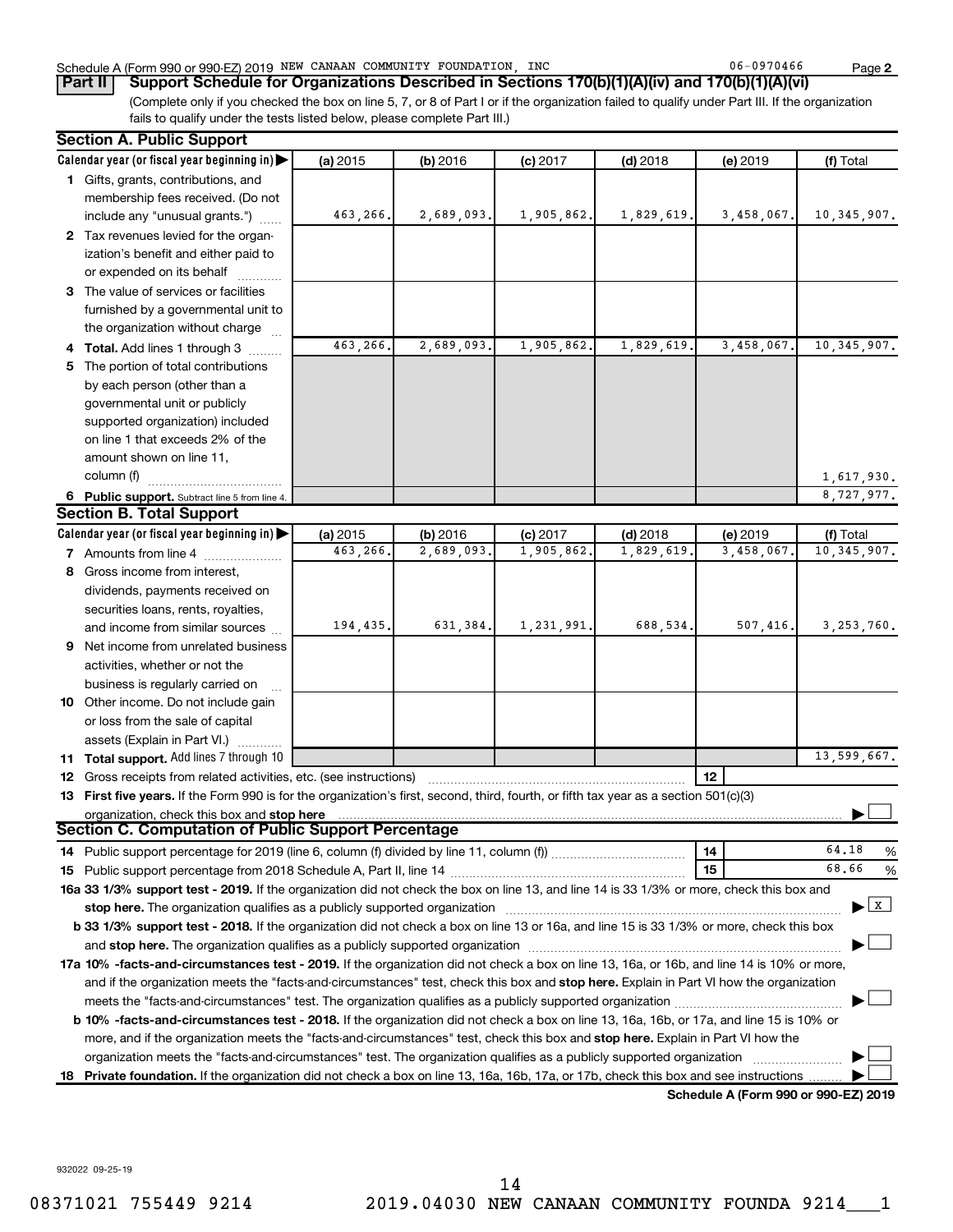# Schedule A (Form 990 or 990-EZ) 2019 Page NEW CANAAN COMMUNITY FOUNDATION, INC 06-0970466

**Part III Support Schedule for Organizations Described in Section 509(a)(2)** 

(Complete only if you checked the box on line 10 of Part I or if the organization failed to qualify under Part II. If the organization fails to qualify under the tests listed below, please complete Part II.)

|    | Calendar year (or fiscal year beginning in)                                                                                                         | (a) 2015 | (b) 2016 | $(c)$ 2017 | $(d)$ 2018 | (e) 2019 | (f) Total                            |
|----|-----------------------------------------------------------------------------------------------------------------------------------------------------|----------|----------|------------|------------|----------|--------------------------------------|
|    | 1 Gifts, grants, contributions, and                                                                                                                 |          |          |            |            |          |                                      |
|    | membership fees received. (Do not                                                                                                                   |          |          |            |            |          |                                      |
|    | include any "unusual grants.")                                                                                                                      |          |          |            |            |          |                                      |
|    | 2 Gross receipts from admissions,<br>merchandise sold or services per-                                                                              |          |          |            |            |          |                                      |
|    | formed, or facilities furnished in<br>any activity that is related to the<br>organization's tax-exempt purpose                                      |          |          |            |            |          |                                      |
| 3. | Gross receipts from activities that                                                                                                                 |          |          |            |            |          |                                      |
|    | are not an unrelated trade or bus-                                                                                                                  |          |          |            |            |          |                                      |
|    | iness under section 513                                                                                                                             |          |          |            |            |          |                                      |
| 4  | Tax revenues levied for the organ-                                                                                                                  |          |          |            |            |          |                                      |
|    | ization's benefit and either paid to                                                                                                                |          |          |            |            |          |                                      |
|    | or expended on its behalf<br>.                                                                                                                      |          |          |            |            |          |                                      |
| 5. | The value of services or facilities                                                                                                                 |          |          |            |            |          |                                      |
|    | furnished by a governmental unit to                                                                                                                 |          |          |            |            |          |                                      |
|    | the organization without charge                                                                                                                     |          |          |            |            |          |                                      |
| 6  | Total. Add lines 1 through 5                                                                                                                        |          |          |            |            |          |                                      |
|    | 7a Amounts included on lines 1, 2, and                                                                                                              |          |          |            |            |          |                                      |
|    | 3 received from disqualified persons                                                                                                                |          |          |            |            |          |                                      |
|    | <b>b</b> Amounts included on lines 2 and 3 received                                                                                                 |          |          |            |            |          |                                      |
|    | from other than disqualified persons that<br>exceed the greater of \$5,000 or 1% of the<br>amount on line 13 for the year                           |          |          |            |            |          |                                      |
|    | c Add lines 7a and 7b                                                                                                                               |          |          |            |            |          |                                      |
|    | 8 Public support. (Subtract line 7c from line 6.)                                                                                                   |          |          |            |            |          |                                      |
|    | <b>Section B. Total Support</b>                                                                                                                     |          |          |            |            |          |                                      |
|    | Calendar year (or fiscal year beginning in)                                                                                                         | (a) 2015 | (b) 2016 | $(c)$ 2017 | $(d)$ 2018 | (e) 2019 | (f) Total                            |
|    | <b>9</b> Amounts from line 6                                                                                                                        |          |          |            |            |          |                                      |
|    | <b>10a</b> Gross income from interest,<br>dividends, payments received on<br>securities loans, rents, royalties,<br>and income from similar sources |          |          |            |            |          |                                      |
|    | <b>b</b> Unrelated business taxable income                                                                                                          |          |          |            |            |          |                                      |
|    | (less section 511 taxes) from businesses<br>acquired after June 30, 1975 [[11, 11, 11, 11]                                                          |          |          |            |            |          |                                      |
|    |                                                                                                                                                     |          |          |            |            |          |                                      |
| 11 | c Add lines 10a and 10b<br>Net income from unrelated business<br>activities not included in line 10b.<br>whether or not the business is             |          |          |            |            |          |                                      |
|    | regularly carried on<br><b>12</b> Other income. Do not include gain<br>or loss from the sale of capital                                             |          |          |            |            |          |                                      |
|    | assets (Explain in Part VI.)                                                                                                                        |          |          |            |            |          |                                      |
|    | <b>13</b> Total support. (Add lines 9, 10c, 11, and 12.)                                                                                            |          |          |            |            |          |                                      |
|    | 14 First five years. If the Form 990 is for the organization's first, second, third, fourth, or fifth tax year as a section 501(c)(3) organization, |          |          |            |            |          |                                      |
|    |                                                                                                                                                     |          |          |            |            |          |                                      |
|    | <b>Section C. Computation of Public Support Percentage</b>                                                                                          |          |          |            |            |          |                                      |
|    |                                                                                                                                                     |          |          |            |            | 15       | %                                    |
|    |                                                                                                                                                     |          |          |            |            | 16       | %                                    |
|    | Section D. Computation of Investment Income Percentage                                                                                              |          |          |            |            |          |                                      |
|    |                                                                                                                                                     |          |          |            |            | 17       | %                                    |
|    |                                                                                                                                                     |          |          |            |            | 18       | %                                    |
|    | 18 Investment income percentage from 2018 Schedule A, Part III, line 17                                                                             |          |          |            |            |          |                                      |
|    | 19a 33 1/3% support tests - 2019. If the organization did not check the box on line 14, and line 15 is more than 33 1/3%, and line 17 is not        |          |          |            |            |          |                                      |
|    | more than 33 1/3%, check this box and stop here. The organization qualifies as a publicly supported organization                                    |          |          |            |            |          |                                      |
|    | <b>b 33 1/3% support tests - 2018.</b> If the organization did not check a box on line 14 or line 19a, and line 16 is more than 33 1/3%, and        |          |          |            |            |          |                                      |
|    | line 18 is not more than 33 1/3%, check this box and stop here. The organization qualifies as a publicly supported organization                     |          |          |            |            |          |                                      |
|    |                                                                                                                                                     |          |          |            |            |          | Schedule A (Form 990 or 990-EZ) 2019 |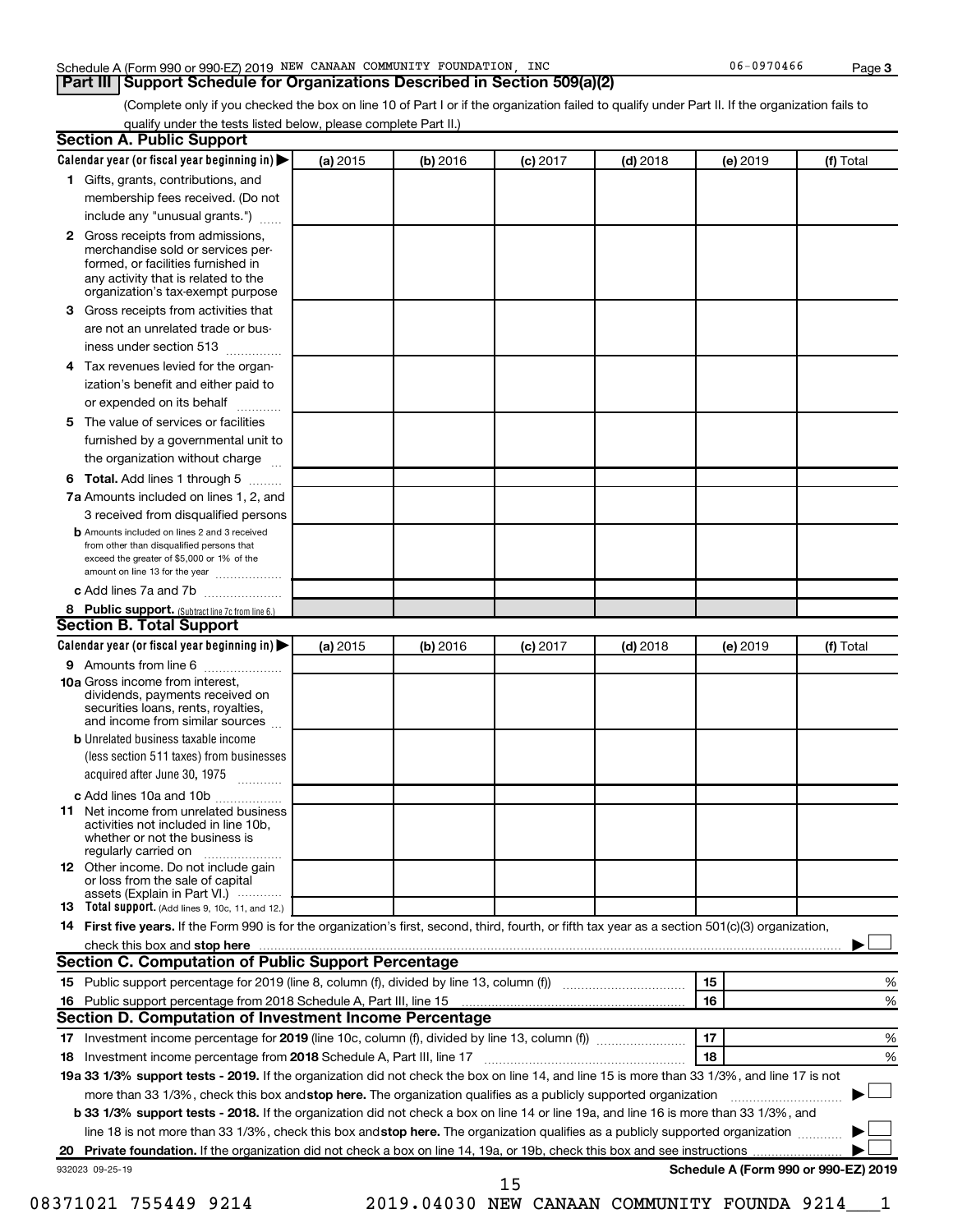# **Part IV Supporting Organizations**

(Complete only if you checked a box in line 12 on Part I. If you checked 12a of Part I, complete Sections A and B. If you checked 12b of Part I, complete Sections A and C. If you checked 12c of Part I, complete Sections A, D, and E. If you checked 12d of Part I, complete Sections A and D, and complete Part V.)

# **Section A. All Supporting Organizations**

- **1** Are all of the organization's supported organizations listed by name in the organization's governing documents? If "No," describe in Part VI how the supported organizations are designated. If designated by *class or purpose, describe the designation. If historic and continuing relationship, explain.*
- **2** Did the organization have any supported organization that does not have an IRS determination of status under section 509(a)(1) or (2)? If "Yes," explain in Part **VI** how the organization determined that the supported *organization was described in section 509(a)(1) or (2).*
- **3a** Did the organization have a supported organization described in section 501(c)(4), (5), or (6)? If "Yes," answer *(b) and (c) below.*
- **b** Did the organization confirm that each supported organization qualified under section 501(c)(4), (5), or (6) and satisfied the public support tests under section 509(a)(2)? If "Yes," describe in Part VI when and how the *organization made the determination.*
- **c** Did the organization ensure that all support to such organizations was used exclusively for section 170(c)(2)(B) purposes? If "Yes," explain in Part VI what controls the organization put in place to ensure such use.
- **4 a** *If* Was any supported organization not organized in the United States ("foreign supported organization")? *"Yes," and if you checked 12a or 12b in Part I, answer (b) and (c) below.*
- **b** Did the organization have ultimate control and discretion in deciding whether to make grants to the foreign supported organization? If "Yes," describe in Part VI how the organization had such control and discretion *despite being controlled or supervised by or in connection with its supported organizations.*
- **c** Did the organization support any foreign supported organization that does not have an IRS determination under sections 501(c)(3) and 509(a)(1) or (2)? If "Yes," explain in Part VI what controls the organization used *to ensure that all support to the foreign supported organization was used exclusively for section 170(c)(2)(B) purposes.*
- **5a** Did the organization add, substitute, or remove any supported organizations during the tax year? If "Yes," answer (b) and (c) below (if applicable). Also, provide detail in **Part VI,** including (i) the names and EIN *numbers of the supported organizations added, substituted, or removed; (ii) the reasons for each such action; (iii) the authority under the organization's organizing document authorizing such action; and (iv) how the action was accomplished (such as by amendment to the organizing document).*
- **b** Type I or Type II only. Was any added or substituted supported organization part of a class already designated in the organization's organizing document?
- **c Substitutions only.**  Was the substitution the result of an event beyond the organization's control?
- **6** Did the organization provide support (whether in the form of grants or the provision of services or facilities) to **Part VI.** support or benefit one or more of the filing organization's supported organizations? If "Yes," provide detail in anyone other than (i) its supported organizations, (ii) individuals that are part of the charitable class benefited by one or more of its supported organizations, or (iii) other supporting organizations that also
- **7** Did the organization provide a grant, loan, compensation, or other similar payment to a substantial contributor regard to a substantial contributor? If "Yes," complete Part I of Schedule L (Form 990 or 990-EZ). (as defined in section 4958(c)(3)(C)), a family member of a substantial contributor, or a 35% controlled entity with
- **8** Did the organization make a loan to a disqualified person (as defined in section 4958) not described in line 7? *If "Yes," complete Part I of Schedule L (Form 990 or 990-EZ).*
- **9 a** Was the organization controlled directly or indirectly at any time during the tax year by one or more in section 509(a)(1) or (2))? If "Yes," provide detail in **Part VI.** disqualified persons as defined in section 4946 (other than foundation managers and organizations described
- **b** Did one or more disqualified persons (as defined in line 9a) hold a controlling interest in any entity in which the supporting organization had an interest? If "Yes," provide detail in Part VI.
- **c** Did a disqualified person (as defined in line 9a) have an ownership interest in, or derive any personal benefit from, assets in which the supporting organization also had an interest? If "Yes," provide detail in Part VI.
- **10 a** Was the organization subject to the excess business holdings rules of section 4943 because of section supporting organizations)? If "Yes," answer 10b below. 4943(f) (regarding certain Type II supporting organizations, and all Type III non-functionally integrated
	- **b** Did the organization have any excess business holdings in the tax year? (Use Schedule C, Form 4720, to *determine whether the organization had excess business holdings.)*

932024 09-25-19



**Schedule A (Form 990 or 990-EZ) 2019**

08371021 755449 9214 2019.04030 NEW CANAAN COMMUNITY FOUNDA 9214 1 16

**Yes No**

**1**

**2**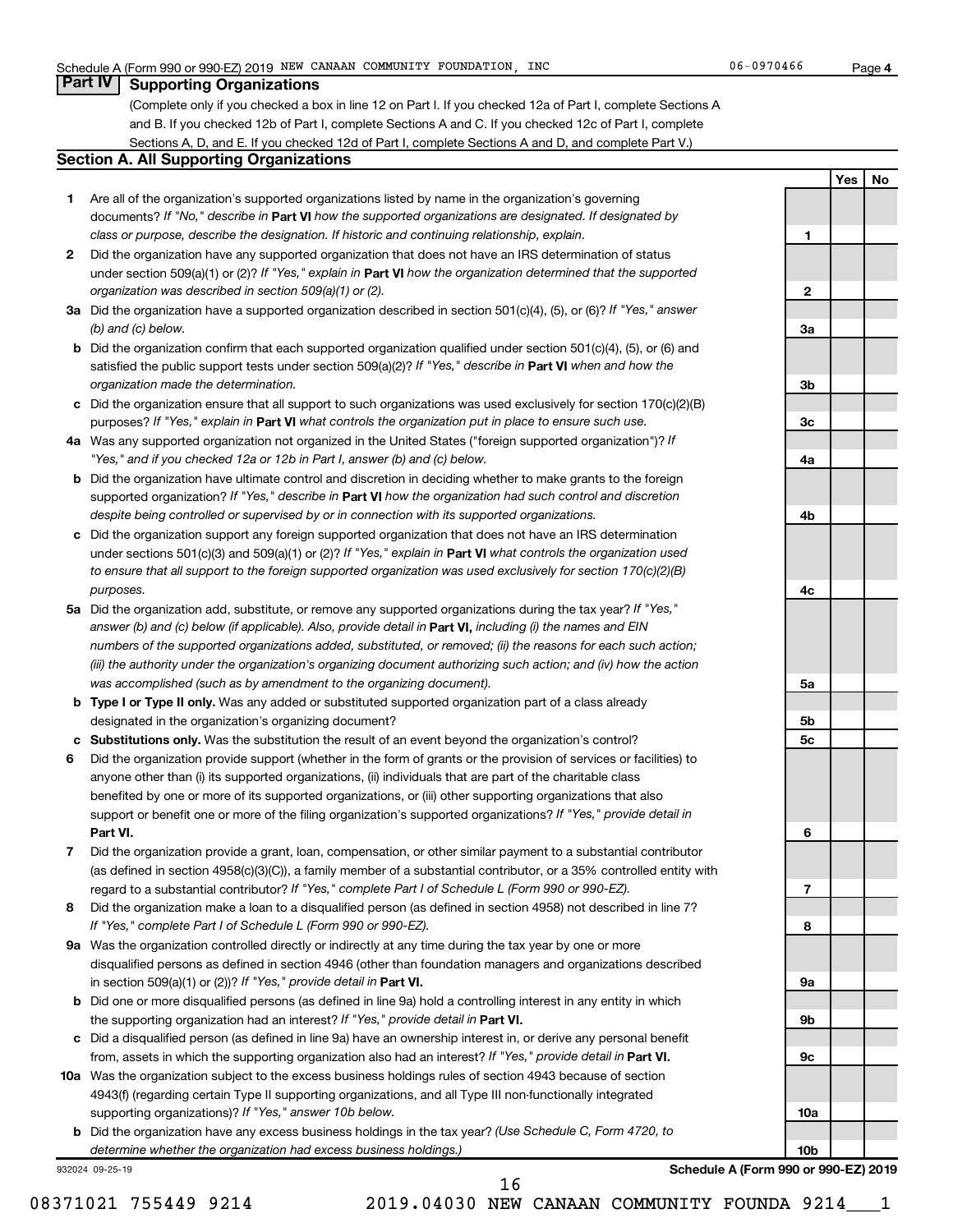**5**

|    | Part IV<br><b>Supporting Organizations (continued)</b>                                                                                                                       |                 |     |    |
|----|------------------------------------------------------------------------------------------------------------------------------------------------------------------------------|-----------------|-----|----|
|    |                                                                                                                                                                              |                 | Yes | No |
| 11 | Has the organization accepted a gift or contribution from any of the following persons?                                                                                      |                 |     |    |
|    | a A person who directly or indirectly controls, either alone or together with persons described in (b) and (c)                                                               |                 |     |    |
|    | below, the governing body of a supported organization?                                                                                                                       | 11a             |     |    |
|    | <b>b</b> A family member of a person described in (a) above?                                                                                                                 | 11 <sub>b</sub> |     |    |
|    |                                                                                                                                                                              | 11c             |     |    |
|    | c A 35% controlled entity of a person described in (a) or (b) above? If "Yes" to a, b, or c, provide detail in Part VI.<br><b>Section B. Type I Supporting Organizations</b> |                 |     |    |
|    |                                                                                                                                                                              |                 |     |    |
|    |                                                                                                                                                                              |                 | Yes | No |
| 1. | Did the directors, trustees, or membership of one or more supported organizations have the power to                                                                          |                 |     |    |
|    | regularly appoint or elect at least a majority of the organization's directors or trustees at all times during the                                                           |                 |     |    |
|    | tax year? If "No," describe in Part VI how the supported organization(s) effectively operated, supervised, or                                                                |                 |     |    |
|    | controlled the organization's activities. If the organization had more than one supported organization,                                                                      |                 |     |    |
|    | describe how the powers to appoint and/or remove directors or trustees were allocated among the supported                                                                    |                 |     |    |
|    | organizations and what conditions or restrictions, if any, applied to such powers during the tax year.                                                                       | 1               |     |    |
| 2  | Did the organization operate for the benefit of any supported organization other than the supported                                                                          |                 |     |    |
|    | organization(s) that operated, supervised, or controlled the supporting organization? If "Yes," explain in                                                                   |                 |     |    |
|    | Part VI how providing such benefit carried out the purposes of the supported organization(s) that operated,                                                                  |                 |     |    |
|    | supervised, or controlled the supporting organization.                                                                                                                       | $\mathbf{2}$    |     |    |
|    | <b>Section C. Type II Supporting Organizations</b>                                                                                                                           |                 |     |    |
|    |                                                                                                                                                                              |                 | Yes | No |
| 1. | Were a majority of the organization's directors or trustees during the tax year also a majority of the directors                                                             |                 |     |    |
|    | or trustees of each of the organization's supported organization(s)? If "No," describe in Part VI how control                                                                |                 |     |    |
|    | or management of the supporting organization was vested in the same persons that controlled or managed                                                                       |                 |     |    |
|    | the supported organization(s).                                                                                                                                               | 1               |     |    |
|    | <b>Section D. All Type III Supporting Organizations</b>                                                                                                                      |                 |     |    |
|    |                                                                                                                                                                              |                 | Yes | No |
| 1  | Did the organization provide to each of its supported organizations, by the last day of the fifth month of the                                                               |                 |     |    |
|    | organization's tax year, (i) a written notice describing the type and amount of support provided during the prior tax                                                        |                 |     |    |
|    |                                                                                                                                                                              |                 |     |    |
|    | year, (ii) a copy of the Form 990 that was most recently filed as of the date of notification, and (iii) copies of the                                                       |                 |     |    |
|    | organization's governing documents in effect on the date of notification, to the extent not previously provided?                                                             | 1               |     |    |
| 2  | Were any of the organization's officers, directors, or trustees either (i) appointed or elected by the supported                                                             |                 |     |    |
|    | organization(s) or (ii) serving on the governing body of a supported organization? If "No," explain in Part VI how                                                           |                 |     |    |
|    | the organization maintained a close and continuous working relationship with the supported organization(s).                                                                  | 2               |     |    |
| 3  | By reason of the relationship described in (2), did the organization's supported organizations have a                                                                        |                 |     |    |
|    | significant voice in the organization's investment policies and in directing the use of the organization's                                                                   |                 |     |    |
|    | income or assets at all times during the tax year? If "Yes," describe in Part VI the role the organization's                                                                 |                 |     |    |
|    | supported organizations played in this regard.                                                                                                                               | з               |     |    |
|    | Section E. Type III Functionally Integrated Supporting Organizations                                                                                                         |                 |     |    |
| 1  | Check the box next to the method that the organization used to satisfy the Integral Part Test during the yealsee instructions).                                              |                 |     |    |
| а  | The organization satisfied the Activities Test. Complete line 2 below.                                                                                                       |                 |     |    |
| b  | The organization is the parent of each of its supported organizations. Complete line 3 below.                                                                                |                 |     |    |
| с  | The organization supported a governmental entity. Describe in Part VI how you supported a government entity (see instructions).                                              |                 |     |    |
| 2  | Activities Test. Answer (a) and (b) below.                                                                                                                                   |                 | Yes | No |
| а  | Did substantially all of the organization's activities during the tax year directly further the exempt purposes of                                                           |                 |     |    |
|    | the supported organization(s) to which the organization was responsive? If "Yes," then in Part VI identify                                                                   |                 |     |    |
|    | those supported organizations and explain how these activities directly furthered their exempt purposes,                                                                     |                 |     |    |
|    | how the organization was responsive to those supported organizations, and how the organization determined                                                                    |                 |     |    |
|    | that these activities constituted substantially all of its activities.                                                                                                       | 2a              |     |    |
| b  | Did the activities described in (a) constitute activities that, but for the organization's involvement, one or more                                                          |                 |     |    |
|    | of the organization's supported organization(s) would have been engaged in? If "Yes," explain in Part VI the                                                                 |                 |     |    |
|    | reasons for the organization's position that its supported organization(s) would have engaged in these                                                                       |                 |     |    |
|    | activities but for the organization's involvement.                                                                                                                           | 2b              |     |    |
| 3  | Parent of Supported Organizations. Answer (a) and (b) below.                                                                                                                 |                 |     |    |
|    | Did the organization have the power to regularly appoint or elect a majority of the officers, directors, or                                                                  |                 |     |    |
| а  |                                                                                                                                                                              |                 |     |    |
|    | trustees of each of the supported organizations? Provide details in Part VI.                                                                                                 | За              |     |    |
|    | <b>b</b> Did the organization exercise a substantial degree of direction over the policies, programs, and activities of each                                                 |                 |     |    |
|    | of its supported organizations? If "Yes," describe in Part VI the role played by the organization in this regard.                                                            | Зb              |     |    |
|    | Schedule A (Form 990 or 990-EZ) 2019<br>932025 09-25-19<br>17                                                                                                                |                 |     |    |
|    |                                                                                                                                                                              |                 |     |    |

08371021 755449 9214 2019.04030 NEW CANAAN COMMUNITY FOUNDA 9214\_\_\_1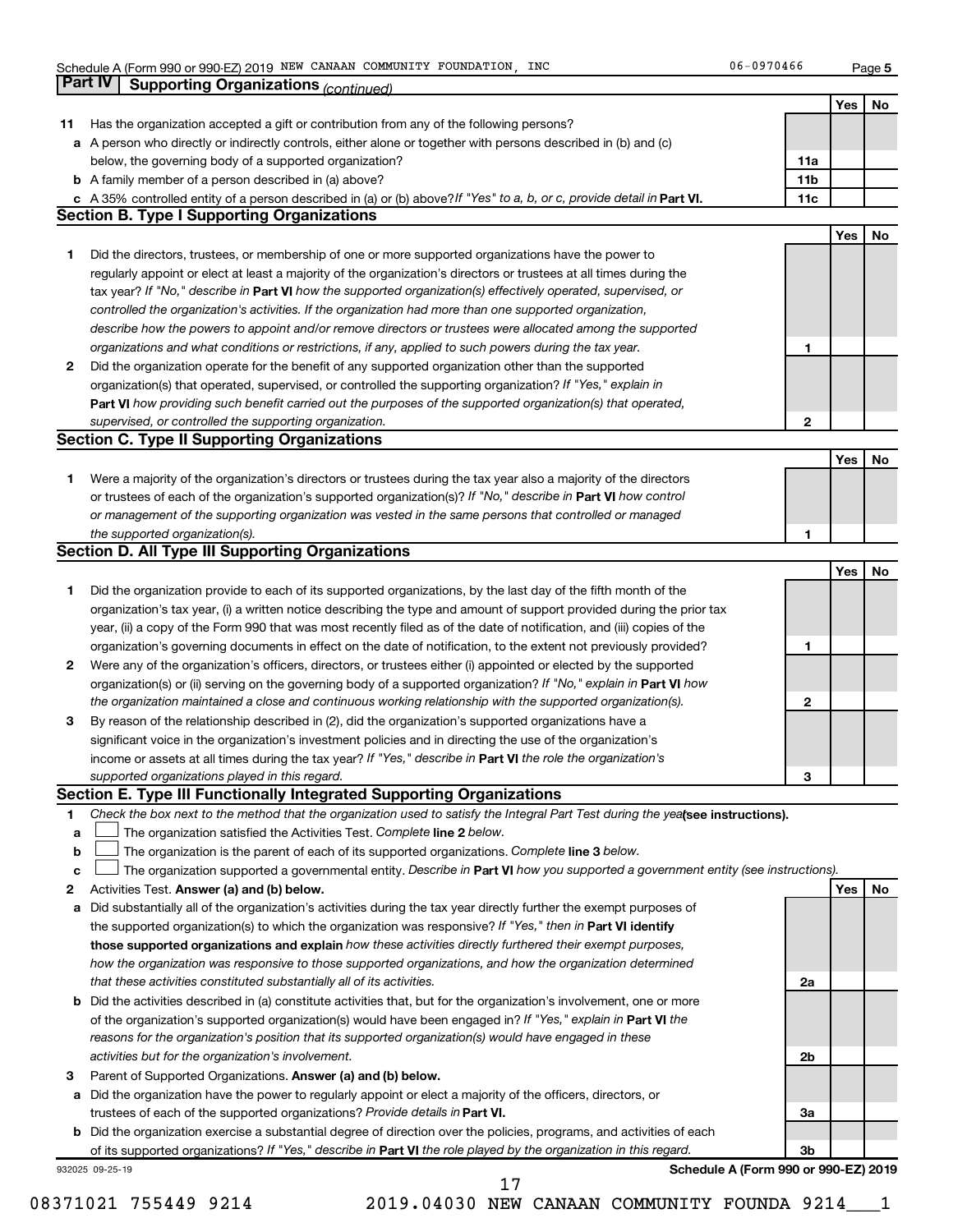| Part V   Type III Non-Functionally Integrated 509(a)(3) Supporting Organizations |  |
|----------------------------------------------------------------------------------|--|
|                                                                                  |  |

**6**

1 **Letter See instructions.** All Check here if the organization satisfied the Integral Part Test as a qualifying trust on Nov. 20, 1970 (explain in Part VI). See instructions. All other Type III non-functionally integrated supporting organizations must complete Sections A through E.

|    | Section A - Adjusted Net Income                                              |                | (A) Prior Year | (B) Current Year<br>(optional) |
|----|------------------------------------------------------------------------------|----------------|----------------|--------------------------------|
| 1  | Net short-term capital gain                                                  | 1              |                |                                |
| 2  | Recoveries of prior-year distributions                                       | $\mathbf{2}$   |                |                                |
| 3  | Other gross income (see instructions)                                        | 3              |                |                                |
| 4  | Add lines 1 through 3.                                                       | 4              |                |                                |
| 5  | Depreciation and depletion                                                   | 5              |                |                                |
| 6  | Portion of operating expenses paid or incurred for production or             |                |                |                                |
|    | collection of gross income or for management, conservation, or               |                |                |                                |
|    | maintenance of property held for production of income (see instructions)     | 6              |                |                                |
| 7  | Other expenses (see instructions)                                            | $\overline{7}$ |                |                                |
| 8  | Adjusted Net Income (subtract lines 5, 6, and 7 from line 4)                 | 8              |                |                                |
|    | <b>Section B - Minimum Asset Amount</b>                                      |                | (A) Prior Year | (B) Current Year<br>(optional) |
| 1. | Aggregate fair market value of all non-exempt-use assets (see                |                |                |                                |
|    | instructions for short tax year or assets held for part of year):            |                |                |                                |
|    | a Average monthly value of securities                                        | 1a             |                |                                |
|    | <b>b</b> Average monthly cash balances                                       | 1 <sub>b</sub> |                |                                |
|    | c Fair market value of other non-exempt-use assets                           | 1c             |                |                                |
|    | <b>d</b> Total (add lines 1a, 1b, and 1c)                                    | 1d             |                |                                |
|    | e Discount claimed for blockage or other                                     |                |                |                                |
|    | factors (explain in detail in Part VI):                                      |                |                |                                |
| 2  | Acquisition indebtedness applicable to non-exempt-use assets                 | $\mathbf{2}$   |                |                                |
| 3  | Subtract line 2 from line 1d.                                                | 3              |                |                                |
| 4  | Cash deemed held for exempt use. Enter 1-1/2% of line 3 (for greater amount, |                |                |                                |
|    | see instructions).                                                           | 4              |                |                                |
| 5  | Net value of non-exempt-use assets (subtract line 4 from line 3)             | 5              |                |                                |
| 6  | Multiply line 5 by .035.                                                     | 6              |                |                                |
| 7  | Recoveries of prior-year distributions                                       | $\overline{7}$ |                |                                |
| 8  | Minimum Asset Amount (add line 7 to line 6)                                  | 8              |                |                                |
|    | <b>Section C - Distributable Amount</b>                                      |                |                | <b>Current Year</b>            |
| 1  | Adjusted net income for prior year (from Section A, line 8, Column A)        | 1              |                |                                |
| 2  | Enter 85% of line 1.                                                         | $\mathbf{2}$   |                |                                |
| 3  | Minimum asset amount for prior year (from Section B, line 8, Column A)       | 3              |                |                                |
| 4  | Enter greater of line 2 or line 3.                                           | 4              |                |                                |
| 5  | Income tax imposed in prior year                                             | 5              |                |                                |
| 6  | <b>Distributable Amount.</b> Subtract line 5 from line 4, unless subject to  |                |                |                                |
|    | emergency temporary reduction (see instructions).                            | 6              |                |                                |
|    |                                                                              |                |                |                                |

**7** Check here if the current year is the organization's first as a non-functionally integrated Type III supporting organization (see † instructions).

**Schedule A (Form 990 or 990-EZ) 2019**

932026 09-25-19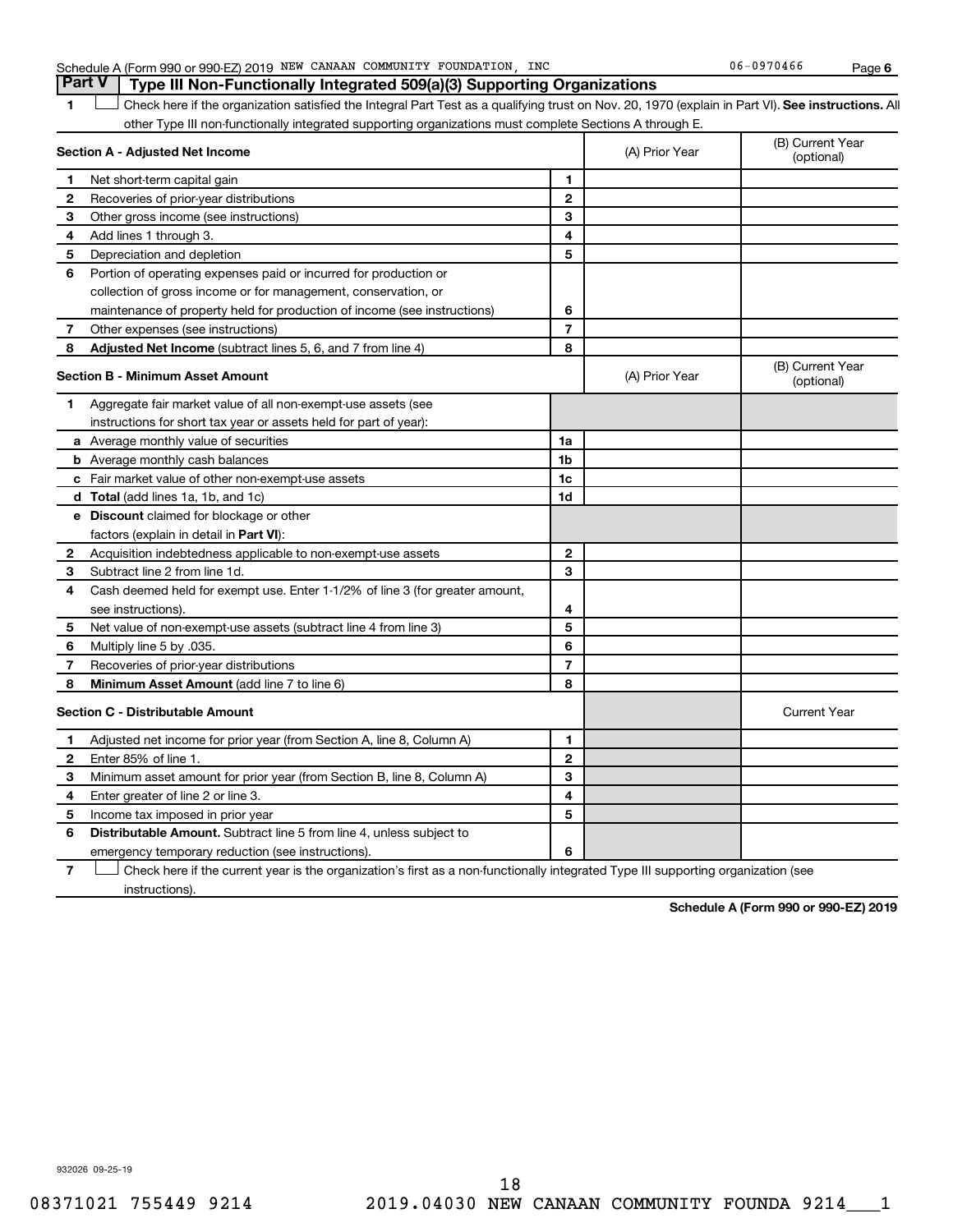| <b>Part V</b>  | Type III Non-Functionally Integrated 509(a)(3) Supporting Organizations (continued)        |                                    |                                               |                                                  |
|----------------|--------------------------------------------------------------------------------------------|------------------------------------|-----------------------------------------------|--------------------------------------------------|
|                | <b>Section D - Distributions</b>                                                           |                                    |                                               | <b>Current Year</b>                              |
| 1              | Amounts paid to supported organizations to accomplish exempt purposes                      |                                    |                                               |                                                  |
| $\mathbf{2}$   | Amounts paid to perform activity that directly furthers exempt purposes of supported       |                                    |                                               |                                                  |
|                | organizations, in excess of income from activity                                           |                                    |                                               |                                                  |
| 3              | Administrative expenses paid to accomplish exempt purposes of supported organizations      |                                    |                                               |                                                  |
| 4              | Amounts paid to acquire exempt-use assets                                                  |                                    |                                               |                                                  |
| 5              | Qualified set-aside amounts (prior IRS approval required)                                  |                                    |                                               |                                                  |
| 6              | Other distributions (describe in <b>Part VI</b> ). See instructions.                       |                                    |                                               |                                                  |
| 7              | Total annual distributions. Add lines 1 through 6.                                         |                                    |                                               |                                                  |
| 8              | Distributions to attentive supported organizations to which the organization is responsive |                                    |                                               |                                                  |
|                | (provide details in Part VI). See instructions.                                            |                                    |                                               |                                                  |
| 9              | Distributable amount for 2019 from Section C, line 6                                       |                                    |                                               |                                                  |
| 10             | Line 8 amount divided by line 9 amount                                                     |                                    |                                               |                                                  |
|                | <b>Section E - Distribution Allocations (see instructions)</b>                             | (i)<br><b>Excess Distributions</b> | (ii)<br><b>Underdistributions</b><br>Pre-2019 | (iii)<br><b>Distributable</b><br>Amount for 2019 |
| 1              | Distributable amount for 2019 from Section C, line 6                                       |                                    |                                               |                                                  |
| $\mathbf{2}$   | Underdistributions, if any, for years prior to 2019 (reason-                               |                                    |                                               |                                                  |
|                | able cause required-explain in Part VI). See instructions.                                 |                                    |                                               |                                                  |
| 3              | Excess distributions carryover, if any, to 2019                                            |                                    |                                               |                                                  |
|                | a From 2014                                                                                |                                    |                                               |                                                  |
|                | <b>b</b> From 2015                                                                         |                                    |                                               |                                                  |
|                | c From 2016                                                                                |                                    |                                               |                                                  |
|                | d From 2017                                                                                |                                    |                                               |                                                  |
|                | e From 2018                                                                                |                                    |                                               |                                                  |
|                | f Total of lines 3a through e                                                              |                                    |                                               |                                                  |
|                | <b>g</b> Applied to underdistributions of prior years                                      |                                    |                                               |                                                  |
|                | <b>h</b> Applied to 2019 distributable amount                                              |                                    |                                               |                                                  |
| Ť.             | Carryover from 2014 not applied (see instructions)                                         |                                    |                                               |                                                  |
|                | Remainder. Subtract lines 3g, 3h, and 3i from 3f.                                          |                                    |                                               |                                                  |
| 4              | Distributions for 2019 from Section D,                                                     |                                    |                                               |                                                  |
|                | line $7:$                                                                                  |                                    |                                               |                                                  |
|                | <b>a</b> Applied to underdistributions of prior years                                      |                                    |                                               |                                                  |
|                | <b>b</b> Applied to 2019 distributable amount                                              |                                    |                                               |                                                  |
| c              | Remainder. Subtract lines 4a and 4b from 4.                                                |                                    |                                               |                                                  |
| 5              | Remaining underdistributions for years prior to 2019, if                                   |                                    |                                               |                                                  |
|                | any. Subtract lines 3g and 4a from line 2. For result greater                              |                                    |                                               |                                                  |
|                | than zero, explain in Part VI. See instructions.                                           |                                    |                                               |                                                  |
| 6              | Remaining underdistributions for 2019. Subtract lines 3h                                   |                                    |                                               |                                                  |
|                | and 4b from line 1. For result greater than zero, explain in                               |                                    |                                               |                                                  |
|                | <b>Part VI.</b> See instructions.                                                          |                                    |                                               |                                                  |
| $\overline{7}$ | Excess distributions carryover to 2020. Add lines 3j                                       |                                    |                                               |                                                  |
|                | and 4c.                                                                                    |                                    |                                               |                                                  |
| 8              | Breakdown of line 7:                                                                       |                                    |                                               |                                                  |
|                | a Excess from 2015                                                                         |                                    |                                               |                                                  |
|                | <b>b</b> Excess from 2016                                                                  |                                    |                                               |                                                  |
|                | c Excess from 2017                                                                         |                                    |                                               |                                                  |
|                | d Excess from 2018                                                                         |                                    |                                               |                                                  |
|                | e Excess from 2019                                                                         |                                    |                                               |                                                  |

**Schedule A (Form 990 or 990-EZ) 2019**

932027 09-25-19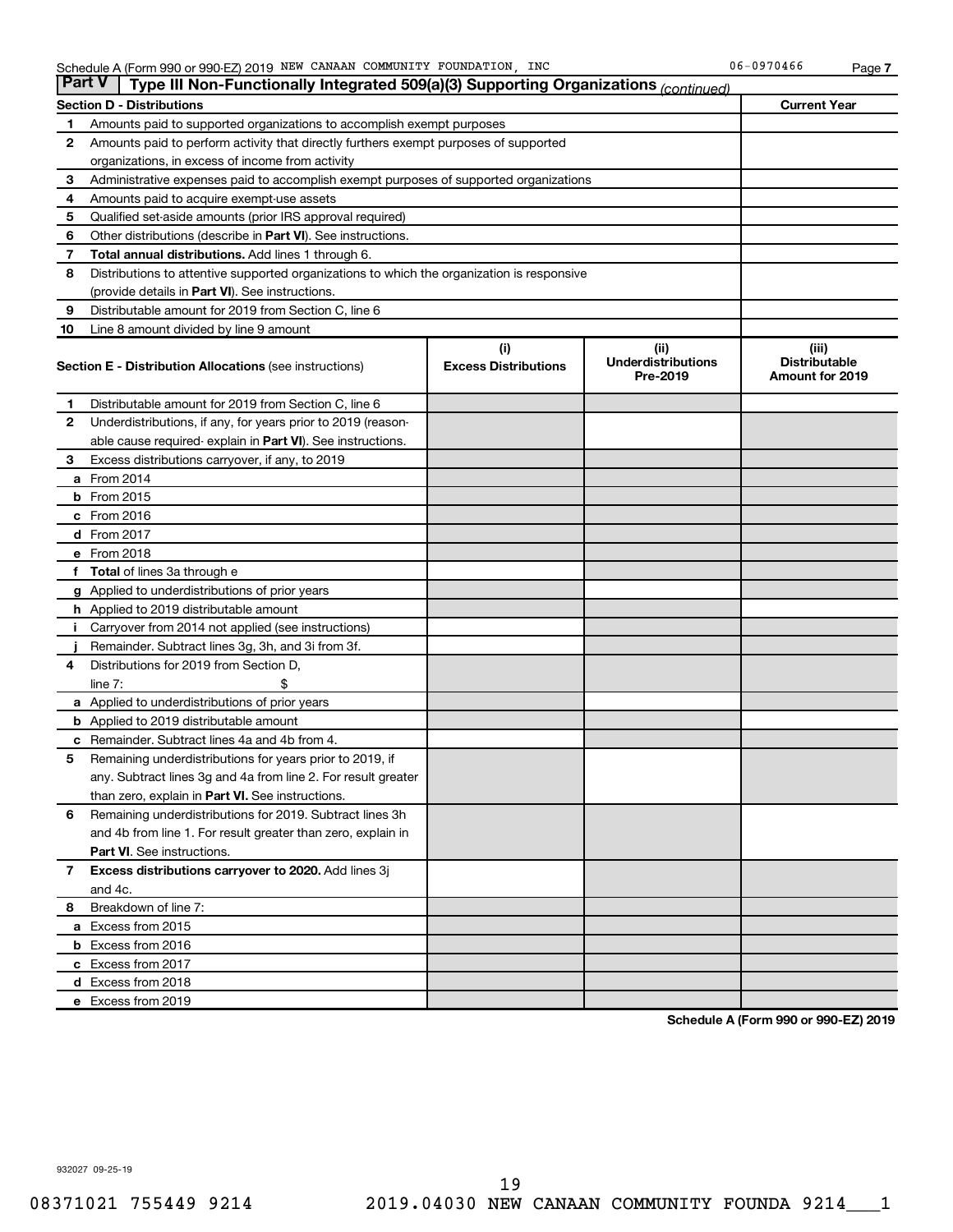| Schedule A (Form 990 or 990-EZ) 2019 NEW CANAAN COMMUNITY FOUNDATION, INC                                                                        | $06 - 0970466$ | Page 8 |
|--------------------------------------------------------------------------------------------------------------------------------------------------|----------------|--------|
| <b>Part VI</b><br>Supplemental Information. Provide the explanations required by Part II, line 10; Part II, line 17a or 17b; Part III, line 12;  |                |        |
| Part IV, Section A, lines 1, 2, 3b, 3c, 4b, 4c, 5a, 6, 9a, 9b, 9c, 11a, 11b, and 11c; Part IV, Section B, lines 1 and 2; Part IV, Section C,     |                |        |
| line 1; Part IV, Section D, lines 2 and 3; Part IV, Section E, lines 1c, 2a, 2b, 3a, and 3b; Part V, line 1; Part V, Section B, line 1e; Part V, |                |        |
| Section D, lines 5, 6, and 8; and Part V, Section E, lines 2, 5, and 6. Also complete this part for any additional information.                  |                |        |
| (See instructions.)                                                                                                                              |                |        |
|                                                                                                                                                  |                |        |
| PART II                                                                                                                                          |                |        |
|                                                                                                                                                  |                |        |
| THE AMOUNTS REPORTED IN THE 2015 COLUMN FOR THE PUBLIC SUPPORT AND                                                                               |                |        |
|                                                                                                                                                  |                |        |
|                                                                                                                                                  |                |        |
| TOTAL SUPPORT ARE FOR THE 6 MONTH PERIOD ENDED 6/30/16.                                                                                          |                |        |
|                                                                                                                                                  |                |        |
|                                                                                                                                                  |                |        |
|                                                                                                                                                  |                |        |
|                                                                                                                                                  |                |        |
|                                                                                                                                                  |                |        |
|                                                                                                                                                  |                |        |
|                                                                                                                                                  |                |        |
|                                                                                                                                                  |                |        |
|                                                                                                                                                  |                |        |
|                                                                                                                                                  |                |        |
|                                                                                                                                                  |                |        |
|                                                                                                                                                  |                |        |
|                                                                                                                                                  |                |        |
|                                                                                                                                                  |                |        |
|                                                                                                                                                  |                |        |
|                                                                                                                                                  |                |        |
|                                                                                                                                                  |                |        |
|                                                                                                                                                  |                |        |
|                                                                                                                                                  |                |        |
|                                                                                                                                                  |                |        |
|                                                                                                                                                  |                |        |
|                                                                                                                                                  |                |        |
|                                                                                                                                                  |                |        |
|                                                                                                                                                  |                |        |
|                                                                                                                                                  |                |        |
|                                                                                                                                                  |                |        |
|                                                                                                                                                  |                |        |
|                                                                                                                                                  |                |        |
|                                                                                                                                                  |                |        |
|                                                                                                                                                  |                |        |
|                                                                                                                                                  |                |        |
|                                                                                                                                                  |                |        |
|                                                                                                                                                  |                |        |
|                                                                                                                                                  |                |        |
|                                                                                                                                                  |                |        |
|                                                                                                                                                  |                |        |
|                                                                                                                                                  |                |        |
|                                                                                                                                                  |                |        |

932028 09-25-19

20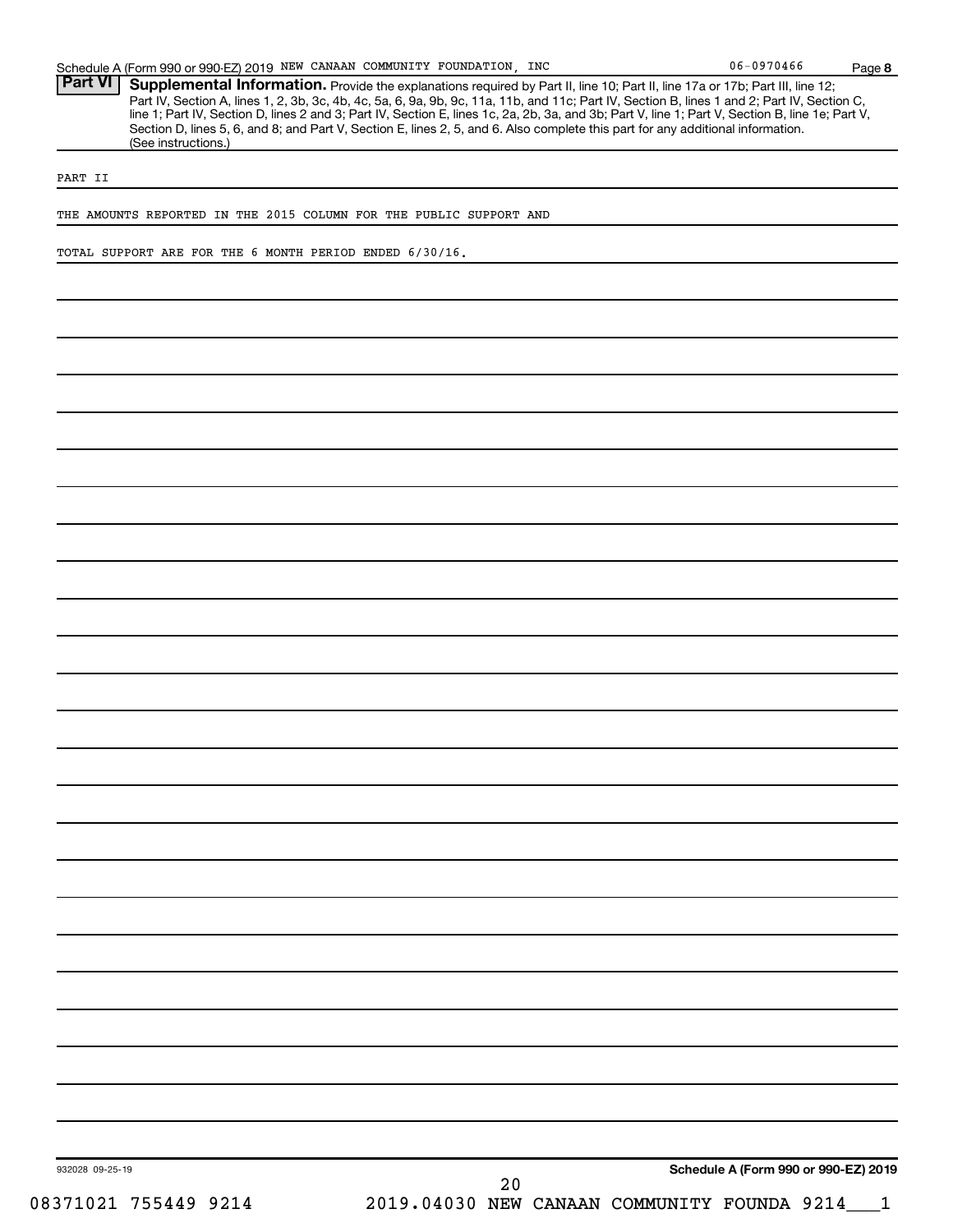| (Form 990) |  |
|------------|--|
|------------|--|

# **SCHEDULE D Supplemental Financial Statements**<br> **Form 990 2019**<br> **Part IV** line 6.7.8.9.10, 11a, 11b, 11d, 11d, 11d, 11d, 11d, 12a, 0r, 12b

**(Form 990) | Complete if the organization answered "Yes" on Form 990, Part IV, line 6, 7, 8, 9, 10, 11a, 11b, 11c, 11d, 11e, 11f, 12a, or 12b.**

**| Attach to Form 990. |Go to www.irs.gov/Form990 for instructions and the latest information.**



Department of the Treasury Internal Revenue Service

|         | Name of the organization<br>NEW CANAAN COMMUNITY FOUNDATION, INC                                                                                                                                                                        |                         | <b>Employer identification number</b><br>06-0970466 |
|---------|-----------------------------------------------------------------------------------------------------------------------------------------------------------------------------------------------------------------------------------------|-------------------------|-----------------------------------------------------|
| Part I  | Organizations Maintaining Donor Advised Funds or Other Similar Funds or Accounts. Complete if the                                                                                                                                       |                         |                                                     |
|         |                                                                                                                                                                                                                                         |                         |                                                     |
|         | organization answered "Yes" on Form 990, Part IV, line 6.                                                                                                                                                                               | (a) Donor advised funds | (b) Funds and other accounts                        |
|         |                                                                                                                                                                                                                                         | 40                      |                                                     |
| 1.      |                                                                                                                                                                                                                                         | 1,881,894.              | 159,483.                                            |
| 2       | Aggregate value of contributions to (during year)                                                                                                                                                                                       | 551,475.                | 14,126.                                             |
| з       | Aggregate value of grants from (during year)                                                                                                                                                                                            | 6,436,041.              | 515,439.                                            |
| 4       | Did the organization inform all donors and donor advisors in writing that the assets held in donor advised funds                                                                                                                        |                         |                                                     |
| 5       |                                                                                                                                                                                                                                         |                         | x  <br>Yes<br><b>No</b>                             |
|         |                                                                                                                                                                                                                                         |                         |                                                     |
| 6       | Did the organization inform all grantees, donors, and donor advisors in writing that grant funds can be used only<br>for charitable purposes and not for the benefit of the donor or donor advisor, or for any other purpose conferring |                         |                                                     |
|         |                                                                                                                                                                                                                                         |                         | $\vert x \vert$<br>Yes<br>No                        |
| Part II | impermissible private benefit?<br><b>Conservation Easements.</b> Complete if the organization answered "Yes" on Form 990, Part IV, line 7.                                                                                              |                         |                                                     |
| 1       | Purpose(s) of conservation easements held by the organization (check all that apply).                                                                                                                                                   |                         |                                                     |
|         | Preservation of land for public use (for example, recreation or education)                                                                                                                                                              |                         | Preservation of a historically important land area  |
|         | Protection of natural habitat                                                                                                                                                                                                           |                         | Preservation of a certified historic structure      |
|         | Preservation of open space                                                                                                                                                                                                              |                         |                                                     |
| 2       | Complete lines 2a through 2d if the organization held a qualified conservation contribution in the form of a conservation easement on the last                                                                                          |                         |                                                     |
|         | day of the tax year.                                                                                                                                                                                                                    |                         | Held at the End of the Tax Year                     |
| а       | Total number of conservation easements                                                                                                                                                                                                  |                         | 2a                                                  |
| b       |                                                                                                                                                                                                                                         |                         | 2b                                                  |
|         |                                                                                                                                                                                                                                         |                         | 2c                                                  |
| d       | Number of conservation easements included in (c) acquired after 7/25/06, and not on a historic structure                                                                                                                                |                         |                                                     |
|         |                                                                                                                                                                                                                                         |                         | 2d                                                  |
| 3       | Number of conservation easements modified, transferred, released, extinguished, or terminated by the organization during the tax                                                                                                        |                         |                                                     |
|         | year                                                                                                                                                                                                                                    |                         |                                                     |
| 4       | Number of states where property subject to conservation easement is located $\blacktriangleright$                                                                                                                                       |                         |                                                     |
| 5       | Does the organization have a written policy regarding the periodic monitoring, inspection, handling of                                                                                                                                  |                         |                                                     |
|         | violations, and enforcement of the conservation easements it holds?                                                                                                                                                                     |                         | Yes<br><b>No</b>                                    |
| 6       | Staff and volunteer hours devoted to monitoring, inspecting, handling of violations, and enforcing conservation easements during the year                                                                                               |                         |                                                     |
|         |                                                                                                                                                                                                                                         |                         |                                                     |
| 7       | Amount of expenses incurred in monitoring, inspecting, handling of violations, and enforcing conservation easements during the year                                                                                                     |                         |                                                     |
|         | ▶ \$                                                                                                                                                                                                                                    |                         |                                                     |
| 8       | Does each conservation easement reported on line 2(d) above satisfy the requirements of section 170(h)(4)(B)(i)                                                                                                                         |                         |                                                     |
|         |                                                                                                                                                                                                                                         |                         | Yes<br>No                                           |
| 9       | In Part XIII, describe how the organization reports conservation easements in its revenue and expense statement and                                                                                                                     |                         |                                                     |
|         | balance sheet, and include, if applicable, the text of the footnote to the organization's financial statements that describes the                                                                                                       |                         |                                                     |
|         | organization's accounting for conservation easements.                                                                                                                                                                                   |                         |                                                     |
|         | Organizations Maintaining Collections of Art, Historical Treasures, or Other Similar Assets.<br>Part III                                                                                                                                |                         |                                                     |
|         | Complete if the organization answered "Yes" on Form 990, Part IV, line 8.                                                                                                                                                               |                         |                                                     |
|         | 1a If the organization elected, as permitted under FASB ASC 958, not to report in its revenue statement and balance sheet works                                                                                                         |                         |                                                     |
|         | of art, historical treasures, or other similar assets held for public exhibition, education, or research in furtherance of public                                                                                                       |                         |                                                     |
|         | service, provide in Part XIII the text of the footnote to its financial statements that describes these items.                                                                                                                          |                         |                                                     |
|         | <b>b</b> If the organization elected, as permitted under FASB ASC 958, to report in its revenue statement and balance sheet works of                                                                                                    |                         |                                                     |
|         | art, historical treasures, or other similar assets held for public exhibition, education, or research in furtherance of public service,                                                                                                 |                         |                                                     |
|         | provide the following amounts relating to these items:                                                                                                                                                                                  |                         |                                                     |
|         |                                                                                                                                                                                                                                         |                         |                                                     |
|         | (ii) Assets included in Form 990, Part X                                                                                                                                                                                                |                         | $\blacktriangleright$ \$                            |
| 2       | If the organization received or held works of art, historical treasures, or other similar assets for financial gain, provide                                                                                                            |                         |                                                     |
|         | the following amounts required to be reported under FASB ASC 958 relating to these items:                                                                                                                                               |                         |                                                     |
| а       |                                                                                                                                                                                                                                         |                         | $\blacktriangleright$ \$                            |
|         |                                                                                                                                                                                                                                         |                         |                                                     |

| LHA For Paperwork Reduction Act Notice, see the Instructions for Form 990. |
|----------------------------------------------------------------------------|
| 932051 10-02-19                                                            |

08371021 755449 9214 2019.04030 NEW CANAAN COMMUNITY FOUNDA 9214 1 26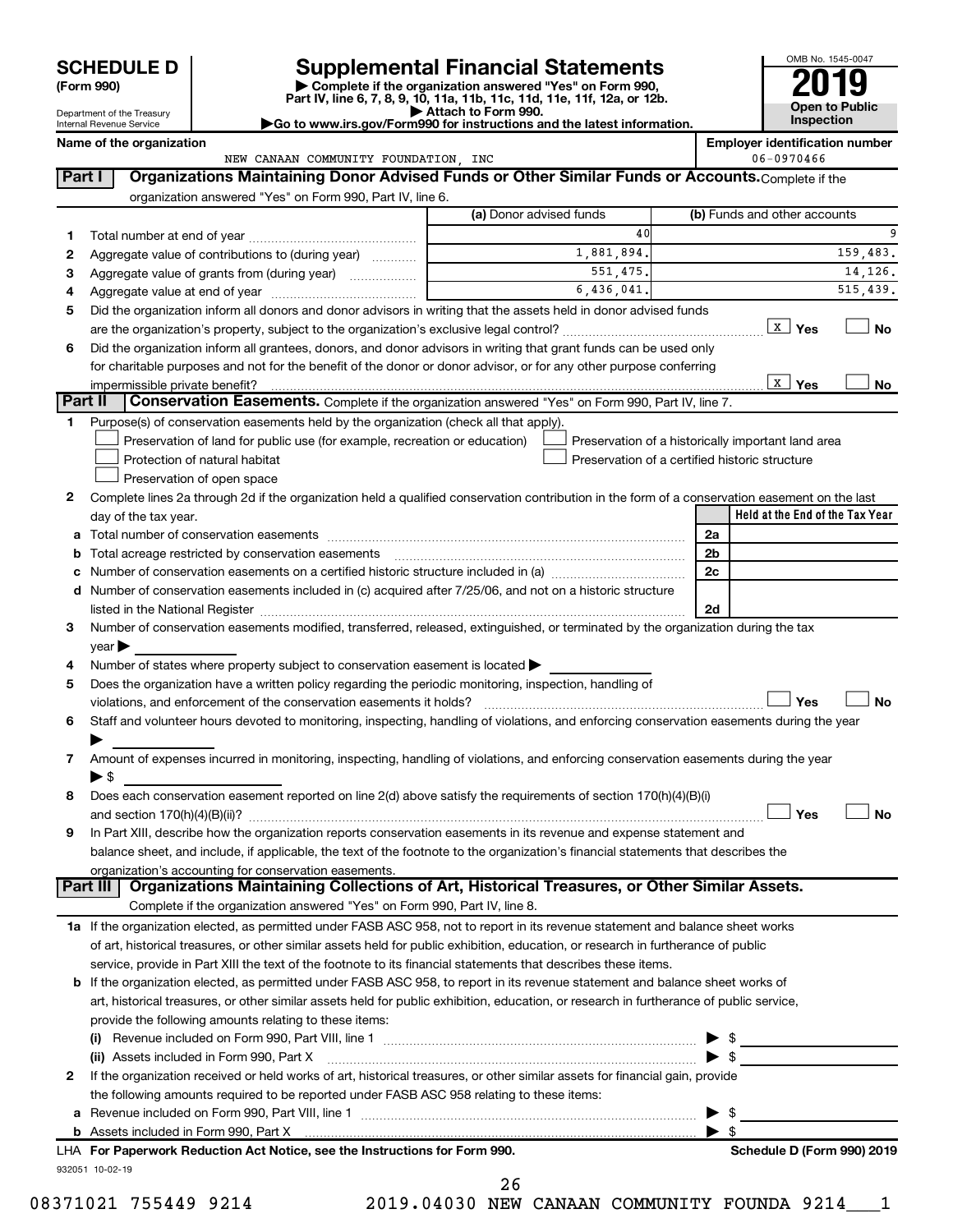|               | Schedule D (Form 990) 2019                                                                                                                                                                                                                  | NEW CANAAN COMMUNITY FOUNDATION, INC    |                |                                    |                                      | $06 - 0970466$             |                     |             | Page 2      |
|---------------|---------------------------------------------------------------------------------------------------------------------------------------------------------------------------------------------------------------------------------------------|-----------------------------------------|----------------|------------------------------------|--------------------------------------|----------------------------|---------------------|-------------|-------------|
|               | Part III<br>Organizations Maintaining Collections of Art, Historical Treasures, or Other Similar Assets(continued)                                                                                                                          |                                         |                |                                    |                                      |                            |                     |             |             |
| 3             | Using the organization's acquisition, accession, and other records, check any of the following that make significant use of its                                                                                                             |                                         |                |                                    |                                      |                            |                     |             |             |
|               | collection items (check all that apply):                                                                                                                                                                                                    |                                         |                |                                    |                                      |                            |                     |             |             |
| a             | Public exhibition                                                                                                                                                                                                                           |                                         |                | Loan or exchange program           |                                      |                            |                     |             |             |
| b             | Scholarly research                                                                                                                                                                                                                          |                                         | Other          |                                    |                                      |                            |                     |             |             |
| c             | Preservation for future generations                                                                                                                                                                                                         |                                         |                |                                    |                                      |                            |                     |             |             |
| 4             | Provide a description of the organization's collections and explain how they further the organization's exempt purpose in Part XIII.                                                                                                        |                                         |                |                                    |                                      |                            |                     |             |             |
| 5             | During the year, did the organization solicit or receive donations of art, historical treasures, or other similar assets                                                                                                                    |                                         |                |                                    |                                      |                            |                     |             |             |
|               |                                                                                                                                                                                                                                             |                                         |                |                                    |                                      |                            | Yes                 |             | No          |
|               | <b>Part IV</b><br>Escrow and Custodial Arrangements. Complete if the organization answered "Yes" on Form 990, Part IV, line 9, or                                                                                                           |                                         |                |                                    |                                      |                            |                     |             |             |
|               | reported an amount on Form 990, Part X, line 21.                                                                                                                                                                                            |                                         |                |                                    |                                      |                            |                     |             |             |
|               | 1a Is the organization an agent, trustee, custodian or other intermediary for contributions or other assets not included                                                                                                                    |                                         |                |                                    |                                      |                            |                     |             |             |
|               |                                                                                                                                                                                                                                             |                                         |                |                                    |                                      |                            | Yes                 |             | No          |
|               | <b>b</b> If "Yes," explain the arrangement in Part XIII and complete the following table:                                                                                                                                                   |                                         |                |                                    |                                      |                            |                     |             |             |
|               |                                                                                                                                                                                                                                             |                                         |                |                                    |                                      |                            | Amount              |             |             |
|               |                                                                                                                                                                                                                                             |                                         |                |                                    | 1c                                   |                            |                     |             |             |
|               |                                                                                                                                                                                                                                             |                                         |                |                                    | 1d                                   |                            |                     |             |             |
|               | e Distributions during the year manufactured and continuum and contact the year manufactured and contact the year manufactured and contact the year manufactured and contact the year manufactured and contact the year manufa              |                                         |                |                                    | 1e                                   |                            |                     |             |             |
|               | Ending balance manufactured and contact the contract of the contract of the contract of the contract of the contract of the contract of the contract of the contract of the contract of the contract of the contract of the co              |                                         |                |                                    | 1f                                   |                            | Yes                 |             |             |
|               | 2a Did the organization include an amount on Form 990, Part X, line 21, for escrow or custodial account liability?<br><b>b</b> If "Yes," explain the arrangement in Part XIII. Check here if the explanation has been provided on Part XIII |                                         |                |                                    |                                      |                            |                     |             | No          |
| <b>Part V</b> | Endowment Funds. Complete if the organization answered "Yes" on Form 990, Part IV, line 10.                                                                                                                                                 |                                         |                |                                    |                                      |                            |                     |             |             |
|               |                                                                                                                                                                                                                                             | (a) Current year                        | (b) Prior year | (c) Two years back                 | $\vert$ (d) Three years back $\vert$ |                            | (e) Four years back |             |             |
| 1a            | Beginning of year balance                                                                                                                                                                                                                   | 17, 167, 493.                           | 16,789,002.    | 15,590,388                         |                                      | 14,590,965.                |                     | 15,035,110. |             |
| b             |                                                                                                                                                                                                                                             | 3, 313, 427.                            | 1,607,519.     | 1,590,310.                         |                                      | 901,750.                   |                     |             | 368,570.    |
|               | Net investment earnings, gains, and losses                                                                                                                                                                                                  | 1,049,679.                              | 805,461.       | 1,247,765.                         |                                      | 1,755,414.                 |                     |             | 269,800.    |
|               | <b>d</b> Grants or scholarships                                                                                                                                                                                                             | 1,802,819.                              | 1,544,495.     | 1,166,630.                         |                                      | 1,276,755.                 |                     |             | 901,408.    |
|               | e Other expenditures for facilities                                                                                                                                                                                                         |                                         |                |                                    |                                      |                            |                     |             |             |
|               | and programs                                                                                                                                                                                                                                | 486,539.                                | 489,994.       | 472,831.                           |                                      | 380,986.                   |                     |             | 181,107.    |
|               | f Administrative expenses                                                                                                                                                                                                                   |                                         |                |                                    |                                      |                            |                     |             |             |
|               | End of year balance                                                                                                                                                                                                                         | 19, 241, 241.                           | 17, 167, 493.  | 16,789,002.                        |                                      | 15,590,388.                |                     |             | 14,590,965. |
| 2             | Provide the estimated percentage of the current year end balance (line 1g, column (a)) held as:                                                                                                                                             |                                         |                |                                    |                                      |                            |                     |             |             |
|               | Board designated or quasi-endowment                                                                                                                                                                                                         | 37.36                                   | %              |                                    |                                      |                            |                     |             |             |
| b             | Permanent endowment                                                                                                                                                                                                                         | %                                       |                |                                    |                                      |                            |                     |             |             |
|               | 62.64 %<br>$\mathbf c$ Term endowment $\blacktriangleright$                                                                                                                                                                                 |                                         |                |                                    |                                      |                            |                     |             |             |
|               | The percentages on lines 2a, 2b, and 2c should equal 100%.                                                                                                                                                                                  |                                         |                |                                    |                                      |                            |                     |             |             |
|               | 3a Are there endowment funds not in the possession of the organization that are held and administered for the organization                                                                                                                  |                                         |                |                                    |                                      |                            |                     |             |             |
|               | by:                                                                                                                                                                                                                                         |                                         |                |                                    |                                      |                            |                     | Yes         | No          |
|               | (i)                                                                                                                                                                                                                                         |                                         |                |                                    |                                      |                            | 3a(i)               |             | х           |
|               |                                                                                                                                                                                                                                             |                                         |                |                                    |                                      |                            | 3a(ii)              |             | х           |
|               |                                                                                                                                                                                                                                             |                                         |                |                                    |                                      |                            | 3b                  |             |             |
|               | Describe in Part XIII the intended uses of the organization's endowment funds.                                                                                                                                                              |                                         |                |                                    |                                      |                            |                     |             |             |
|               | Land, Buildings, and Equipment.<br><b>Part VI</b>                                                                                                                                                                                           |                                         |                |                                    |                                      |                            |                     |             |             |
|               | Complete if the organization answered "Yes" on Form 990, Part IV, line 11a. See Form 990, Part X, line 10.                                                                                                                                  |                                         |                |                                    |                                      |                            |                     |             |             |
|               | Description of property                                                                                                                                                                                                                     | (a) Cost or other<br>basis (investment) |                | (b) Cost or other<br>basis (other) | (c) Accumulated<br>depreciation      |                            | (d) Book value      |             |             |
|               |                                                                                                                                                                                                                                             |                                         |                |                                    |                                      |                            |                     |             |             |
| b             |                                                                                                                                                                                                                                             |                                         |                |                                    |                                      |                            |                     |             |             |
|               |                                                                                                                                                                                                                                             |                                         |                |                                    |                                      |                            |                     |             |             |
|               |                                                                                                                                                                                                                                             |                                         |                | 31,999                             | 20,300.                              |                            |                     |             | 11,699.     |
|               |                                                                                                                                                                                                                                             |                                         |                |                                    |                                      |                            |                     |             |             |
|               | Total. Add lines 1a through 1e. (Column (d) must equal Form 990, Part X, column (B), line 10c.)                                                                                                                                             |                                         |                |                                    |                                      |                            |                     |             | 11,699.     |
|               |                                                                                                                                                                                                                                             |                                         |                |                                    |                                      | Schodule D (Form 000) 2010 |                     |             |             |

**Schedule D (Form 990) 2019**

932052 10-02-19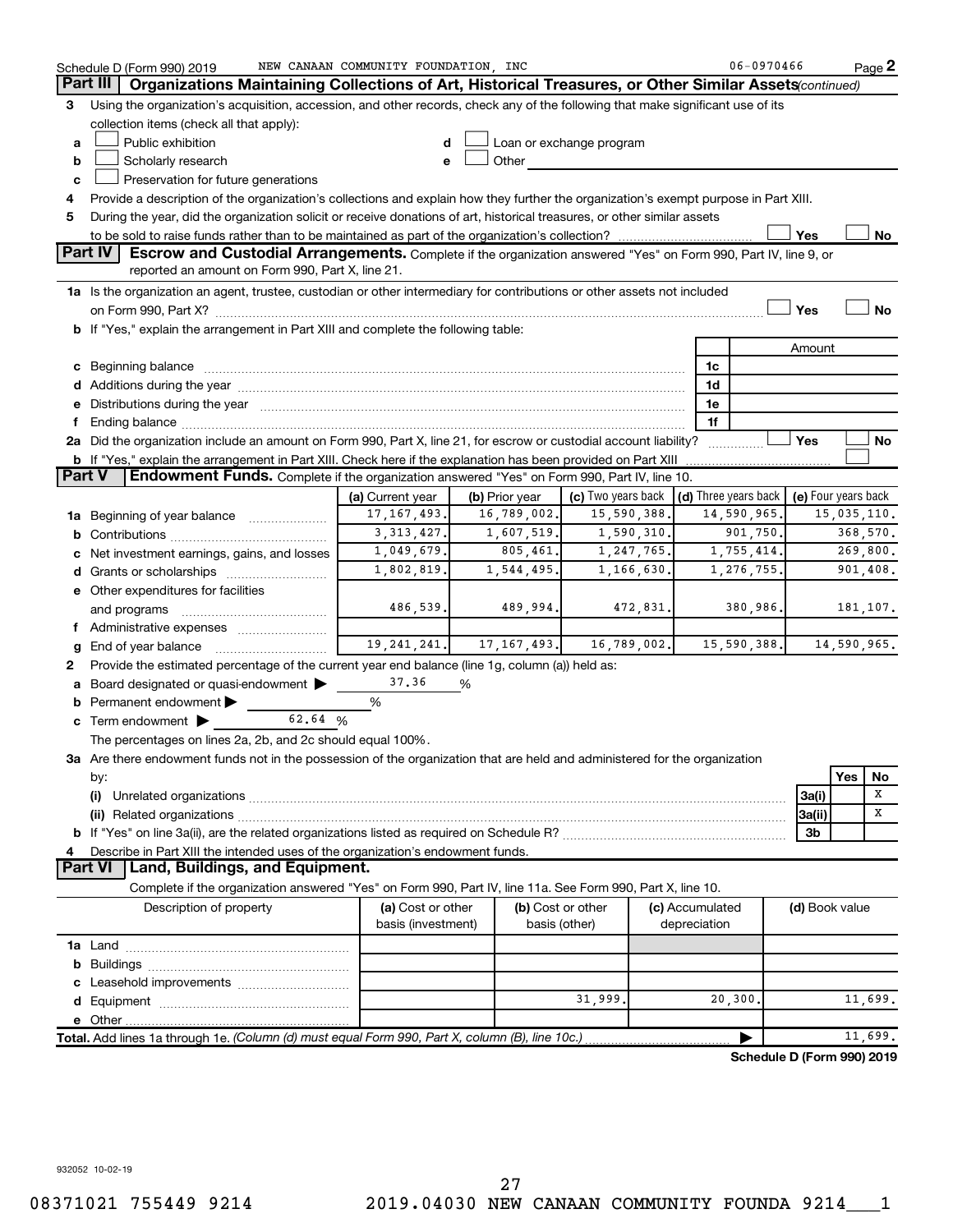## (a) Description of security or category (including name of security)  $\vert$  (b) Book value  $\vert$  (c) **Total.** (Col. (b) must equal Form 990, Part X, col. (B) line 12.)  $\blacktriangleright$ **Total.** (Col. (b) must equal Form 990, Part X, col. (B) line  $13$ .) **(1)** Financial derivatives ~~~~~~~~~~~~~~~ **(2)** Closely held equity interests ~~~~~~~~~~~ **(3)** Other (a) Description of investment (b) Book value **(1) (2) (3) (4) (5) (6) (7) (8) (9)** (a) Description **(1) (2) (3) (4) (5) (6) (7) (8) (9) Total.**  *(Column (b) must equal Form 990, Part X, col. (B) line 15.)* **1. (a)** Description of liability **Book value** Book value **(b)** Book value **Total.**  *(Column (b) must equal Form 990, Part X, col. (B) line 25.)* **2. Schedule D (Form 990) 2019** Schedule D (Form 990) 2019 MEW CANAAN COMMUNITY FOUNDATION, INC 06-0970466 Page Complete if the organization answered "Yes" on Form 990, Part IV, line 11b. See Form 990, Part X, line 12.  $(b)$  Book value  $\vert$  (c) Method of valuation: Cost or end-of-year market value (A) (B) (C) (D) (E) (F) (G) (H) Complete if the organization answered "Yes" on Form 990, Part IV, line 11c. See Form 990, Part X, line 13. (c) Method of valuation: Cost or end-of-year market value Complete if the organization answered "Yes" on Form 990, Part IV, line 11d. See Form 990, Part X, line 15. (b) Book value | Complete if the organization answered "Yes" on Form 990, Part IV, line 11e or 11f. See Form 990, Part X, line 25. (1) Federal income taxes (2) (3) (4) (5) (6) (7) (8) (9) | Liability for uncertain tax positions. In Part XIII, provide the text of the footnote to the organization's financial statements that reports the organization's liability for uncertain tax positions under FASB ASC 740. Check here if the text of the footnote has been provided in Part XIII **3 Part VII Investments - Other Securities. Part VIII Investments - Program Related. Part IX Other Assets. Part X Other Liabilities.**  $\perp$ TIFF MULTI-ASSET FUND 4,833,426. END-OF-YEAR MARKET VALUE 4,833,426.

932053 10-02-19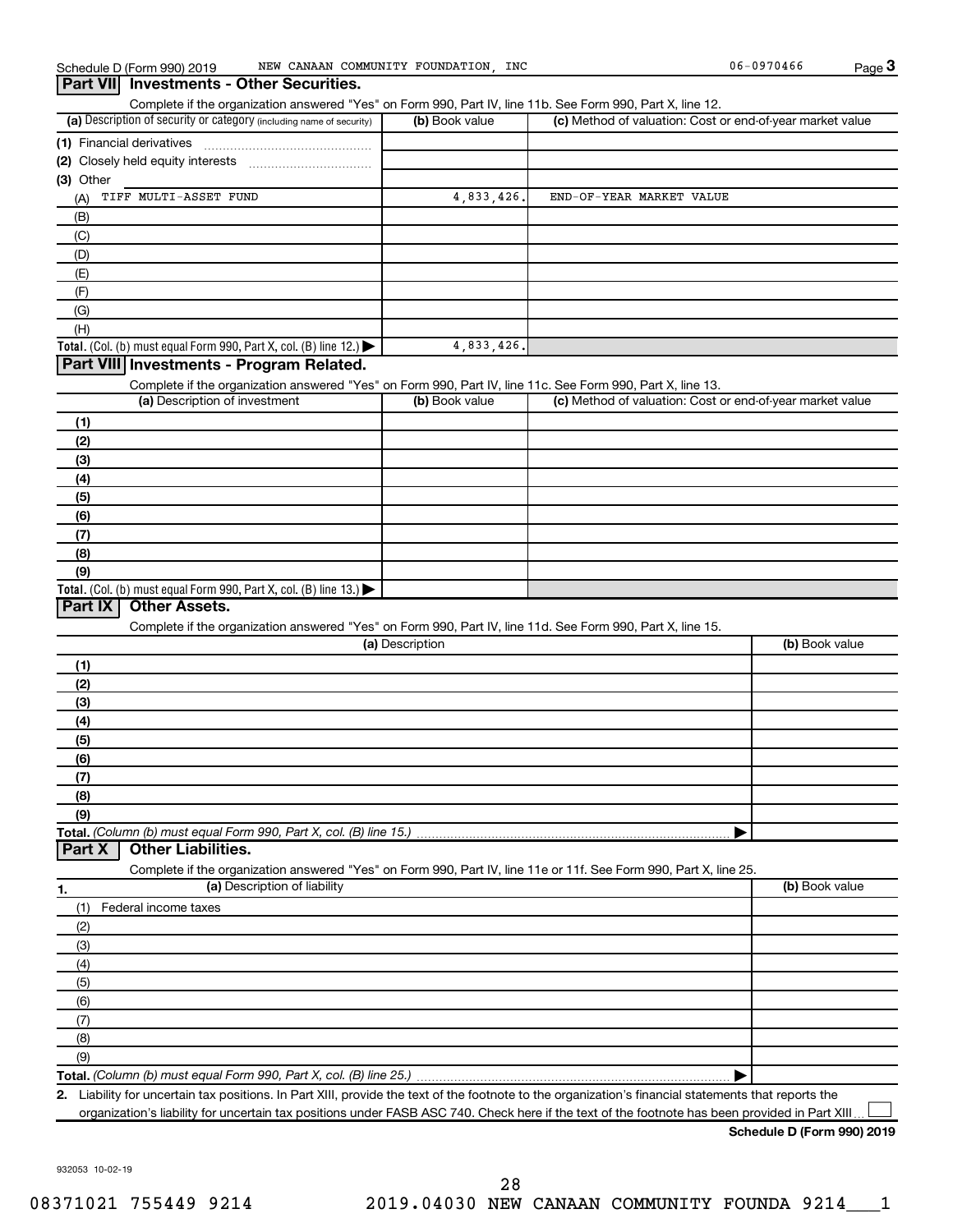|    | NEW CANAAN COMMUNITY FOUNDATION, INC<br>Schedule D (Form 990) 2019                                                                                             |                |                     | 06-0970466   | Page 4                 |
|----|----------------------------------------------------------------------------------------------------------------------------------------------------------------|----------------|---------------------|--------------|------------------------|
|    | Part XI<br>Reconciliation of Revenue per Audited Financial Statements With Revenue per Return.                                                                 |                |                     |              |                        |
|    | Complete if the organization answered "Yes" on Form 990, Part IV, line 12a.                                                                                    |                |                     |              |                        |
| 1  |                                                                                                                                                                |                |                     | $\mathbf{1}$ | 4, 344, 655.           |
| 2  | Amounts included on line 1 but not on Form 990, Part VIII, line 12:                                                                                            |                |                     |              |                        |
| а  |                                                                                                                                                                | 2a             | 637,394.            |              |                        |
| b  |                                                                                                                                                                | 2 <sub>b</sub> |                     |              |                        |
| с  |                                                                                                                                                                | 2c             |                     |              |                        |
| d  |                                                                                                                                                                | 2d             | 10,540,             |              |                        |
| е  | Add lines 2a through 2d                                                                                                                                        |                |                     | 2e           | 647,934.               |
| З  |                                                                                                                                                                |                |                     | 3            | 3,696,721.             |
| 4  | Amounts included on Form 990, Part VIII, line 12, but not on line 1:                                                                                           |                |                     |              |                        |
| а  |                                                                                                                                                                | 4a             | 156,017.            |              |                        |
| b  |                                                                                                                                                                | 4b             | 269,902.            |              |                        |
|    | c Add lines 4a and 4b                                                                                                                                          |                |                     | 4с           | 425,919.               |
| 5. |                                                                                                                                                                |                |                     | 5            | 4,122,640.             |
|    | Part XII   Reconciliation of Expenses per Audited Financial Statements With Expenses per Return.                                                               |                |                     |              |                        |
|    | Complete if the organization answered "Yes" on Form 990, Part IV, line 12a.                                                                                    |                |                     |              |                        |
| 1  |                                                                                                                                                                |                |                     | $\mathbf{1}$ | 2,270,907.             |
| 2  | Amounts included on line 1 but not on Form 990, Part IX, line 25:                                                                                              |                |                     |              |                        |
| а  |                                                                                                                                                                | 2a             |                     |              |                        |
| b  |                                                                                                                                                                | 2 <sub>b</sub> |                     |              |                        |
|    |                                                                                                                                                                | 2 <sub>c</sub> |                     |              |                        |
| d  |                                                                                                                                                                | 2d             | 10,540,             |              |                        |
|    | e Add lines 2a through 2d                                                                                                                                      |                |                     | 2e           | 10,540.                |
| З  |                                                                                                                                                                |                |                     | 3            | 2,260,367.             |
| 4  | Amounts included on Form 990, Part IX, line 25, but not on line 1:                                                                                             |                |                     |              |                        |
| а  |                                                                                                                                                                | 4a             | 174,468.<br>57,596. |              |                        |
|    |                                                                                                                                                                | 4 <sub>b</sub> |                     |              |                        |
|    | c Add lines 4a and 4b                                                                                                                                          |                |                     | 4c<br>5      | 232,064.<br>2,492,431. |
|    | Part XIII Supplemental Information.                                                                                                                            |                |                     |              |                        |
|    | Provide the descriptions required for Part II, lines 3, 5, and 9; Part III, lines 1a and 4; Part IV, lines 1b and 2b; Part V, line 4; Part X, line 2; Part XI, |                |                     |              |                        |
|    | lines 2d and 4b; and Part XII, lines 2d and 4b. Also complete this part to provide any additional information.                                                 |                |                     |              |                        |
|    |                                                                                                                                                                |                |                     |              |                        |
|    |                                                                                                                                                                |                |                     |              |                        |
|    |                                                                                                                                                                |                |                     |              |                        |
|    | PART XI, LINE 2D - OTHER ADJUSTMENTS:                                                                                                                          |                |                     |              |                        |
|    |                                                                                                                                                                |                |                     |              |                        |
|    | FUNDRAISING EXPENSES NETTED AGAINST REVENUE                                                                                                                    | 10,540.        |                     |              |                        |
|    |                                                                                                                                                                |                |                     |              |                        |
|    |                                                                                                                                                                |                |                     |              |                        |
|    | PART XI, LINE 4B - OTHER ADJUSTMENTS:                                                                                                                          |                |                     |              |                        |
|    |                                                                                                                                                                |                |                     |              |                        |
|    | AGENCY FUND CONTRIBUTIONS                                                                                                                                      | 148,380.       |                     |              |                        |
|    |                                                                                                                                                                |                |                     |              |                        |
|    | AGENCY FUND INVESTMENT GAIN/LOSS                                                                                                                               | 121,522.       |                     |              |                        |
|    | TOTAL TO SCHEDULE D, PART XI, LINE 4B                                                                                                                          | 269,902.       |                     |              |                        |
|    |                                                                                                                                                                |                |                     |              |                        |
|    |                                                                                                                                                                |                |                     |              |                        |
|    | PART XII, LINE 2D - OTHER ADJUSTMENTS:                                                                                                                         |                |                     |              |                        |

FUNDRAISING EXPENSES NETTED AGAINST REVENUE 10,540.

932054 10-02-19

**Schedule D (Form 990) 2019**

08371021 755449 9214 2019.04030 NEW CANAAN COMMUNITY FOUNDA 9214\_\_\_1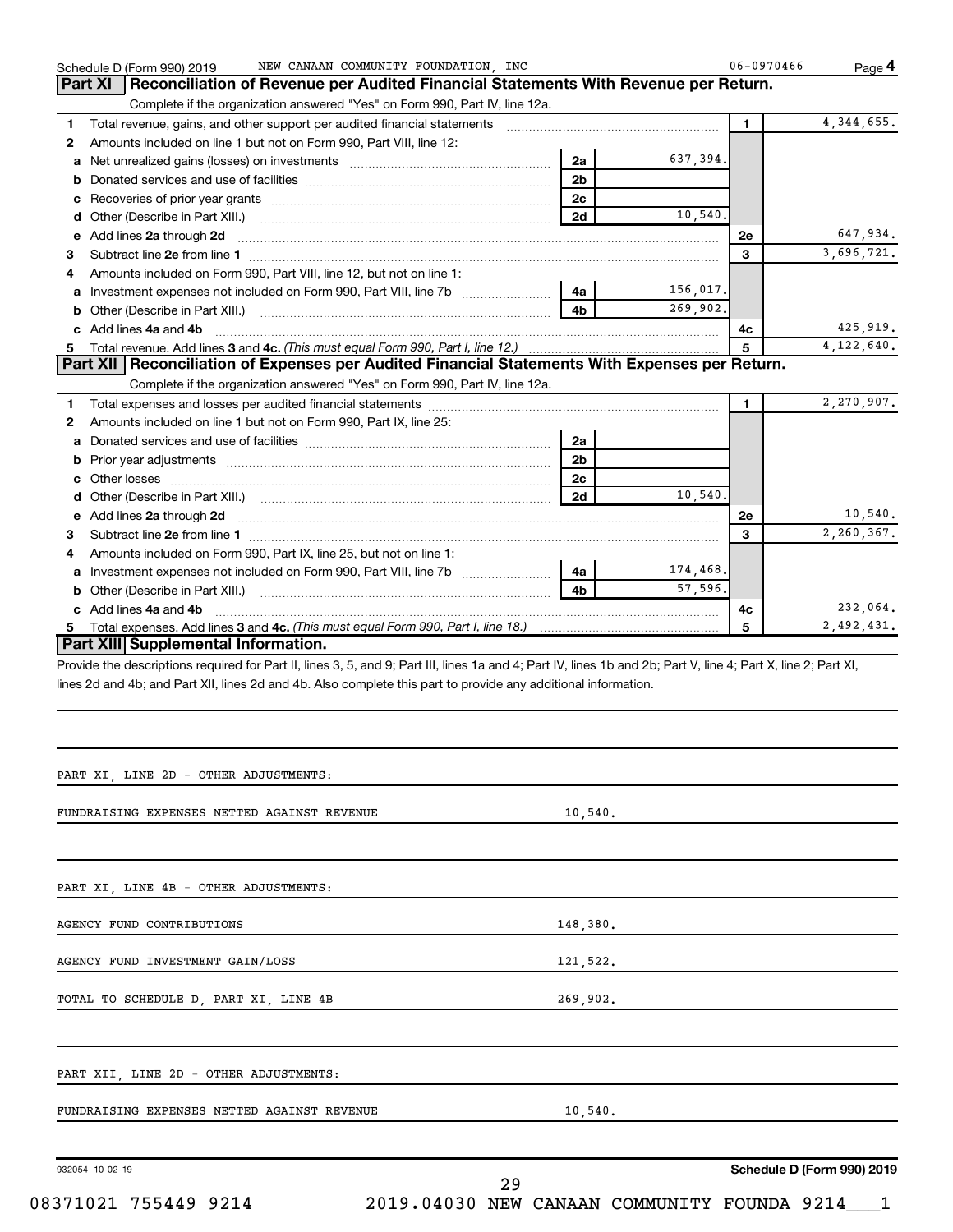# **5** *(continued)* **Part XIII Supplemental Information**  Schedule D (Form 990) 2019 MEW CANAAN COMMUNITY FOUNDATION, INC 06-0970466 Page PART XII, LINE 4B - OTHER ADJUSTMENTS: AGENCY FUND GRANTS 57,596. PART V THE AMOUNTS REPORTED IN THE FOUR YEARS BACK COLUMN ARE FOR THE 6 MONTH PERIOD ENDED 6/30/16.

**Schedule D (Form 990) 2019**

932055 10-02-19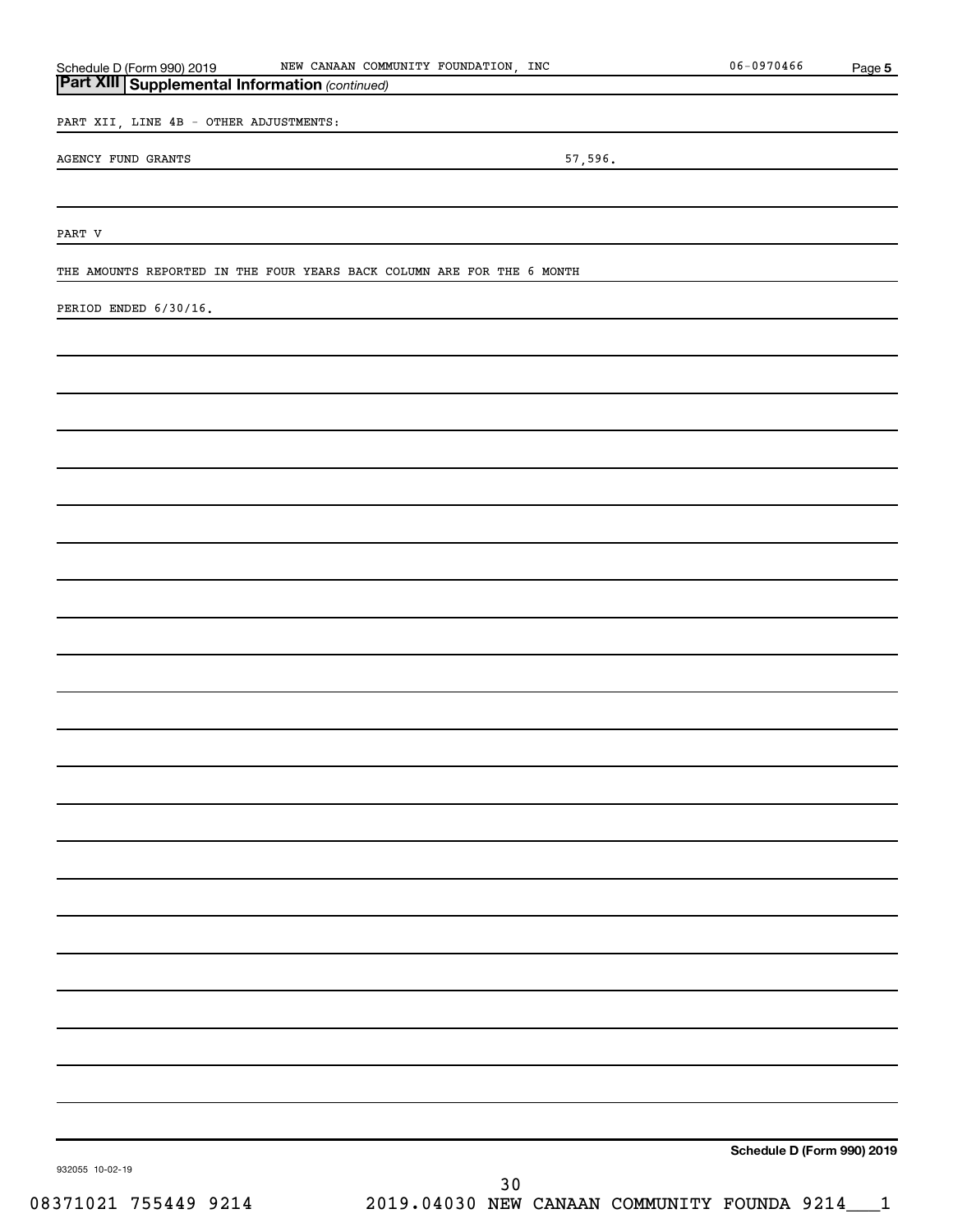| <b>SCHEDULE G</b>                                                                                                                                                                                                                                                      |                                                                                                                                                                     | <b>Supplemental Information Regarding Fundraising or Gaming Activities</b>                                                                         |                       |                                                                            |                                      |  |                                                                            | OMB No. 1545-0047                                       |  |  |
|------------------------------------------------------------------------------------------------------------------------------------------------------------------------------------------------------------------------------------------------------------------------|---------------------------------------------------------------------------------------------------------------------------------------------------------------------|----------------------------------------------------------------------------------------------------------------------------------------------------|-----------------------|----------------------------------------------------------------------------|--------------------------------------|--|----------------------------------------------------------------------------|---------------------------------------------------------|--|--|
| (Form 990 or 990-EZ)                                                                                                                                                                                                                                                   | Complete if the organization answered "Yes" on Form 990, Part IV, line 17, 18, or 19, or if the<br>organization entered more than \$15,000 on Form 990-EZ, line 6a. |                                                                                                                                                    |                       |                                                                            |                                      |  |                                                                            |                                                         |  |  |
| Department of the Treasury                                                                                                                                                                                                                                             |                                                                                                                                                                     |                                                                                                                                                    | <b>Open to Public</b> |                                                                            |                                      |  |                                                                            |                                                         |  |  |
| Internal Revenue Service                                                                                                                                                                                                                                               |                                                                                                                                                                     | Go to www.irs.gov/Form990 for instructions and the latest information.                                                                             |                       |                                                                            |                                      |  |                                                                            | Inspection                                              |  |  |
| Name of the organization                                                                                                                                                                                                                                               |                                                                                                                                                                     | NEW CANAAN COMMUNITY FOUNDATION, INC                                                                                                               |                       |                                                                            |                                      |  | 06-0970466                                                                 | <b>Employer identification number</b>                   |  |  |
| Part I                                                                                                                                                                                                                                                                 |                                                                                                                                                                     | Fundraising Activities. Complete if the organization answered "Yes" on Form 990, Part IV, line 17. Form 990-EZ filers are not                      |                       |                                                                            |                                      |  |                                                                            |                                                         |  |  |
|                                                                                                                                                                                                                                                                        | required to complete this part.                                                                                                                                     |                                                                                                                                                    |                       |                                                                            |                                      |  |                                                                            |                                                         |  |  |
| 1 Indicate whether the organization raised funds through any of the following activities. Check all that apply.<br>Mail solicitations<br>Solicitation of non-government grants<br>e<br>a<br>Solicitation of government grants<br>Internet and email solicitations<br>b |                                                                                                                                                                     |                                                                                                                                                    |                       |                                                                            |                                      |  |                                                                            |                                                         |  |  |
| Phone solicitations<br>c<br>In-person solicitations<br>d                                                                                                                                                                                                               |                                                                                                                                                                     | Special fundraising events<br>g                                                                                                                    |                       |                                                                            |                                      |  |                                                                            |                                                         |  |  |
|                                                                                                                                                                                                                                                                        |                                                                                                                                                                     | 2 a Did the organization have a written or oral agreement with any individual (including officers, directors, trustees, or                         |                       |                                                                            |                                      |  |                                                                            |                                                         |  |  |
|                                                                                                                                                                                                                                                                        |                                                                                                                                                                     | key employees listed in Form 990, Part VII) or entity in connection with professional fundraising services?                                        |                       |                                                                            |                                      |  | Yes                                                                        | <b>No</b>                                               |  |  |
| compensated at least \$5,000 by the organization.                                                                                                                                                                                                                      |                                                                                                                                                                     | <b>b</b> If "Yes," list the 10 highest paid individuals or entities (fundraisers) pursuant to agreements under which the fundraiser is to be       |                       |                                                                            |                                      |  |                                                                            |                                                         |  |  |
| (i) Name and address of individual<br>or entity (fundraiser)                                                                                                                                                                                                           |                                                                                                                                                                     | (ii) Activity                                                                                                                                      |                       | (iii) Did<br>fundraiser<br>have custody<br>or control of<br>contributions? | (iv) Gross receipts<br>from activity |  | (v) Amount paid<br>to (or retained by)<br>fundraiser<br>listed in col. (i) | (vi) Amount paid<br>to (or retained by)<br>organization |  |  |
|                                                                                                                                                                                                                                                                        |                                                                                                                                                                     |                                                                                                                                                    | Yes                   | No                                                                         |                                      |  |                                                                            |                                                         |  |  |
|                                                                                                                                                                                                                                                                        |                                                                                                                                                                     |                                                                                                                                                    |                       |                                                                            |                                      |  |                                                                            |                                                         |  |  |
|                                                                                                                                                                                                                                                                        |                                                                                                                                                                     |                                                                                                                                                    |                       |                                                                            |                                      |  |                                                                            |                                                         |  |  |
|                                                                                                                                                                                                                                                                        |                                                                                                                                                                     |                                                                                                                                                    |                       |                                                                            |                                      |  |                                                                            |                                                         |  |  |
|                                                                                                                                                                                                                                                                        |                                                                                                                                                                     |                                                                                                                                                    |                       |                                                                            |                                      |  |                                                                            |                                                         |  |  |
|                                                                                                                                                                                                                                                                        |                                                                                                                                                                     |                                                                                                                                                    |                       |                                                                            |                                      |  |                                                                            |                                                         |  |  |
|                                                                                                                                                                                                                                                                        |                                                                                                                                                                     |                                                                                                                                                    |                       |                                                                            |                                      |  |                                                                            |                                                         |  |  |
|                                                                                                                                                                                                                                                                        |                                                                                                                                                                     |                                                                                                                                                    |                       |                                                                            |                                      |  |                                                                            |                                                         |  |  |
|                                                                                                                                                                                                                                                                        |                                                                                                                                                                     |                                                                                                                                                    |                       |                                                                            |                                      |  |                                                                            |                                                         |  |  |
|                                                                                                                                                                                                                                                                        |                                                                                                                                                                     |                                                                                                                                                    |                       |                                                                            |                                      |  |                                                                            |                                                         |  |  |
|                                                                                                                                                                                                                                                                        |                                                                                                                                                                     |                                                                                                                                                    |                       |                                                                            |                                      |  |                                                                            |                                                         |  |  |
| Total                                                                                                                                                                                                                                                                  |                                                                                                                                                                     | 3 List all states in which the organization is registered or licensed to solicit contributions or has been notified it is exempt from registration |                       |                                                                            |                                      |  |                                                                            |                                                         |  |  |
| or licensing                                                                                                                                                                                                                                                           |                                                                                                                                                                     |                                                                                                                                                    |                       |                                                                            |                                      |  |                                                                            |                                                         |  |  |
|                                                                                                                                                                                                                                                                        |                                                                                                                                                                     |                                                                                                                                                    |                       |                                                                            |                                      |  |                                                                            |                                                         |  |  |
|                                                                                                                                                                                                                                                                        |                                                                                                                                                                     |                                                                                                                                                    |                       |                                                                            |                                      |  |                                                                            |                                                         |  |  |
|                                                                                                                                                                                                                                                                        |                                                                                                                                                                     |                                                                                                                                                    |                       |                                                                            |                                      |  |                                                                            |                                                         |  |  |
|                                                                                                                                                                                                                                                                        |                                                                                                                                                                     |                                                                                                                                                    |                       |                                                                            |                                      |  |                                                                            |                                                         |  |  |
|                                                                                                                                                                                                                                                                        |                                                                                                                                                                     |                                                                                                                                                    |                       |                                                                            |                                      |  |                                                                            |                                                         |  |  |
|                                                                                                                                                                                                                                                                        |                                                                                                                                                                     |                                                                                                                                                    |                       |                                                                            |                                      |  |                                                                            |                                                         |  |  |
|                                                                                                                                                                                                                                                                        |                                                                                                                                                                     |                                                                                                                                                    |                       |                                                                            |                                      |  |                                                                            |                                                         |  |  |

**For Paperwork Reduction Act Notice, see the Instructions for Form 990 or 990-EZ. Schedule G (Form 990 or 990-EZ) 2019** LHA

932081 09-11-19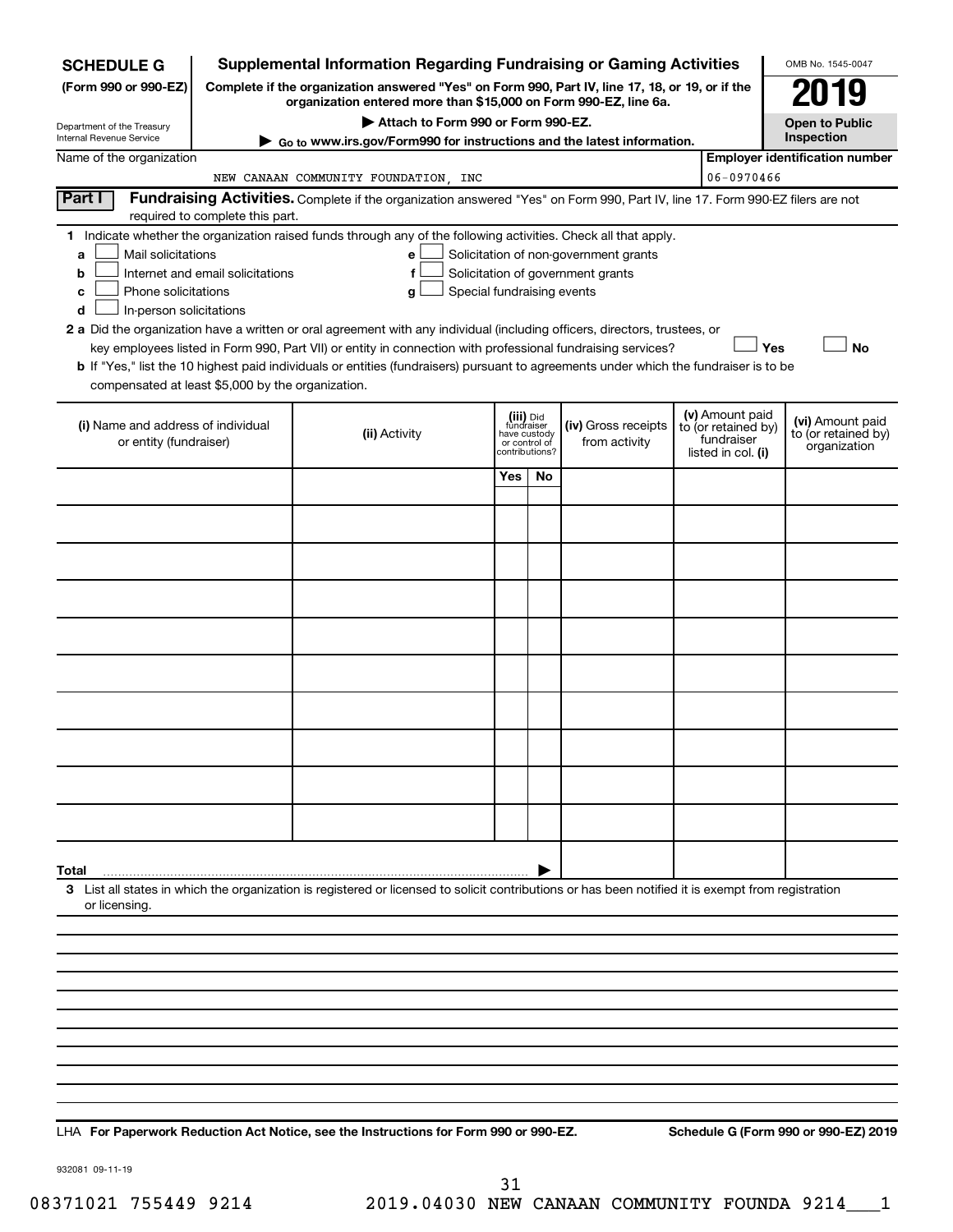|  | Schedule G (Form 990 or 990-EZ) 2019 NEW CANAAN COMMUNITY FOUNDATION, |  |  |  |  | INC | $-0970466$<br>06 |  | Page |
|--|-----------------------------------------------------------------------|--|--|--|--|-----|------------------|--|------|
|--|-----------------------------------------------------------------------|--|--|--|--|-----|------------------|--|------|

**2**  $C \t\t 06-0970466$ 

| Part II   Fundraising Events. Complete if the organization answered "Yes" on Form 990, Part IV, line 18, or reported more than \$15,000  |
|------------------------------------------------------------------------------------------------------------------------------------------|
| of fundraising event contributions and gross income on Form 990-FZ, lines 1 and 6b. List events with gross receipts greater than \$5,000 |

|                 |              | of fundraising event contributions and gross income on Form 990-EZ, lines 1 and 6b. List events with gross receipts greater than \$5,000.     |              |                         |                  |                                      |
|-----------------|--------------|-----------------------------------------------------------------------------------------------------------------------------------------------|--------------|-------------------------|------------------|--------------------------------------|
|                 |              |                                                                                                                                               | (a) Event #1 | (b) Event #2            | (c) Other events | (d) Total events                     |
|                 |              |                                                                                                                                               | PHILANTHROPY |                         | <b>NONE</b>      | (add col. (a) through                |
|                 |              |                                                                                                                                               | LUNCHEON     |                         |                  | col. (c)                             |
|                 |              |                                                                                                                                               | (event type) | (event type)            | (total number)   |                                      |
| Revenue         | 1.           |                                                                                                                                               | 19,750.      |                         |                  | 19,750.                              |
|                 | $\mathbf{2}$ |                                                                                                                                               | 18,310.      |                         |                  | 18,310.                              |
|                 | 3            | Gross income (line 1 minus line 2)                                                                                                            | 1,440.       |                         |                  | 1,440.                               |
|                 |              |                                                                                                                                               |              |                         |                  |                                      |
|                 | 4            |                                                                                                                                               |              |                         |                  |                                      |
|                 | 5            |                                                                                                                                               |              |                         |                  |                                      |
|                 | 6            |                                                                                                                                               |              |                         |                  |                                      |
| Direct Expenses | 7            | Food and beverages                                                                                                                            |              |                         |                  |                                      |
|                 |              |                                                                                                                                               |              |                         |                  |                                      |
|                 | 8            |                                                                                                                                               |              |                         |                  |                                      |
|                 | 9            |                                                                                                                                               | 10,540.      |                         |                  | 10,540.                              |
|                 | 10           | Direct expense summary. Add lines 4 through 9 in column (d)                                                                                   |              |                         |                  | 10,540.                              |
|                 | Part III     | 11 Net income summary. Subtract line 10 from line 3, column (d)                                                                               |              |                         |                  | $-9,100.$                            |
|                 |              | Gaming. Complete if the organization answered "Yes" on Form 990, Part IV, line 19, or reported more than<br>\$15,000 on Form 990-EZ, line 6a. |              |                         |                  |                                      |
|                 |              |                                                                                                                                               |              | (b) Pull tabs/instant   |                  | (d) Total gaming (add                |
| Revenue         |              |                                                                                                                                               | (a) Bingo    | bingo/progressive bingo | (c) Other gaming | col. (a) through col. (c))           |
|                 |              |                                                                                                                                               |              |                         |                  |                                      |
|                 | 1.           |                                                                                                                                               |              |                         |                  |                                      |
|                 |              |                                                                                                                                               |              |                         |                  |                                      |
|                 | $\mathbf{2}$ |                                                                                                                                               |              |                         |                  |                                      |
|                 |              |                                                                                                                                               |              |                         |                  |                                      |
|                 | 3            |                                                                                                                                               |              |                         |                  |                                      |
| Direct Expenses | 4            |                                                                                                                                               |              |                         |                  |                                      |
|                 |              |                                                                                                                                               |              |                         |                  |                                      |
|                 |              |                                                                                                                                               |              |                         |                  |                                      |
|                 |              |                                                                                                                                               | %<br>Yes     | %<br>Yes                | Yes<br>%         |                                      |
|                 |              | 6 Volunteer labor                                                                                                                             | No           | No                      | No               |                                      |
|                 | 7            | Direct expense summary. Add lines 2 through 5 in column (d)                                                                                   |              |                         |                  |                                      |
|                 |              |                                                                                                                                               |              |                         |                  |                                      |
|                 |              |                                                                                                                                               |              |                         |                  |                                      |
|                 |              |                                                                                                                                               |              |                         |                  |                                      |
| 9               |              | Enter the state(s) in which the organization conducts gaming activities:                                                                      |              |                         |                  | Yes<br><b>No</b>                     |
|                 |              | <b>b</b> If "No," explain:                                                                                                                    |              |                         |                  |                                      |
|                 |              | <u> 1989 - Johann Stoff, amerikansk politiker (* 1908)</u>                                                                                    |              |                         |                  |                                      |
|                 |              |                                                                                                                                               |              |                         |                  |                                      |
|                 |              |                                                                                                                                               |              |                         |                  | Yes<br>No                            |
|                 |              |                                                                                                                                               |              |                         |                  |                                      |
|                 |              |                                                                                                                                               |              |                         |                  |                                      |
|                 |              |                                                                                                                                               |              |                         |                  |                                      |
|                 |              |                                                                                                                                               |              |                         |                  |                                      |
|                 |              | 932082 09-11-19                                                                                                                               |              |                         |                  | Schedule G (Form 990 or 990-EZ) 2019 |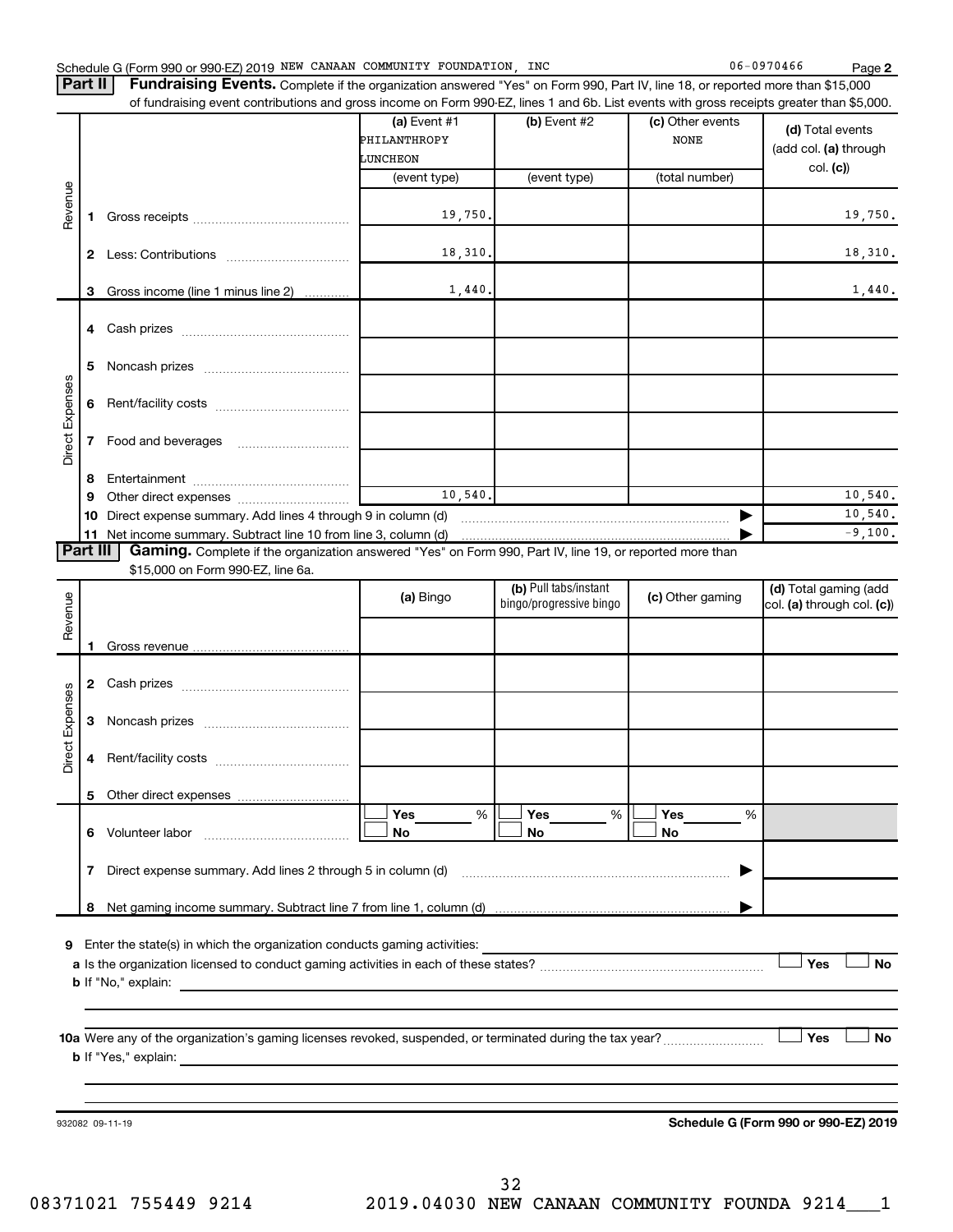|     | Schedule G (Form 990 or 990-EZ) 2019 NEW CANAAN COMMUNITY FOUNDATION, INC                                                                                                                                                                                    | 06-0970466      |     | Page 3               |
|-----|--------------------------------------------------------------------------------------------------------------------------------------------------------------------------------------------------------------------------------------------------------------|-----------------|-----|----------------------|
|     |                                                                                                                                                                                                                                                              |                 | Yes | No                   |
|     | 12 Is the organization a grantor, beneficiary or trustee of a trust, or a member of a partnership or other entity formed                                                                                                                                     |                 | Yes | No                   |
|     | 13 Indicate the percentage of gaming activity conducted in:                                                                                                                                                                                                  |                 |     |                      |
|     |                                                                                                                                                                                                                                                              | 13a             |     | %                    |
|     | <b>b</b> An outside facility <i>www.communicality www.communicality.communicality www.communicality www.communicality.communicality www.communicality.com</i>                                                                                                | 13 <sub>b</sub> |     | %                    |
|     | 14 Enter the name and address of the person who prepares the organization's gaming/special events books and records:                                                                                                                                         |                 |     |                      |
|     | Name $\blacktriangleright$<br><u> 1989 - John Stein, Amerikaansk politiker (* 1908)</u>                                                                                                                                                                      |                 |     |                      |
|     |                                                                                                                                                                                                                                                              |                 |     |                      |
|     | 15a Does the organization have a contract with a third party from whom the organization receives gaming revenue?                                                                                                                                             |                 | Yes | <b>No</b>            |
|     | of gaming revenue retained by the third party $\triangleright$ \$                                                                                                                                                                                            |                 |     |                      |
|     | c If "Yes," enter name and address of the third party:                                                                                                                                                                                                       |                 |     |                      |
|     |                                                                                                                                                                                                                                                              |                 |     |                      |
|     |                                                                                                                                                                                                                                                              |                 |     |                      |
| 16. | Gaming manager information:                                                                                                                                                                                                                                  |                 |     |                      |
|     | Name $\blacktriangleright$<br><u> 1980 - Johann Barbara, martin amerikan basal dan berasal dan berasal dalam basal dan berasal dan berasal dan</u>                                                                                                           |                 |     |                      |
|     | Gaming manager compensation > \$                                                                                                                                                                                                                             |                 |     |                      |
|     | Description of services provided states and the contract of the contract of the contract of the contract of the contract of the contract of the contract of the contract of the contract of the contract of the contract of th                               |                 |     |                      |
|     |                                                                                                                                                                                                                                                              |                 |     |                      |
|     | Director/officer<br>Employee<br>Independent contractor                                                                                                                                                                                                       |                 |     |                      |
|     | <b>17</b> Mandatory distributions:                                                                                                                                                                                                                           |                 |     |                      |
|     | a Is the organization required under state law to make charitable distributions from the gaming proceeds to                                                                                                                                                  |                 |     |                      |
|     |                                                                                                                                                                                                                                                              |                 |     | $\Box$ Yes $\Box$ No |
|     | <b>b</b> Enter the amount of distributions required under state law to be distributed to other exempt organizations or spent in the                                                                                                                          |                 |     |                      |
|     | organization's own exempt activities during the tax year $\triangleright$ \$                                                                                                                                                                                 |                 |     |                      |
|     | Supplemental Information. Provide the explanations required by Part I, line 2b, columns (iii) and (v); and Part III, lines 9, 9b, 10b,<br><b>Part IV</b><br>15b, 15c, 16, and 17b, as applicable. Also provide any additional information. See instructions. |                 |     |                      |
|     |                                                                                                                                                                                                                                                              |                 |     |                      |
|     |                                                                                                                                                                                                                                                              |                 |     |                      |
|     |                                                                                                                                                                                                                                                              |                 |     |                      |
|     |                                                                                                                                                                                                                                                              |                 |     |                      |
|     |                                                                                                                                                                                                                                                              |                 |     |                      |
|     |                                                                                                                                                                                                                                                              |                 |     |                      |
|     |                                                                                                                                                                                                                                                              |                 |     |                      |
|     |                                                                                                                                                                                                                                                              |                 |     |                      |
|     |                                                                                                                                                                                                                                                              |                 |     |                      |
|     | Schedule G (Form 990 or 990-EZ) 2019<br>932083 09-11-19<br>33                                                                                                                                                                                                |                 |     |                      |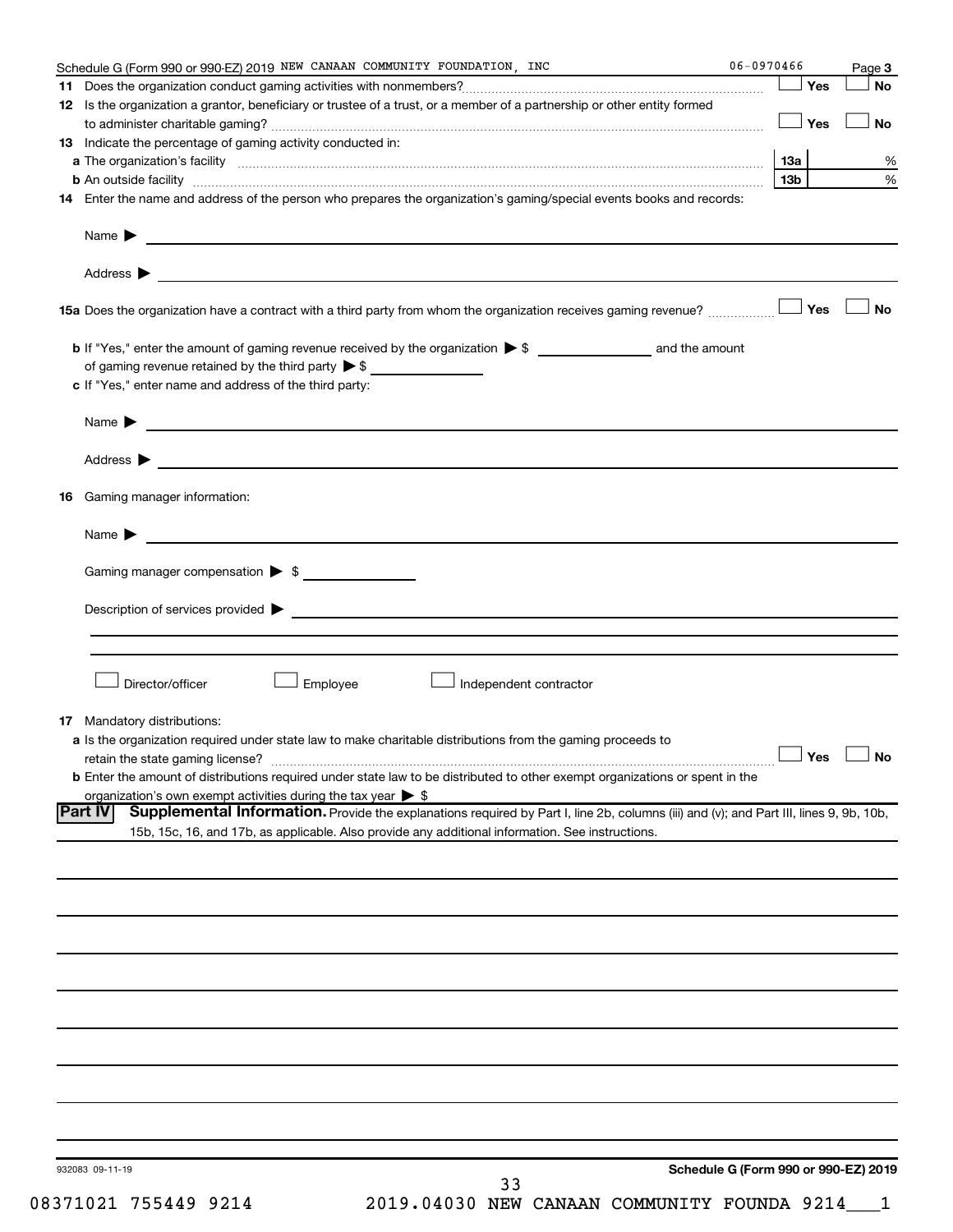| 932084 04-01-19<br>08371021 755449 9214 | 34<br>2019.04030 NEW CANAAN COMMUNITY FOUNDA 9214___1 |
|-----------------------------------------|-------------------------------------------------------|
|                                         | Schedule G (Form 990 or 990-EZ)                       |
|                                         |                                                       |
|                                         |                                                       |
|                                         |                                                       |
|                                         |                                                       |
|                                         |                                                       |
|                                         |                                                       |
|                                         |                                                       |
|                                         |                                                       |
|                                         |                                                       |
|                                         |                                                       |
|                                         |                                                       |
|                                         |                                                       |
|                                         |                                                       |
|                                         |                                                       |
|                                         |                                                       |
|                                         |                                                       |
|                                         |                                                       |
|                                         |                                                       |
|                                         |                                                       |
|                                         |                                                       |
|                                         |                                                       |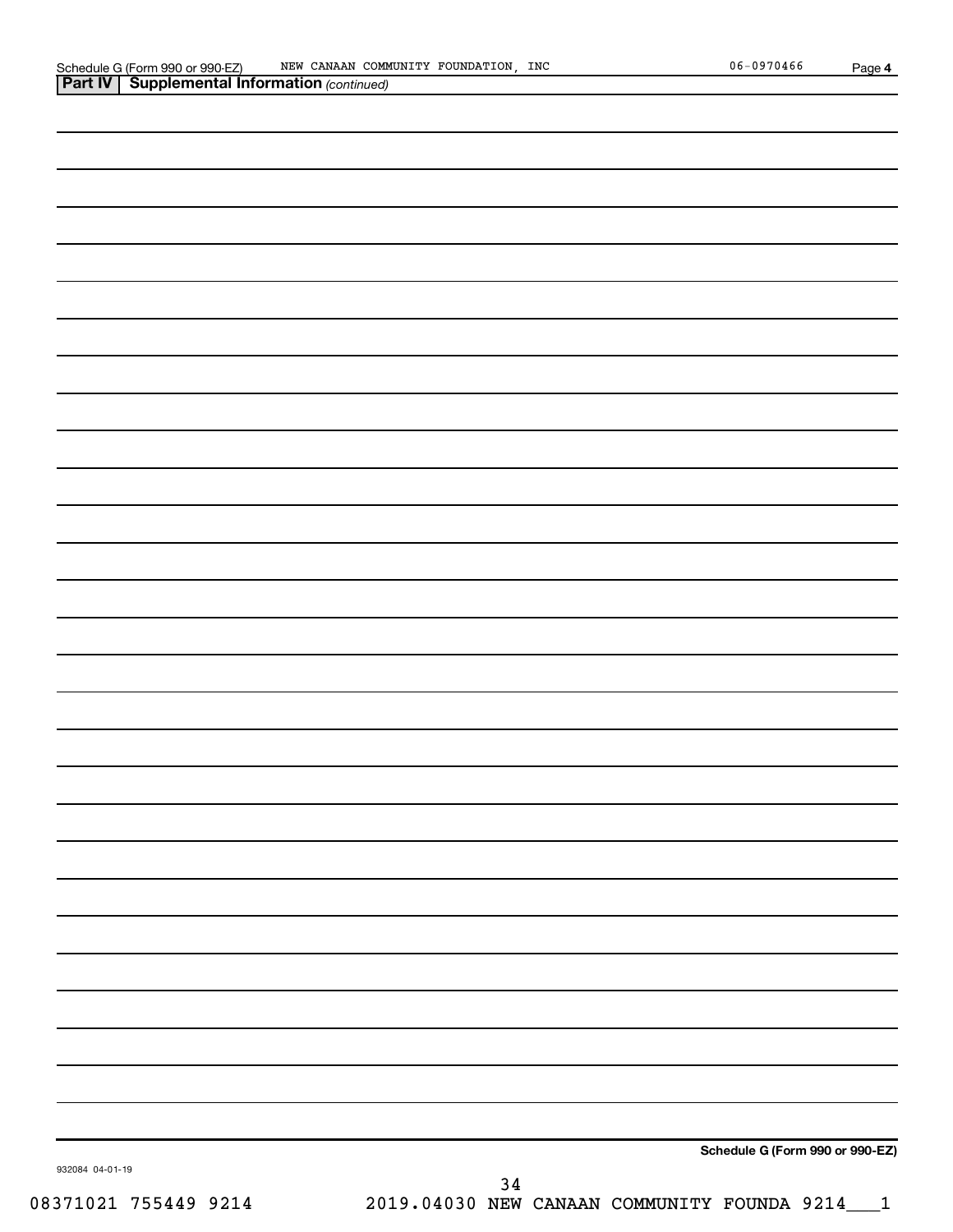| <b>SCHEDULE I</b>                                                                                                                                                              |            | <b>Grants and Other Assistance to Organizations,</b>                             |                                                       |                        |                                               |                    | OMB No. 1545-0047                     |
|--------------------------------------------------------------------------------------------------------------------------------------------------------------------------------|------------|----------------------------------------------------------------------------------|-------------------------------------------------------|------------------------|-----------------------------------------------|--------------------|---------------------------------------|
| (Form 990)                                                                                                                                                                     |            | Governments, and Individuals in the United States                                |                                                       |                        |                                               |                    |                                       |
|                                                                                                                                                                                |            | Complete if the organization answered "Yes" on Form 990, Part IV, line 21 or 22. | Attach to Form 990.                                   |                        |                                               |                    | <b>Open to Public</b>                 |
| Department of the Treasury<br>Internal Revenue Service                                                                                                                         |            |                                                                                  | Go to www.irs.gov/Form990 for the latest information. |                        |                                               |                    | Inspection                            |
| Name of the organization                                                                                                                                                       |            |                                                                                  |                                                       |                        |                                               |                    | <b>Employer identification number</b> |
| NEW CANAAN COMMUNITY FOUNDATION, INC<br>Part I<br><b>General Information on Grants and Assistance</b>                                                                          |            |                                                                                  |                                                       |                        |                                               |                    | 06-0970466                            |
|                                                                                                                                                                                |            |                                                                                  |                                                       |                        |                                               |                    |                                       |
| Does the organization maintain records to substantiate the amount of the grants or assistance, the grantees' eligibility for the grants or assistance, and the selection<br>1. |            |                                                                                  |                                                       |                        |                                               |                    | $\sqrt{X}$ Yes<br>l No                |
| 2 Describe in Part IV the organization's procedures for monitoring the use of grant funds in the United States.                                                                |            |                                                                                  |                                                       |                        |                                               |                    |                                       |
| Part II<br>Grants and Other Assistance to Domestic Organizations and Domestic Governments. Complete if the organization answered "Yes" on Form 990, Part IV, line 21, for any  |            |                                                                                  |                                                       |                        |                                               |                    |                                       |
| recipient that received more than \$5,000. Part II can be duplicated if additional space is needed.                                                                            |            |                                                                                  |                                                       |                        |                                               |                    |                                       |
| 1 (a) Name and address of organization                                                                                                                                         | $(b)$ EIN  | (c) IRC section                                                                  | (d) Amount of                                         | (e) Amount of          | (f) Method of                                 | (g) Description of | (h) Purpose of grant                  |
| or government                                                                                                                                                                  |            | (if applicable)                                                                  | cash grant                                            | non-cash<br>assistance | valuation (book,<br>FMV, appraisal,<br>other) | noncash assistance | or assistance                         |
|                                                                                                                                                                                |            |                                                                                  |                                                       |                        |                                               |                    |                                       |
| A.B.C. OF NEW CANAAN                                                                                                                                                           |            |                                                                                  |                                                       |                        |                                               |                    |                                       |
| POST OFFICE BOX 355                                                                                                                                                            |            |                                                                                  |                                                       |                        |                                               |                    | SCHOLARSHIP; GRANTS                   |
| NEW CANAAN, CT 06840                                                                                                                                                           | 23-7352164 |                                                                                  | 20, 350.                                              | 0                      |                                               |                    | RECOMMENDED BY DAFS                   |
|                                                                                                                                                                                |            |                                                                                  |                                                       |                        |                                               |                    |                                       |
| AMERICARES FREE CLINICS                                                                                                                                                        |            |                                                                                  |                                                       |                        |                                               |                    | GRANT TO SUPPORT THE BOB              |
| <b>88 HAMILTON AVENUE</b>                                                                                                                                                      |            |                                                                                  |                                                       |                        |                                               |                    | MACAULEY AMERICARES FREE              |
| STAMFORD, CT 06902                                                                                                                                                             | 06-1422741 |                                                                                  | 7,500                                                 | 0                      |                                               |                    | CLINIC OF NORWALK                     |
| BRIDGEWATER STATE UNIVERSITY                                                                                                                                                   |            |                                                                                  |                                                       |                        |                                               |                    |                                       |
| OFFICE OF STUDENT ACCOUNTS                                                                                                                                                     |            |                                                                                  |                                                       |                        |                                               |                    |                                       |
| BRIDGEWATER, MA 02325                                                                                                                                                          | 22-2678005 |                                                                                  | 7,000                                                 | 0                      |                                               |                    | SCHOLARSHIP                           |
|                                                                                                                                                                                |            |                                                                                  |                                                       |                        |                                               |                    |                                       |
| <b>BUCKNELL UNIVERSITY</b>                                                                                                                                                     |            |                                                                                  |                                                       |                        |                                               |                    |                                       |
| <b>BURSAR SERVICES</b>                                                                                                                                                         |            |                                                                                  |                                                       |                        |                                               |                    | SCHOLARSHIP; RESTRICTED               |
| LEWISBURG, PA 17837                                                                                                                                                            | 24-0772407 |                                                                                  | 16,000                                                | 0                      |                                               |                    | GRANT RECOMMENED BY DAF               |
| BUILDING ONE COMMUNITY - THE                                                                                                                                                   |            |                                                                                  |                                                       |                        |                                               |                    | GRANT TO SUPPORT                      |
| CENTER FOR IMMIGRANT OPPORTUNITY -                                                                                                                                             |            |                                                                                  |                                                       |                        |                                               |                    | WORKFORCE PREPARATION AND             |
| 75 SELLECK STREET - STAMFORD, CT                                                                                                                                               |            |                                                                                  |                                                       |                        |                                               |                    | PLACEMENT; RESTRICTED                 |
| 06902                                                                                                                                                                          | 27-5024317 |                                                                                  | 34,000                                                | 0                      |                                               |                    | GRANT FOR COVID NEEDS                 |
|                                                                                                                                                                                |            |                                                                                  |                                                       |                        |                                               |                    |                                       |
| CARRIAGE BARN/NEW CANAAN SOCIETY                                                                                                                                               |            |                                                                                  |                                                       |                        |                                               |                    |                                       |
| FOR THE ARTS - POST OFFICE BOX                                                                                                                                                 |            |                                                                                  |                                                       |                        |                                               |                    | GRANT TO SUPPORT GENERAL              |
| 1044 - NEW CANAAN, CT 06840                                                                                                                                                    | 06-0965395 |                                                                                  | 5,250,                                                | $\mathfrak{o}$ .       |                                               |                    | OPERATIONS                            |
| Enter total number of section 501(c)(3) and government organizations listed in the line 1 table<br>$\mathbf{2}$                                                                |            |                                                                                  |                                                       |                        |                                               |                    |                                       |
| Enter total number of other organizations listed in the line 1 table<br>3                                                                                                      |            |                                                                                  |                                                       |                        |                                               |                    |                                       |
| LHA For Paperwork Reduction Act Notice, see the Instructions for Form 990.                                                                                                     |            |                                                                                  |                                                       |                        |                                               |                    | Schedule I (Form 990) (2019)          |
| SEE PART IV FOR COLUMN (H) DESCRIPTIONS                                                                                                                                        |            |                                                                                  |                                                       |                        |                                               |                    |                                       |

932101 10-26-19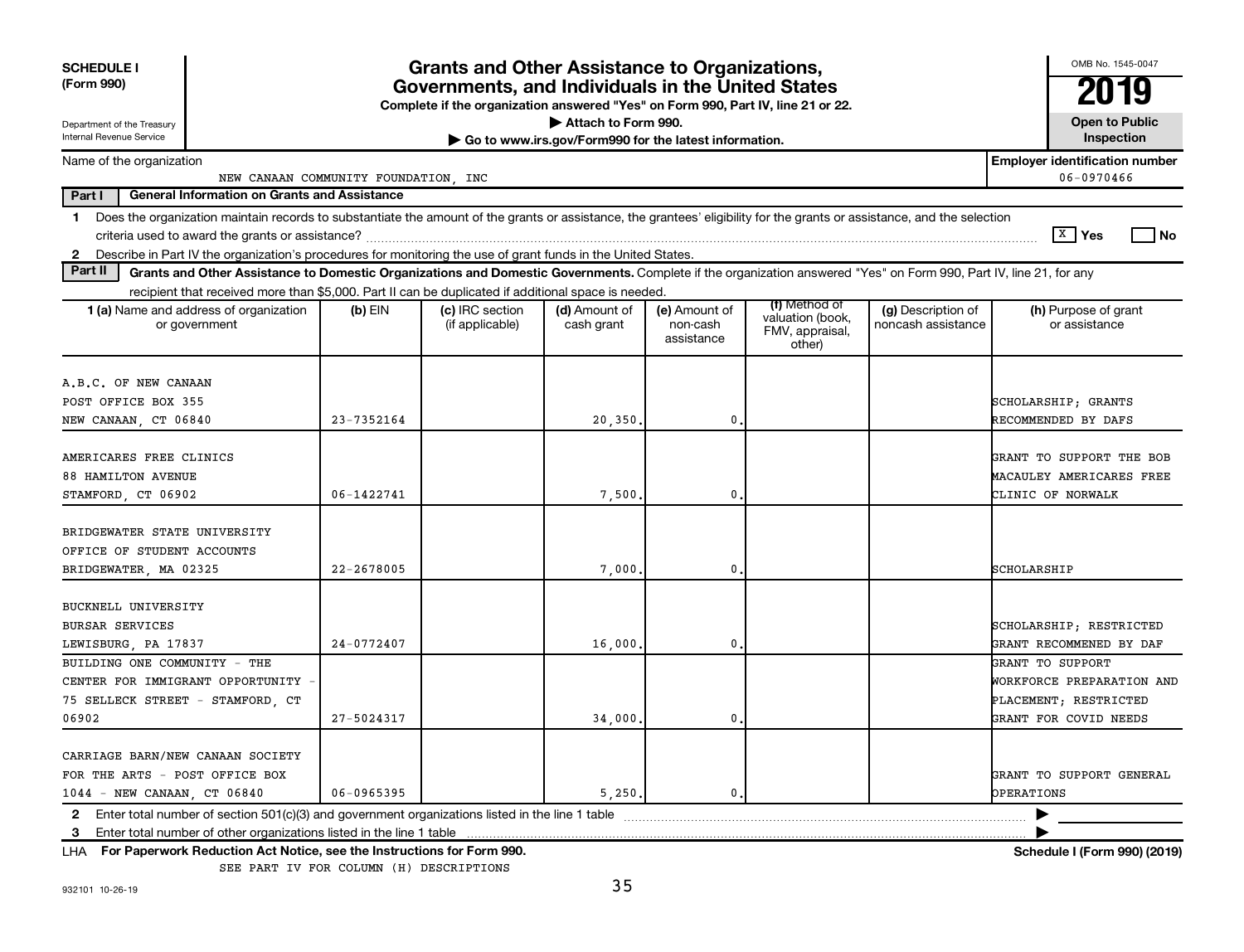#### Schedule I (Form 990) Page 1 NEW CANAAN COMMUNITY FOUNDATION, INC 06-0970466

| (a) Name and address of<br>organization or government                                              | $(b)$ EIN      | (c) IRC section<br>if applicable | (d) Amount of<br>cash grant | (e) Amount of<br>non-cash<br>assistance | (f) Method of<br>valuation<br>(book, FMV,<br>appraisal, other) | (g) Description of<br>non-cash assistance | (h) Purpose of grant<br>or assistance                                                   |
|----------------------------------------------------------------------------------------------------|----------------|----------------------------------|-----------------------------|-----------------------------------------|----------------------------------------------------------------|-------------------------------------------|-----------------------------------------------------------------------------------------|
| CARVER FOUNDATION OF NORWALK<br>7 ACADEMY STREET<br>NORWALK, CT 06850                              | 06-0862072     |                                  | 30,100.                     | $\mathbf 0$                             |                                                                |                                           | GRANT TO SUPPORT CARVER'S<br>COLLEGE SCHOLARSHIP FUND;<br>GRANT RECOMMENDED BY DAF      |
|                                                                                                    |                |                                  |                             |                                         |                                                                |                                           |                                                                                         |
| CASA OF SW CONNECTICUT<br>383 MAIN AVENUE, SUITE 409<br>NORWALK, CT 06851                          | 27-2518861     |                                  | 7,000                       | 0                                       |                                                                |                                           | CASA PROGRAM                                                                            |
|                                                                                                    |                |                                  |                             |                                         |                                                                |                                           |                                                                                         |
| CHILD GUIDANCE CENTER OF<br>MID-FAIRFIELD CT - 100 EAST AVENUE<br>- NORWALK, $CT$ 06851            | $06 - 0725052$ |                                  | 12,500.                     | $\mathbf 0$                             |                                                                |                                           | GRANT TO SUPPORT GENERAL<br>OPERATING                                                   |
| CHILD GUIDANCE CENTER OF SOUTHERN<br>CT - 103 WEST BROAD STREET -<br>STAMFORD, CT 06902            | $06 - 0712058$ |                                  | 28,000                      | 0                                       |                                                                |                                           | GRANT RECOMMENDED BY DAF;<br>GRANT TO SUPPORT<br>HIGH-QUALITY MENTAL<br>HEALTH SERVICES |
| CHILDREN'S LEARNING CENTERS OF<br>FAIRFIELD COUNTY - 64 PALMER'S<br>HILL ROAD - STAMFORD, CT 06902 | 06-0665191     |                                  | 7,500.                      | $\mathbf{0}$                            |                                                                |                                           | GRANT TO SUPPORT EARLY<br>CHILDHOOD EDUCATION AND<br>SUPPORT SERVICES                   |
| CHURCH HILL ACVITIVIES AND<br>TUTORING - 601 N. 31ST STREET -<br>RICHMOND, VA 23223                | $20 - 0220263$ |                                  | 5,000                       | 0                                       |                                                                |                                           | GRANT RECOMMENDED BY DAF                                                                |
| COASTAL CAROLINA UNIVERSITY<br>OFFICE OF ADMISSIONS & MERIT AWARD<br>EAST CONWAR, SC 29528         | 57-0354696     |                                  | 5,000.                      | $\mathbf 0$                             |                                                                |                                           | SCHOLARSHIPS                                                                            |
| COMPUTERS4KIDS<br>945 SECOND STREET SE<br>CHARLOTTESVILLE, VA 22902                                | 54-1996936     |                                  | 5,000                       | 0                                       |                                                                |                                           | GRANT RECOMMENDED BY DAF                                                                |
| CONCORDIA CONSERVATORY - STAMFORD<br>884 NEWFIELD AVENUE<br>STAMFORD CT 06905                      | 06-1595505     |                                  | 5,320.                      | 0.                                      |                                                                |                                           | GRANT RECOMMENDED BY DAF                                                                |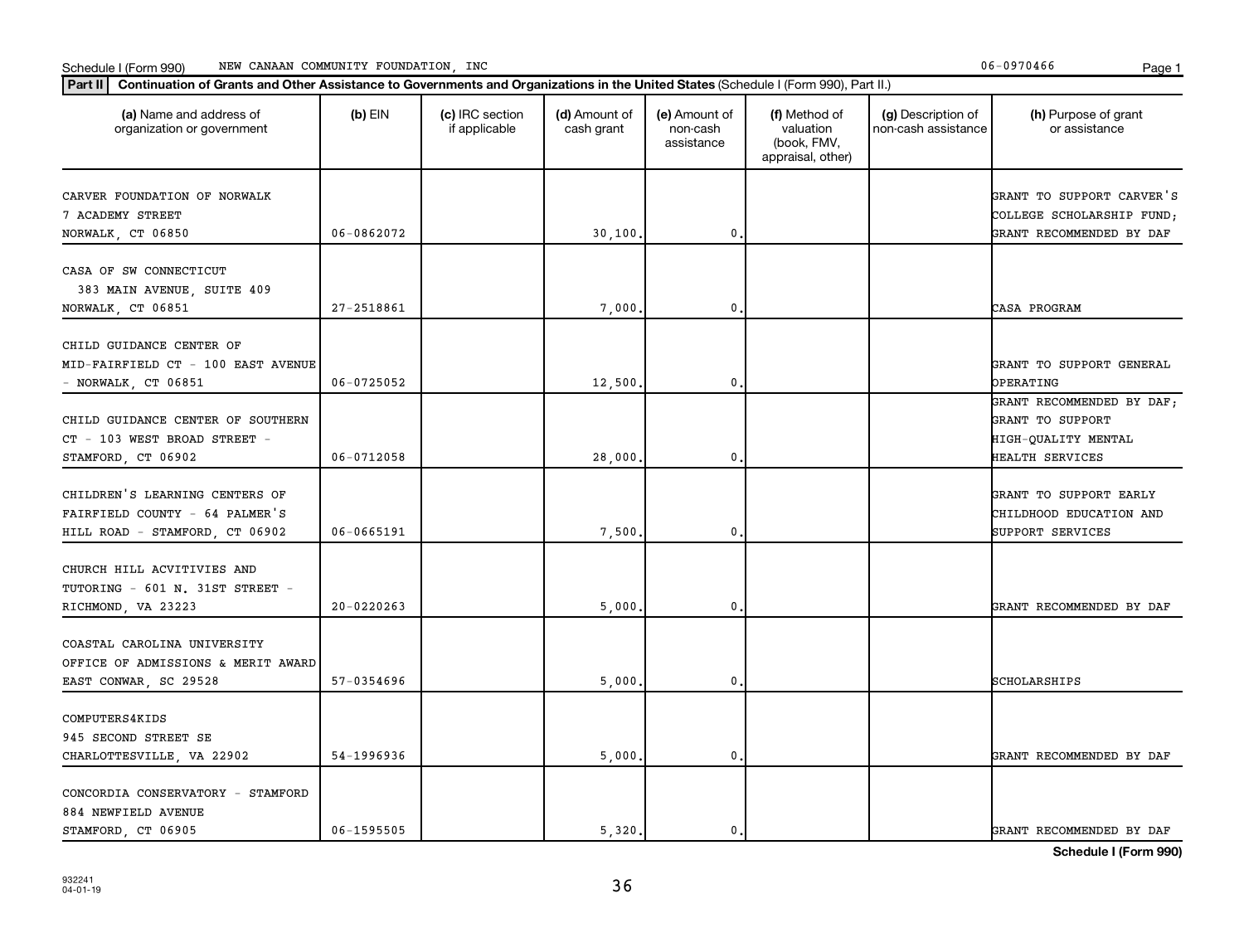#### Schedule I (Form 990) Page 1 NEW CANAAN COMMUNITY FOUNDATION, INC 06-0970466

| (a) Name and address of<br>organization or government                                  | $(b)$ EIN      | (c) IRC section<br>if applicable | (d) Amount of<br>cash grant | (e) Amount of<br>non-cash<br>assistance | (f) Method of<br>valuation<br>(book, FMV,<br>appraisal, other) | (g) Description of<br>non-cash assistance | (h) Purpose of grant<br>or assistance                                             |
|----------------------------------------------------------------------------------------|----------------|----------------------------------|-----------------------------|-----------------------------------------|----------------------------------------------------------------|-------------------------------------------|-----------------------------------------------------------------------------------|
| CONNECTICUT INSTITUTE FOR REFUGEES<br>AND IMMIGRANTS - 670 CLINTON                     |                |                                  |                             |                                         |                                                                |                                           | GRANT TO SUPPORT<br>AFFORDABLE, HIGH QUALITY<br>IMMIGRATION LEGAL SVCS;           |
| AVENUE - BRIDGEPORT, CT 06605                                                          | $06 - 0669118$ |                                  | 30,000.                     | 0                                       |                                                                |                                           | REST GRANT FOR COVID                                                              |
| CORNELL UNIVERSITY<br>OFFICE OF THE BURSAR<br>ITHACA, NY 14853                         | 15-0532082     |                                  | 5,000                       | 0                                       |                                                                |                                           | SCHOLARSHIPS                                                                      |
| CT COUNCIL FOR PHILANTHROPY<br>75 CHARTER OAK AVENUE, SUIT 1-205<br>HARTFORD, CT 06106 |                |                                  | 5,605                       | $\mathbf{0}$                            |                                                                |                                           | 2020 SUPPORT                                                                      |
| DOMESTIC VIOLENCE CRISIS CENTER<br>777 SUMMER STREET, SUITE 400<br>STAMFORD, CT 06901  | 06-1057356     |                                  | 35,000                      | 0                                       |                                                                |                                           | GRANT TO SUPPORT COURT.<br>LEGAL, AND<br>SUSTAINABILITYCT<br>SERVICES; RESTRICTED |
| DOMUS KIDS<br>83 LOCKWOOD AVENUE<br>STAMFORD, CT 06902                                 | 06-0891998     |                                  | 5,000                       | 0                                       |                                                                |                                           | GRANT TO SUPPORT GENERAL<br>OPERATING                                             |
| EARTHPLACE, NATURE DISCOVERY<br>CENTER - 10 WOODSIDE LANE -<br>WESTPORT, CT 06880      | 06-0740523     |                                  | 6,000                       | $\mathbf{0}$                            |                                                                |                                           | GRANT TO SUPPORT THE<br><b>EXPANSION OF WATER</b><br>QUALITY MONITORING SYSTEM    |
| <b>ELDERHOUSE</b><br>7 LEWIS STREET<br>NORWALK, CT 06851                               | 06-0963343     |                                  | 10,000                      | 0                                       |                                                                |                                           | GRANT TO SUPPORT THE<br>SUBSIDY PROGRAM                                           |
| FAIRFIELD COUNTY HOSPICE HOUSE<br>ONE DEN ROAD<br>STAMFORD, CT 06902                   | 45-4166197     |                                  | 5,000                       | 0                                       |                                                                |                                           | GRANT TO SUPPORT RESIDENT<br>ASSISTANCE FUND                                      |
| FAMILY AND CHILDREN'S AGENCY<br>9 MOTT AVENUE<br>NORWALK CT 06850                      | 06-0970985     |                                  | 12,000.                     | $\mathbf{0}$                            |                                                                |                                           | GRANT TO SUPPORT<br><b>EXPANSION OF THE HOME</b><br>CARE PROGRAM FOR SENIORS      |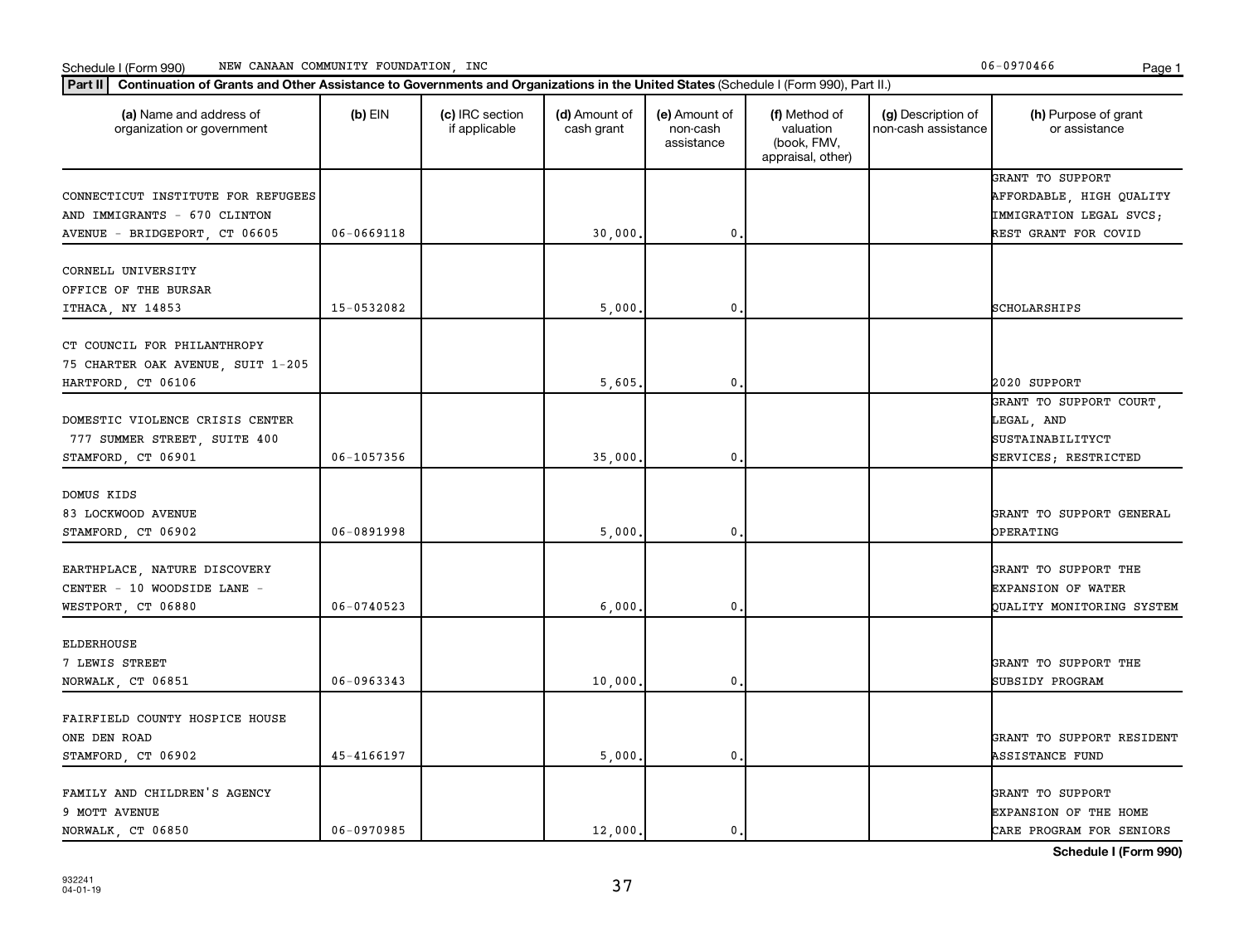## **Part III Continuation of Grants and Other Assistance to Governments and Organizations in the United States (Schi<br>
Part III Continuation of Grants and Other Assistance to Governments and Organizations in the United State** Schedule I (Form 990) MEW CANAAN COMMUNITY FOUNDATION, INC **Page 1** Account 2008 1

| (a) Name and address of<br>$(b)$ EIN<br>(c) IRC section<br>(d) Amount of<br>(e) Amount of<br>(f) Method of<br>(g) Description of<br>(h) Purpose of grant<br>valuation<br>organization or government<br>if applicable<br>cash grant<br>non-cash<br>non-cash assistance<br>or assistance<br>(book, FMV,<br>assistance<br>appraisal, other)<br>FAMILY CENTERS<br><b>40 ARCH STREET</b><br>GRANT TO SUPPORT THE DEN<br>06-0646656<br>0<br>FOR GRIEVING KIDS<br>GREENWICH, CT 06836<br>12,000.<br>FILLING IN THE BLANKS<br>GRANT TO SUPPORT WEEKEND<br>721 NORTH WILTON ROAD<br>MEAL PROGRAM; RESTRICTED<br>46-4980002<br>29,500<br>0<br>GRANT FOR COVID NEEDS<br>NEW CANAAN, CT 06840<br>FOOD RESCUE US<br>GRANT TO SUPPORT GENERAL<br>165 NEW CANAAN AVENUE<br>OPERATING; RESTRICTED<br>25,000.<br>0<br>NORWALK, CT 06850<br>27-4486556<br>GRANT FOR COVID NEEDS | Continuation of Grants and Other Assistance to Governments and Organizations in the United States (Schedule I (Form 990), Part II.)<br>Part II |  |  |  |                           |
|---------------------------------------------------------------------------------------------------------------------------------------------------------------------------------------------------------------------------------------------------------------------------------------------------------------------------------------------------------------------------------------------------------------------------------------------------------------------------------------------------------------------------------------------------------------------------------------------------------------------------------------------------------------------------------------------------------------------------------------------------------------------------------------------------------------------------------------------------------------|------------------------------------------------------------------------------------------------------------------------------------------------|--|--|--|---------------------------|
|                                                                                                                                                                                                                                                                                                                                                                                                                                                                                                                                                                                                                                                                                                                                                                                                                                                               |                                                                                                                                                |  |  |  |                           |
|                                                                                                                                                                                                                                                                                                                                                                                                                                                                                                                                                                                                                                                                                                                                                                                                                                                               |                                                                                                                                                |  |  |  |                           |
|                                                                                                                                                                                                                                                                                                                                                                                                                                                                                                                                                                                                                                                                                                                                                                                                                                                               |                                                                                                                                                |  |  |  |                           |
|                                                                                                                                                                                                                                                                                                                                                                                                                                                                                                                                                                                                                                                                                                                                                                                                                                                               |                                                                                                                                                |  |  |  |                           |
|                                                                                                                                                                                                                                                                                                                                                                                                                                                                                                                                                                                                                                                                                                                                                                                                                                                               |                                                                                                                                                |  |  |  |                           |
|                                                                                                                                                                                                                                                                                                                                                                                                                                                                                                                                                                                                                                                                                                                                                                                                                                                               |                                                                                                                                                |  |  |  |                           |
|                                                                                                                                                                                                                                                                                                                                                                                                                                                                                                                                                                                                                                                                                                                                                                                                                                                               |                                                                                                                                                |  |  |  |                           |
|                                                                                                                                                                                                                                                                                                                                                                                                                                                                                                                                                                                                                                                                                                                                                                                                                                                               |                                                                                                                                                |  |  |  |                           |
|                                                                                                                                                                                                                                                                                                                                                                                                                                                                                                                                                                                                                                                                                                                                                                                                                                                               |                                                                                                                                                |  |  |  |                           |
|                                                                                                                                                                                                                                                                                                                                                                                                                                                                                                                                                                                                                                                                                                                                                                                                                                                               |                                                                                                                                                |  |  |  |                           |
|                                                                                                                                                                                                                                                                                                                                                                                                                                                                                                                                                                                                                                                                                                                                                                                                                                                               |                                                                                                                                                |  |  |  |                           |
|                                                                                                                                                                                                                                                                                                                                                                                                                                                                                                                                                                                                                                                                                                                                                                                                                                                               |                                                                                                                                                |  |  |  |                           |
| FRIENDS OF BRISTOW BIRD & WILDWOOD                                                                                                                                                                                                                                                                                                                                                                                                                                                                                                                                                                                                                                                                                                                                                                                                                            |                                                                                                                                                |  |  |  |                           |
| PRESERVE - C/O NCCF, 111 CHERRY                                                                                                                                                                                                                                                                                                                                                                                                                                                                                                                                                                                                                                                                                                                                                                                                                               |                                                                                                                                                |  |  |  |                           |
| $\mathbf{0}$ .<br>STREET - NEW CANAAN, CT 06840<br>20,000<br>GRANT RECOMMENDED BY DAF                                                                                                                                                                                                                                                                                                                                                                                                                                                                                                                                                                                                                                                                                                                                                                         |                                                                                                                                                |  |  |  |                           |
|                                                                                                                                                                                                                                                                                                                                                                                                                                                                                                                                                                                                                                                                                                                                                                                                                                                               |                                                                                                                                                |  |  |  |                           |
| FUTURE 5 INC.                                                                                                                                                                                                                                                                                                                                                                                                                                                                                                                                                                                                                                                                                                                                                                                                                                                 |                                                                                                                                                |  |  |  |                           |
| 135 ATLANTIC STREET                                                                                                                                                                                                                                                                                                                                                                                                                                                                                                                                                                                                                                                                                                                                                                                                                                           |                                                                                                                                                |  |  |  |                           |
| 46-2986201<br>11,100<br>0<br>GRANT RECOMMENDED BY DAF<br>STAMFORD, CT 06901                                                                                                                                                                                                                                                                                                                                                                                                                                                                                                                                                                                                                                                                                                                                                                                   |                                                                                                                                                |  |  |  |                           |
| GETABOUT, INC.                                                                                                                                                                                                                                                                                                                                                                                                                                                                                                                                                                                                                                                                                                                                                                                                                                                |                                                                                                                                                |  |  |  |                           |
| POST OFFICE BOX 224                                                                                                                                                                                                                                                                                                                                                                                                                                                                                                                                                                                                                                                                                                                                                                                                                                           |                                                                                                                                                |  |  |  |                           |
| $06 - 1042160$<br>22,790.<br>0<br>NEW CANAAN, CT 06840<br>GRANT RECOMMENDED BY DAF                                                                                                                                                                                                                                                                                                                                                                                                                                                                                                                                                                                                                                                                                                                                                                            |                                                                                                                                                |  |  |  |                           |
| GRANT TO SUPPORT THE                                                                                                                                                                                                                                                                                                                                                                                                                                                                                                                                                                                                                                                                                                                                                                                                                                          |                                                                                                                                                |  |  |  |                           |
| GRASSROOTS TENNIS & EDUCATION<br>EXPANSION OF PROGRAMMING                                                                                                                                                                                                                                                                                                                                                                                                                                                                                                                                                                                                                                                                                                                                                                                                     |                                                                                                                                                |  |  |  |                           |
| 11 INGALLS AVENUE                                                                                                                                                                                                                                                                                                                                                                                                                                                                                                                                                                                                                                                                                                                                                                                                                                             |                                                                                                                                                |  |  |  | AT THE NEW CANAAN RACQUET |
| 06-1570097<br>7,500<br>$\mathbf{0}$<br>CLUB<br>NORWALK, CT 06854                                                                                                                                                                                                                                                                                                                                                                                                                                                                                                                                                                                                                                                                                                                                                                                              |                                                                                                                                                |  |  |  |                           |
|                                                                                                                                                                                                                                                                                                                                                                                                                                                                                                                                                                                                                                                                                                                                                                                                                                                               |                                                                                                                                                |  |  |  |                           |
| GREENS LEDGE LIGHT PRESERVATION                                                                                                                                                                                                                                                                                                                                                                                                                                                                                                                                                                                                                                                                                                                                                                                                                               |                                                                                                                                                |  |  |  |                           |
| SOCIETY - P.O. BOX 43 - ROWAYTON,                                                                                                                                                                                                                                                                                                                                                                                                                                                                                                                                                                                                                                                                                                                                                                                                                             |                                                                                                                                                |  |  |  |                           |
| CT 06853<br>81-3221399<br>5,000<br>0.<br>GRANT RECOMMENDED BY DAF                                                                                                                                                                                                                                                                                                                                                                                                                                                                                                                                                                                                                                                                                                                                                                                             |                                                                                                                                                |  |  |  |                           |
| GREENWICH HOSPITAL                                                                                                                                                                                                                                                                                                                                                                                                                                                                                                                                                                                                                                                                                                                                                                                                                                            |                                                                                                                                                |  |  |  |                           |
| 5 PERRYRIDGE ROAD<br>RESTRICTED GRANT FROM                                                                                                                                                                                                                                                                                                                                                                                                                                                                                                                                                                                                                                                                                                                                                                                                                    |                                                                                                                                                |  |  |  |                           |
| 15,000.<br>GREENWICH, CT 06830<br>0.<br>NCCF COVID-19 FUND                                                                                                                                                                                                                                                                                                                                                                                                                                                                                                                                                                                                                                                                                                                                                                                                    |                                                                                                                                                |  |  |  |                           |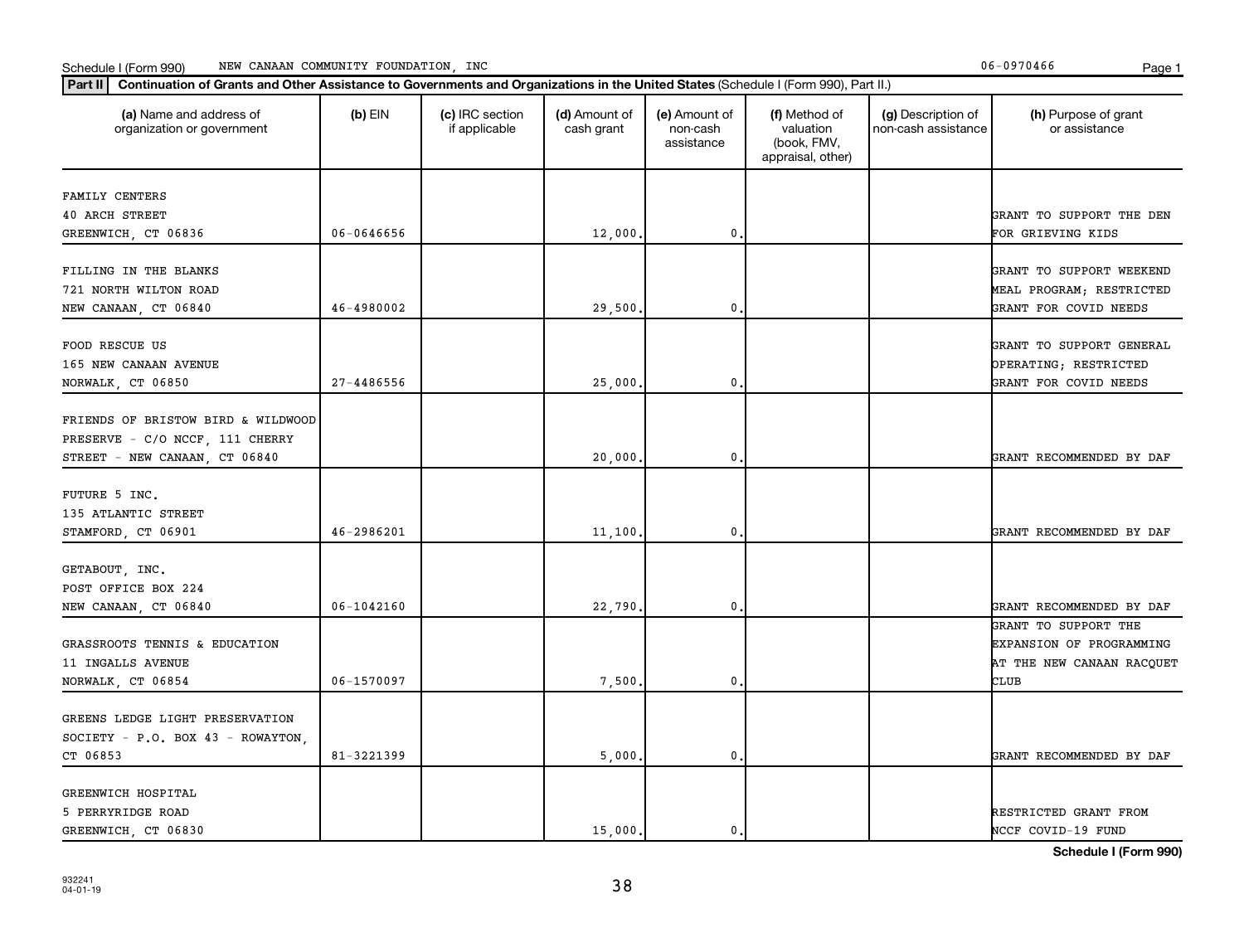## **Part III Continuation of Grants and Other Assistance to Governments and Organizations in the United States (Schi<br>
Part III Continuation of Grants and Other Assistance to Governments and Organizations in the United State** Schedule I (Form 990) MEW CANAAN COMMUNITY FOUNDATION, INC **Page 1** Account 2008 1

| Continuation of Grants and Other Assistance to Governments and Organizations in the United States (Schedule I (Form 990), Part II.)<br>Part II |                |                                  |                             |                                         |                                                                |                                           |                                                                                             |
|------------------------------------------------------------------------------------------------------------------------------------------------|----------------|----------------------------------|-----------------------------|-----------------------------------------|----------------------------------------------------------------|-------------------------------------------|---------------------------------------------------------------------------------------------|
| (a) Name and address of<br>organization or government                                                                                          | $(b)$ EIN      | (c) IRC section<br>if applicable | (d) Amount of<br>cash grant | (e) Amount of<br>non-cash<br>assistance | (f) Method of<br>valuation<br>(book, FMV,<br>appraisal, other) | (g) Description of<br>non-cash assistance | (h) Purpose of grant<br>or assistance                                                       |
| HARVARD BUSINESS SCHOOL CLUB OF CT<br>COMMUNITY PARTNERS - 107 INWOOD<br>ROAD - DARIEN, CT 06820                                               | 20-1181444     |                                  | 20,000.                     | $\mathbf 0$                             |                                                                |                                           | UNRESTRICTED GRANT, AS<br>RECOMMENDED BY DONOR                                              |
| HORIZONS, INC. (CAMP HORIZONS)<br>PO BOX 323<br>SOUTH WINDHAM, CT 06266                                                                        | $06 - 1013833$ |                                  | 5,150.                      | $\mathbf{0}$                            |                                                                |                                           | GRANT RECOMMENDED BY DAF                                                                    |
| HUMAN SERVICES COUNCIL<br>1 PARK STREET SUITE 2<br>NORWALK, CT 06851                                                                           | 06-6102160     |                                  | 5,000                       | $\mathbf{0}$                            |                                                                |                                           | GRANT TO SUPPORT<br>CHILDREN'S CONNECTION                                                   |
| INSPIRICA<br>141 FRANKLIN STREET<br>STAMFORD, CT 06901                                                                                         | 06-1172535     |                                  | 17,450.                     | $\mathbf 0$                             |                                                                |                                           | GRANT RECOMMENDED BY DAF                                                                    |
| INTEMPO<br>20 FOREST STREET<br>STAMFORD, CT 06901                                                                                              | 90-0725572     |                                  | 5,000.                      | $\mathbf{0}$                            |                                                                |                                           | GRANT TO SUPPORT THE<br>DRGANIZATION'S MUSIC<br>SCHOOL                                      |
| JILL'S HOUSE<br>9011 LEESBURG PIKE<br>VIENNA, VA 22182                                                                                         | 37-1465256     |                                  | 8,000.                      | $\mathbf 0$                             |                                                                |                                           | GRANT RECOMMENDED BY DAF                                                                    |
| KIDS IN CRISIS<br>ONE SALEM STREET<br>COS COB, CT 06807                                                                                        | 06-1027885     |                                  | 19,000.                     | $\mathbf 0$                             |                                                                |                                           | UNRESTRICTED GRANT<br>RECOMMENDED BY DAF; GRANT<br>TO SUPPORT SAFE HAVEN FOR<br>KIDS        |
| KNIGHTS OF COLUMBUS CHARITIES<br>PO BOX 382154<br>PITTSBURGH, PA 15251                                                                         |                |                                  | 5,000.                      | $\mathbf 0$ .                           |                                                                |                                           | GRANT RECOMMENDED BY DAF                                                                    |
| LAUREL HOUSE<br>1616 WASHINGTON BOULEVARD<br>STAMFORD CT 06902                                                                                 | 22-2511467     |                                  | 10,000.                     | $\mathbf{0}$ .                          |                                                                |                                           | GRANT TO SUPPORT THE<br>SUPPORTED EDUCATION<br>PROGRAM AND PROVIDE<br><b>FAMILY SUPPORT</b> |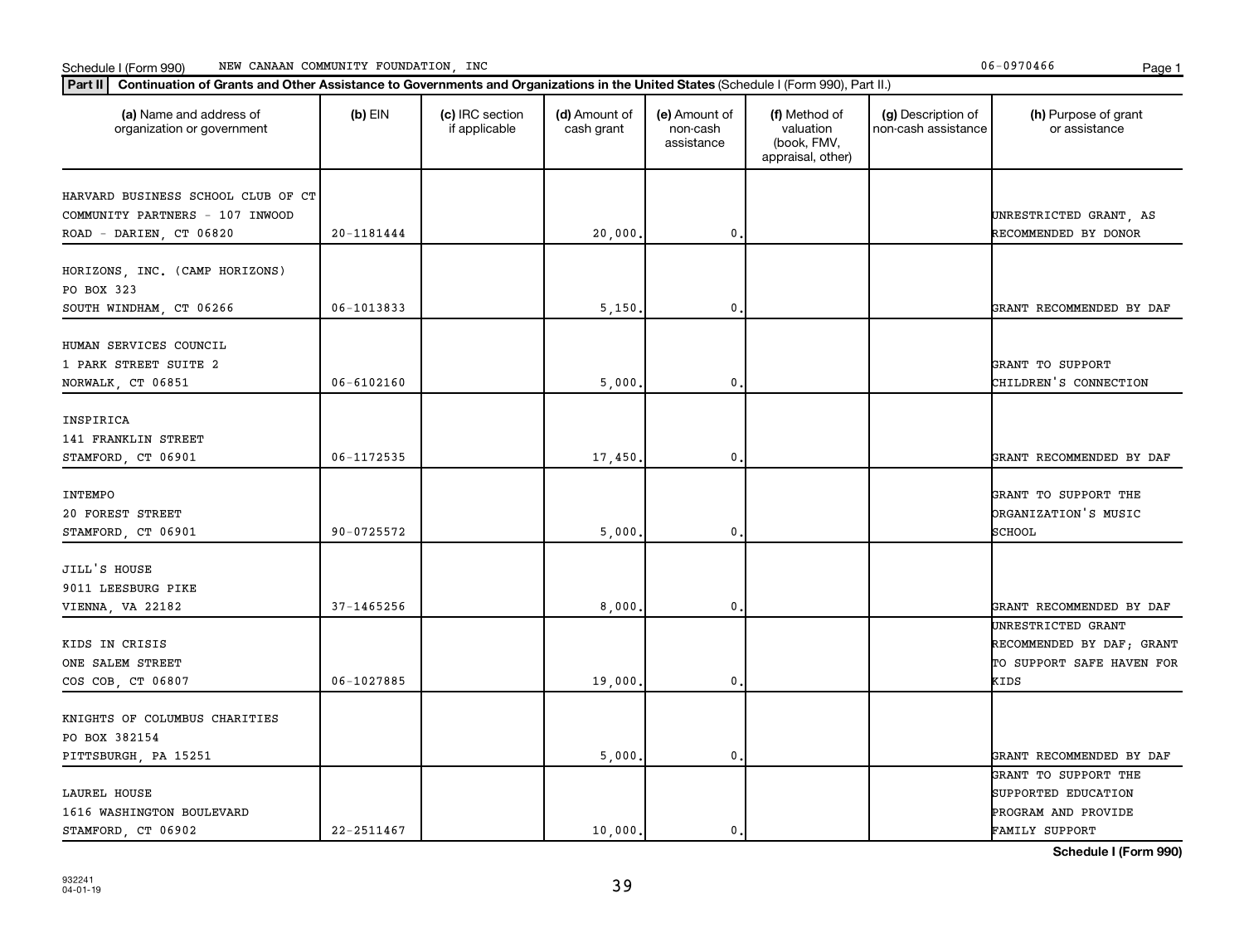#### Schedule I (Form 990) Page 1 NEW CANAAN COMMUNITY FOUNDATION, INC 06-0970466

| Part II   Continuation of Grants and Other Assistance to Governments and Organizations in the United States (Schedule I (Form 990), Part II.) |            |                                  |                             |                                         |                                                                |                                           |                                                                                                   |
|-----------------------------------------------------------------------------------------------------------------------------------------------|------------|----------------------------------|-----------------------------|-----------------------------------------|----------------------------------------------------------------|-------------------------------------------|---------------------------------------------------------------------------------------------------|
| (a) Name and address of<br>organization or government                                                                                         | (b) $EIN$  | (c) IRC section<br>if applicable | (d) Amount of<br>cash grant | (e) Amount of<br>non-cash<br>assistance | (f) Method of<br>valuation<br>(book, FMV,<br>appraisal, other) | (g) Description of<br>non-cash assistance | (h) Purpose of grant<br>or assistance                                                             |
| LIBERATION PROGRAMS, INC.<br>129 GLOVER AVENUE                                                                                                |            |                                  |                             |                                         |                                                                |                                           | GRANT TO SUPPORT GENERAL                                                                          |
| NORWALK, CT 06850                                                                                                                             | 06-0867006 |                                  | 7,500                       | 0.                                      |                                                                |                                           | OPERATING                                                                                         |
| LIVEGIRL<br>59 GROVE STREET, SUITE 1D<br>NEW CANAAN, CT 06840                                                                                 | 81-0872133 |                                  | 10,808                      | $\mathbf 0$                             |                                                                |                                           | GRANT RECOMMENDED BY DAF                                                                          |
| MEALS-ON-WHEELS OF NEW CANAAN<br>POST OFFICE BOX 231<br>NEW CANAAN, CT 06840                                                                  | 23-3070686 |                                  | 40,027.                     | 0.                                      |                                                                |                                           | GRANT TO SUPPORT AN<br><b>INCREASE IN MEAL DELIVERY</b><br>SERVICES FOR NEW CANAAN                |
| MERCY LEARNING CENTER<br>637 PARK AVENUE<br>BRIDGEPORT, CT 06604                                                                              | 22-2859879 |                                  | 8,000                       | 0.                                      |                                                                |                                           | GRANT RECOMMENDED BY DAF;<br>GRANT TO SUPPORT LITERACY<br>AND LIFE SKILLS TUTORING<br>PROGRAM     |
| NEW CANAAN ATHLETIC FOUNDATION<br>INC. - 195 SKYVIEW LANE - NEW<br>CANAAN, CT 06840                                                           | 81-5049857 |                                  | 22,569                      | $\mathbf 0$                             |                                                                |                                           | GRANT FOR TURF<br>REPLACEMENT/FACILITY<br><b>ENHANCEMENTS</b>                                     |
| NEW CANAAN CARES<br>POST OFFICE BOX 178<br>NEW CANAAN, CT 06840                                                                               | 06-1143088 |                                  | 16,000                      | 0.                                      |                                                                |                                           | GRANT TO SUPPORT GENERAL<br>OPERATING; GRANT FOR<br>ELDER BUDDIES PROGRAM                         |
| NEW CANAAN CHAMBER CHARITABLE<br>FOUNDATION - 91 ELM STREET - NEW<br>CANAAN, CT 06840                                                         | 47-2152267 |                                  | 27,486                      | $\mathbf{0}$ .                          |                                                                |                                           | RESTRICTED GRANT TO<br>SUPPORT GOD'S ACRE AND<br>COVID-19 NEEDS                                   |
| NEW CANAAN COMMUNITY FOUNDATION<br>111 CHERRY STREET<br>NEW CANAAN, CT 06840                                                                  |            |                                  | 195,300                     | 0.                                      |                                                                |                                           | GRANT RECOMMENDED BY DAF;<br>RESTRICTED GRANTS FOR<br>COVID-19 NEEDS AND<br>PHILANTHROPY LUNCHEON |
| NEW CANAAN FOOD PANTRY<br>77 MAIN STREET<br>NEW CANAAN, CT 06840                                                                              |            |                                  | 23,500.                     | $\mathbf{0}$ .                          |                                                                |                                           | GRANT RECOMMENDED BY DAF;<br>RESTRICTED GRANTS FOR<br>COVID-19 NEEDS                              |

932241 04-01-19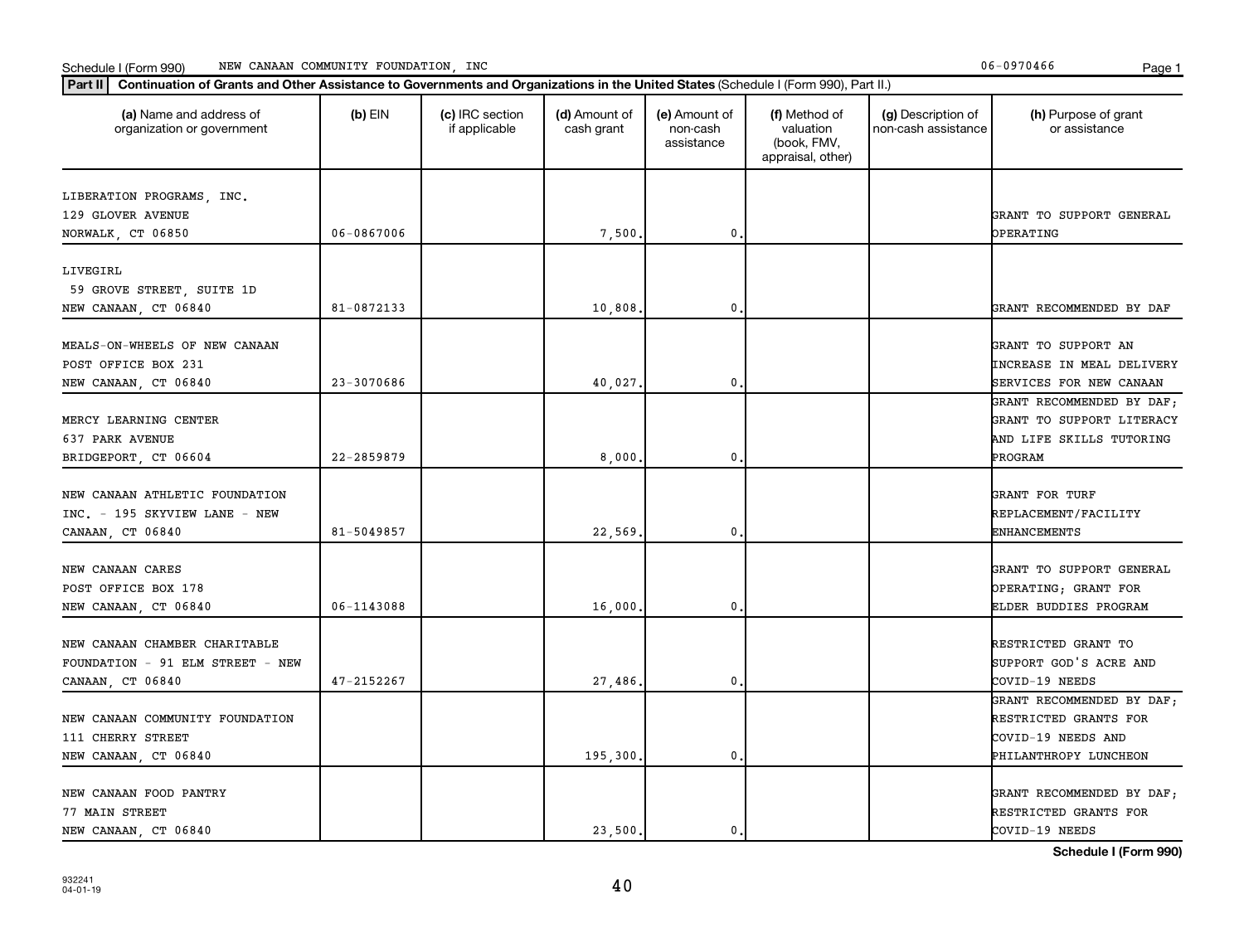# Schedule I (Form 990) MEW CANAAN COMMUNITY FOUNDATION, INC **Page 1** Account 2008 1

| (a) Name and address of<br>organization or government                                     | $(b)$ EIN      | (c) IRC section<br>if applicable | (d) Amount of<br>cash grant | (e) Amount of<br>non-cash<br>assistance | (f) Method of<br>valuation<br>(book, FMV,<br>appraisal, other) | (g) Description of<br>non-cash assistance | (h) Purpose of grant<br>or assistance                                      |
|-------------------------------------------------------------------------------------------|----------------|----------------------------------|-----------------------------|-----------------------------------------|----------------------------------------------------------------|-------------------------------------------|----------------------------------------------------------------------------|
| NEW CANAAN LAND TRUST<br>PO BOX 425                                                       |                |                                  |                             |                                         |                                                                |                                           | GRANT RECOMMENDED BY DAF;<br>RESTRICTED GRANT TO<br>SUPPORT THE SUMMER     |
| NEW CANAAN, CT 06840                                                                      | 06-6098244     |                                  | 30,275.                     | $\mathbf 0$                             |                                                                |                                           | STEWARDS PROGRAM                                                           |
| NEW CANAAN LIBRARY<br>151 MAIN STREET                                                     |                |                                  |                             |                                         |                                                                |                                           |                                                                            |
| NEW CANAAN, CT 06840                                                                      | 06-0646764     |                                  | 15,500.                     | 0                                       |                                                                |                                           | GRANT RECOMMENDED BY DAF                                                   |
| NEW CANAAN MOUNTED TROOP<br>22 CARTER STREET                                              |                |                                  |                             |                                         |                                                                |                                           | GRANT TO SUPPORT THE<br>SUPER TROOPERS AND<br>ADAPTIVE RIDING              |
| NEW CANAAN, CT 06840                                                                      | $06 - 0726610$ |                                  | 5,000,                      | $\mathbf 0$                             |                                                                |                                           | THERAPEUTIC PROGRAMS                                                       |
| NEW CANAAN MUSEUM & HISTORICAL<br>SOCIETY - 33 OENOKE RIDGE ROAD -                        |                |                                  |                             |                                         |                                                                |                                           |                                                                            |
| NEW CANAAN, CT 06840                                                                      |                |                                  | 5,300,                      | $\mathbf 0$                             |                                                                |                                           | GRANT RECOMMENDED BY DAF<br>GRANT RECOMMENDED BY DAF;                      |
| NEW CANAAN NATURE CENTER<br>144 OENOKE RIDGE                                              |                |                                  |                             |                                         |                                                                |                                           | RESTRICTED GRANT TO<br>SUPPORT PLANET NEW                                  |
| NEW CANAAN, CT 06840                                                                      | $06 - 0775150$ |                                  | 17,805,                     | $\mathbf 0$                             |                                                                |                                           | CANAAN'S REUSABLE BAGS                                                     |
| NEW CANAAN PARENT SUPPORT GROUP<br>C/O NCCF - 111 CHERRY STREET - NEW<br>CANAAN, CT 06840 |                |                                  | 7,500                       | 0                                       |                                                                |                                           | GRANT TO SUPPORT GENERAL<br>OPERATING                                      |
| NEW CANAAN VOLUNTEER AMBULANCE<br>CORPS - 172 SOUTH AVENUE - NEW<br>CANAAN, CT 06840      | 23-7300265     |                                  | 16, 250.                    | 0.                                      |                                                                |                                           | GRANT RECOMMENDED BY DAF;<br>RESTRICTED GRANT FOR<br>COVID-19 NEEDS        |
| NEW CANAAN YMCA<br>564 SOUTH AVENUE                                                       |                |                                  |                             |                                         |                                                                |                                           | GRANT TO SUPPORT A NURSE<br>FOR THE CAMP Y-KI SUMMER                       |
| NEW CANAAN, CT 06840                                                                      |                |                                  | 8,750.                      | $\mathbf 0$                             |                                                                |                                           | PROGRAM                                                                    |
| NEW COVENANT CENTER<br>174 RICHMOND HILL AVENUE<br>STAMFORD CT 06902                      | 53-0196617     |                                  | 36.000.                     | $\mathbf{0}$ .                          |                                                                |                                           | GRANT TO SUPPORT GENERAL<br>OPERATING; RESTRICTED<br>GRANT FOR COVID NEEDS |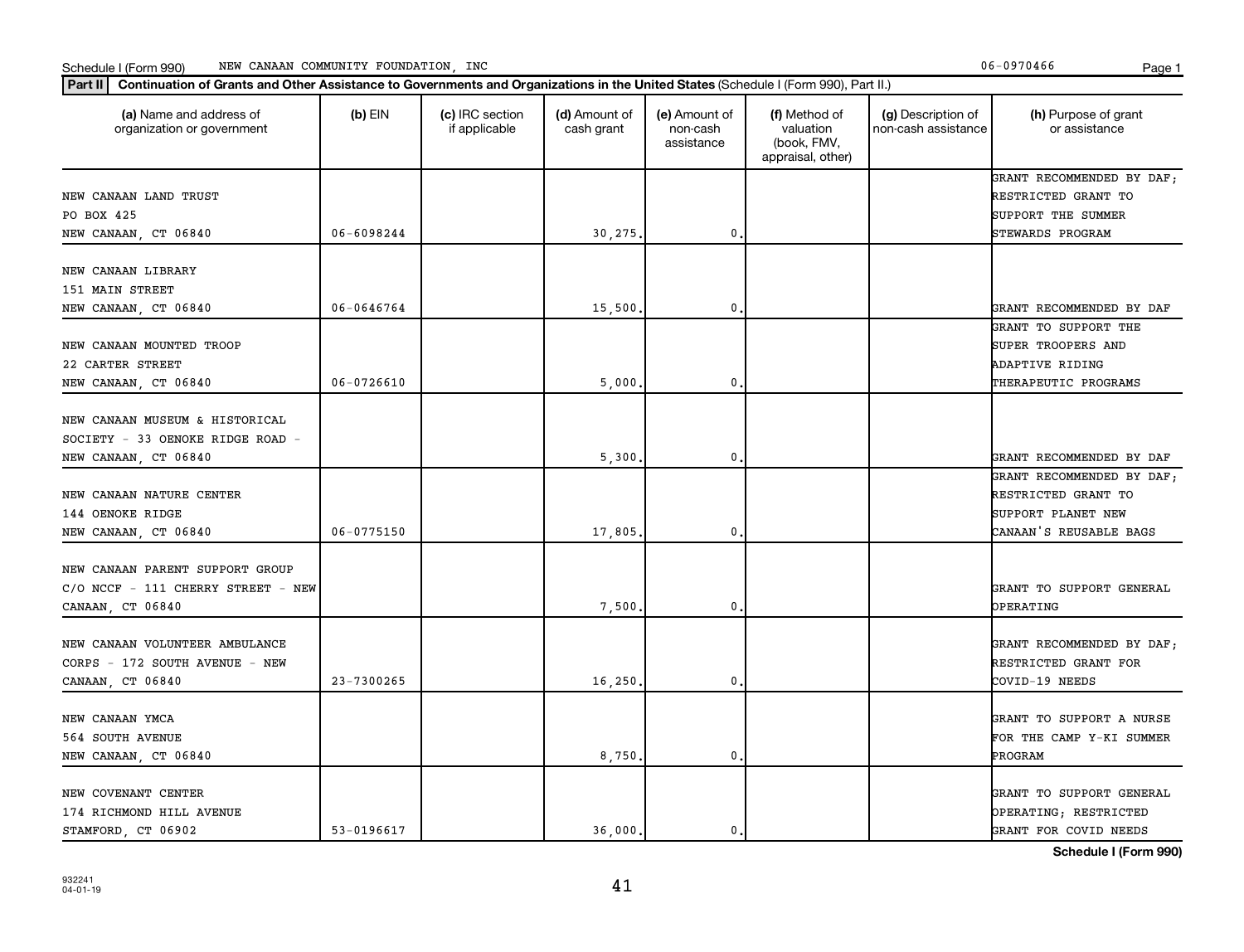# Schedule I (Form 990) MEW CANAAN COMMUNITY FOUNDATION, INC **Page 1** Account 2008 1

| (a) Name and address of<br>organization or government                                | $(b)$ EIN      | (c) IRC section<br>if applicable | (d) Amount of<br>cash grant | (e) Amount of<br>non-cash<br>assistance | (f) Method of<br>valuation<br>(book, FMV,<br>appraisal, other) | (g) Description of<br>non-cash assistance | (h) Purpose of grant<br>or assistance                        |
|--------------------------------------------------------------------------------------|----------------|----------------------------------|-----------------------------|-----------------------------------------|----------------------------------------------------------------|-------------------------------------------|--------------------------------------------------------------|
| NEW ENGLAND SCIENCE AND SAILING                                                      |                |                                  |                             |                                         |                                                                |                                           |                                                              |
| FOUNDATION (NESS) - P.O. BOX 733 -                                                   |                |                                  |                             |                                         |                                                                |                                           | UNRESTRICTED GRANT, AS                                       |
| STONINGTON, CT 06378                                                                 | 30-0245251     |                                  | 10,000.                     | 0                                       |                                                                |                                           | RECOMMENED BY A DONOR                                        |
|                                                                                      |                |                                  |                             |                                         |                                                                |                                           | GRANT TO SUPPORT THE                                         |
| NORWALK COMMUNITY COLLEGE                                                            |                |                                  |                             |                                         |                                                                |                                           | SUMMER BRIDGE MATH                                           |
| FOUNDATION, INC. - 188 RICHARDS                                                      |                |                                  |                             |                                         |                                                                |                                           | INTENSIVE PROGRAM; GRANT                                     |
| AVENUE - NORWALK, CT 06854                                                           | $06 - 6080293$ |                                  | 6,000                       | 0                                       |                                                                |                                           | TO 2020-21 NCC                                               |
|                                                                                      |                |                                  |                             |                                         |                                                                |                                           | RESTRICTED GRANT                                             |
| NORWALK HOSPITAL ASSOCIATION                                                         |                |                                  |                             |                                         |                                                                |                                           | RECOMMENDED BY DAF;                                          |
| 34 MAPLE STREET                                                                      |                |                                  |                             |                                         |                                                                |                                           | RESTRICTED GRANT FOR                                         |
| NORWALK, CT 06856                                                                    |                |                                  | 30,000,                     | $\mathbf{0}$                            |                                                                |                                           | COVID NEEDS                                                  |
| NORWALK HOUSING FOUNDATION<br>24 1/2 MONROE STREET, P.O. BOX 50<br>NORWALK, CT 06854 | 06-0962362     |                                  | 10,000                      | 0                                       |                                                                |                                           | UNRESTRICTED GRANT, AS<br>RECOMMENDED BY DONOR               |
| NORWALK/NAGAROTE SISTER CITY<br>PROJECT INC - P.O. BOX 382 -                         |                |                                  |                             |                                         |                                                                |                                           |                                                              |
| NORWALK, CT 06852                                                                    | 22-2989386     |                                  | 18,400                      | 0                                       |                                                                |                                           | GRANT RECOMMENDED BY DAF                                     |
|                                                                                      |                |                                  |                             |                                         |                                                                |                                           | GRANT TO SUPPORT CASE                                        |
| OPEN DOOR SHELTER                                                                    |                |                                  |                             |                                         |                                                                |                                           | MANAGEMENT SERVICES;                                         |
| 4 MERRITT STREET                                                                     |                |                                  |                             |                                         |                                                                |                                           | RESTRICTED GRANT FOR                                         |
| NORWALK, CT 06854                                                                    | 22-2536909     |                                  | 24,350                      | 0                                       |                                                                |                                           | COVID NEEDS                                                  |
| PACIFIC HOUSE<br>POST OFFICE BOX 1252<br>STAMFORD, CT 06902                          | 06-1144355     |                                  | 13,350,                     | $\mathbf{0}$                            |                                                                |                                           | GRANT TO SUPPORT THE<br>EMERGENCY SHELTER'S MEALS<br>PROGRAM |
|                                                                                      |                |                                  |                             |                                         |                                                                |                                           | RESTRICTED GRANT FOR                                         |
| <b>PERSON-TO-PERSON</b>                                                              |                |                                  |                             |                                         |                                                                |                                           | COVID-19 NEEDS; GRANT TO                                     |
| 1864 POST ROAD                                                                       |                |                                  |                             |                                         |                                                                |                                           | SUPPORT THE MOBILE FOOD                                      |
| DARIEN, CT 06820                                                                     | 06-1422248     |                                  | 59,000                      | $\mathbf{0}$                            |                                                                |                                           | PANTRY                                                       |
|                                                                                      |                |                                  |                             |                                         |                                                                |                                           | GRANT TO SUPPORT FREE                                        |
| PRO BONO PARTNERSHIP                                                                 |                |                                  |                             |                                         |                                                                |                                           | LEGAL SERVICES FOR                                           |
| 237 MAMARONECK AVENUE, SUITE 300                                                     |                |                                  |                             |                                         |                                                                |                                           | NONPROFITS SERVING                                           |
| WHITE PLAINS, NY 10605                                                               | $06 - 1264823$ |                                  | 5.000.                      | $\mathbf{0}$                            |                                                                |                                           | FAIRFIELD COUNTY                                             |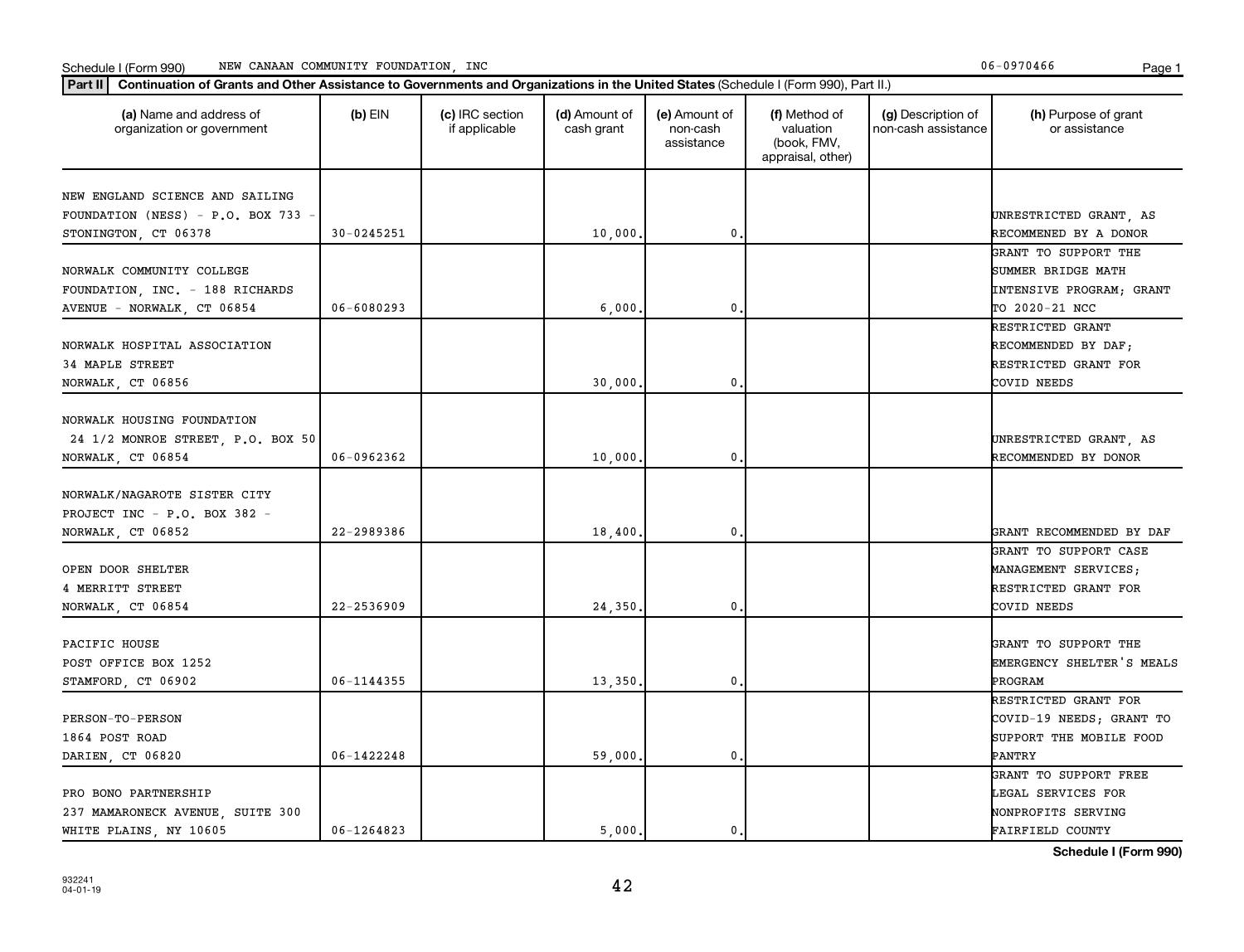## **Part III Continuation of Grants and Other Assistance to Governments and Organizations in the United States (Schi<br>
Part III Continuation of Grants and Other Assistance to Governments and Organizations in the United State** Schedule I (Form 990) MEW CANAAN COMMUNITY FOUNDATION, INC **Page 1** Account 2008 1

| Continuation of Grants and Other Assistance to Governments and Organizations in the United States (Schedule I (Form 990), Part II.)<br>Part II |                |                                  |                             |                                         |                                                                |                                           |                                                                                |
|------------------------------------------------------------------------------------------------------------------------------------------------|----------------|----------------------------------|-----------------------------|-----------------------------------------|----------------------------------------------------------------|-------------------------------------------|--------------------------------------------------------------------------------|
| (a) Name and address of<br>organization or government                                                                                          | $(b)$ EIN      | (c) IRC section<br>if applicable | (d) Amount of<br>cash grant | (e) Amount of<br>non-cash<br>assistance | (f) Method of<br>valuation<br>(book, FMV,<br>appraisal, other) | (g) Description of<br>non-cash assistance | (h) Purpose of grant<br>or assistance                                          |
| PROSPECTS, OPPORTUNITY, AND<br>ENRICHMENT - 25 PROSPECT STREET -<br>RIDGEFIELD, CT 06877                                                       | 49-1904997     |                                  | 10,000.                     | 0                                       |                                                                |                                           | GRANT TO SUPPORT<br>PROSPECTOR THEATER, AS<br>RECOMMENED BY A DONOR            |
| QUINNIPIAC UNIVERSITY<br>BURSAR'S OFFICE AB-BRS<br>HAMDEN, CT 06518                                                                            | $06 - 0646701$ |                                  | 5,000.                      | 0                                       |                                                                |                                           | SCHOLARSHIP                                                                    |
| ROGER WILLIAMS UNIVERSITY<br>1 OLD FERRY ROAD<br>BRISTOL, RI 02809                                                                             | 05-0277222     |                                  | 6,000.                      | 0                                       |                                                                |                                           | SCHOLARSHIP                                                                    |
| SACRED HEART UNIVERSITY<br>5151 PARK AVENUE<br>FAIRFIELD, CT 06825                                                                             | 06-0776644     |                                  | 6,000,                      | 0                                       |                                                                |                                           | SCHOLARSHIP                                                                    |
| SAINT JOSEPH PARENTING CENTER<br>90 FAIRFIELD AVENUE<br>STAMFORD, CT 06902                                                                     | $27 - 0490589$ |                                  | 20,000.                     | 0                                       |                                                                |                                           | RESTRICTED GRANT<br>RECOMMENDED BY DAF;<br>RESTRICTED GRANT FOR<br>COVID NEEDS |
| SCHOOLHOUSE APARTMENTS<br>156 SOUTH AVENUE<br>NEW CANAAN, CT 06840                                                                             | 22-3035438     |                                  | 10,000.                     | 0                                       |                                                                |                                           | GRANT TO SUPPORT HEALTH<br>AND WELLNESS PROGRAMS                               |
| SHEPHERDS INC.<br>P.O. BOX 1756<br>DARIEN, CT 06820                                                                                            | 31-1724639     |                                  | 10,000.                     | 0                                       |                                                                |                                           | GRANT RECOMMENDED BY DAF                                                       |
| SILVERMINE GUILD ARTS CENTER<br>1037 SILVERMINE ROAD<br>NEW CANAAN, CT 06840                                                                   | $06 - 0674168$ |                                  | 6,000.                      | 0                                       |                                                                |                                           | GRANT TO SUPPORT GENERAL<br>OPERATING                                          |
| SOUTHERN CONNECTICUT STATE<br>UNIVERSITY - BURSAR'S OFFICE - NEW<br>HAVEN CT 06515                                                             |                |                                  | 5.000.                      | $\mathbf 0$ .                           |                                                                |                                           | <b>SCHOLARSHIP</b>                                                             |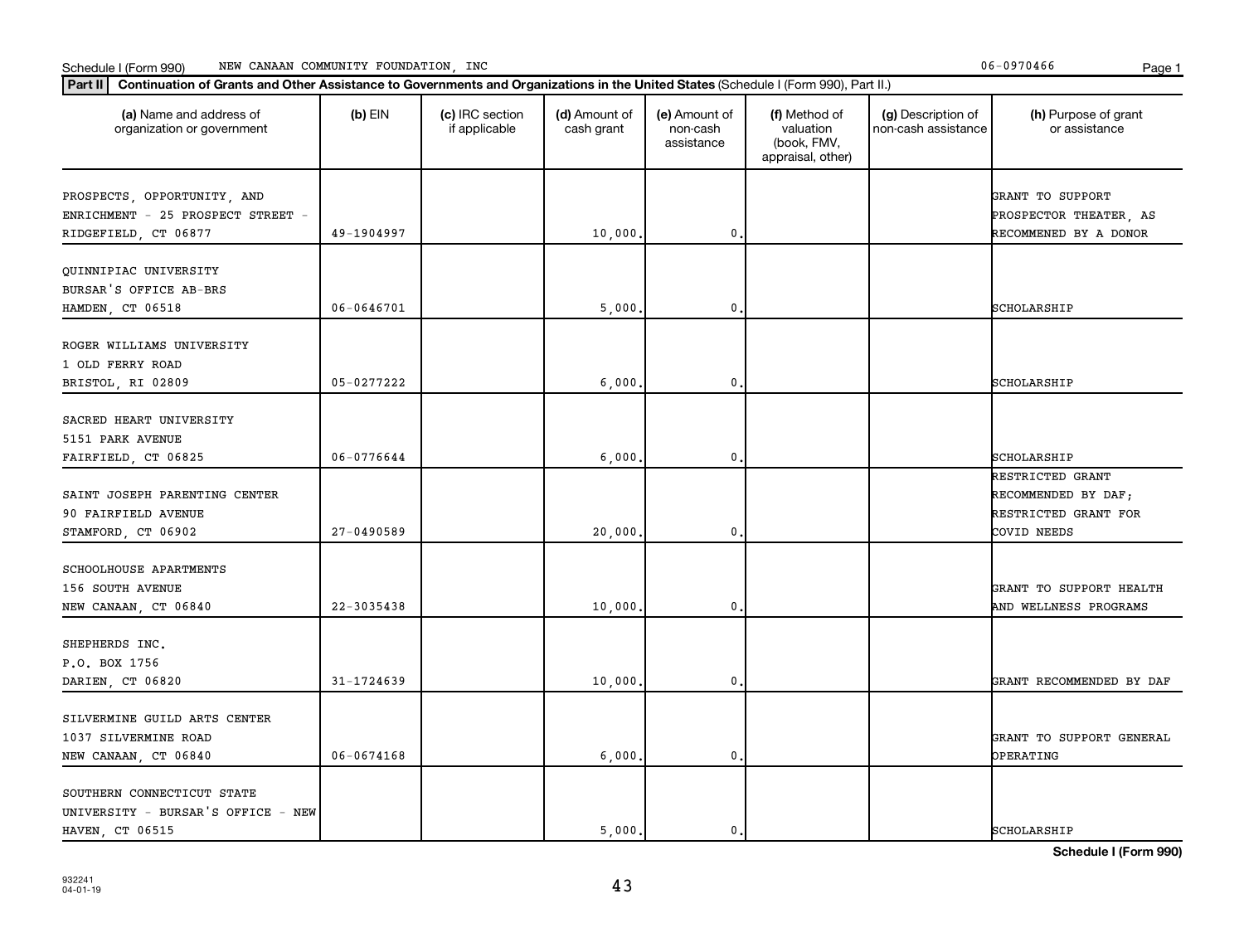# Schedule I (Form 990) MEW CANAAN COMMUNITY FOUNDATION, INC **Page 1** Account 2008 1

| Continuation of Grants and Other Assistance to Governments and Organizations in the United States (Schedule I (Form 990), Part II.)<br>Part II |            |                                  |                             |                                         |                                                                |                                           |                                                                                                   |
|------------------------------------------------------------------------------------------------------------------------------------------------|------------|----------------------------------|-----------------------------|-----------------------------------------|----------------------------------------------------------------|-------------------------------------------|---------------------------------------------------------------------------------------------------|
| (a) Name and address of<br>organization or government                                                                                          | $(b)$ EIN  | (c) IRC section<br>if applicable | (d) Amount of<br>cash grant | (e) Amount of<br>non-cash<br>assistance | (f) Method of<br>valuation<br>(book, FMV,<br>appraisal, other) | (g) Description of<br>non-cash assistance | (h) Purpose of grant<br>or assistance                                                             |
| ST. MICHAEL'S LUTHERAN CHURCH<br>5 OENOKE RIDGE<br>NEW CANAAN, CT 06840                                                                        |            |                                  | 24,000.                     | 0                                       |                                                                |                                           | GRANT RECOMMENDED BY DAF                                                                          |
| STAMFORD HOSPITAL<br>P.O. BOX 120048<br>STAMFORD, CT 06912                                                                                     | 06-0646917 |                                  | 21,000.                     | 0                                       |                                                                |                                           | RESTRICTED GRANT FOR<br>COVID-19 NEEDS                                                            |
| STAR, INC., LIGHTING THE WAY<br>182 WOLFPIT AVE<br>NORWALK, CT 06851                                                                           | 06-0726489 |                                  | 19,120.                     | 0                                       |                                                                |                                           | GRANT TO SUPPORT THE<br>BIRTH TO THREE EARLY<br>INTERVENTION PROGRAM;<br>GRANT RECOMMENDED BY DAF |
| STAYING PUT IN NEW CANAAN<br>POST OFFICE BOX 484<br>NEW CANAAN, CT 06840                                                                       | 20-8465004 |                                  | 5,500.                      | 0                                       |                                                                |                                           | GRANT RECOMMENDED BY DAF                                                                          |
| STEPPING STONES MUSEUM FOR<br>CHILDREN - 303 WEST AVENUE -<br>NORWALK, CT 06850                                                                | 22-3199269 |                                  | 5,000                       | 0                                       |                                                                |                                           | GRANT RECOMMENDED BY DAF;<br>GRANT TO SUPPORT<br>MUTT-I-GREES PROGRAM IN<br>NC                    |
| SUMMER THEATRE OF NEW CANAAN<br>70 PINE STREET<br>NEW CANAAN, CT 06840                                                                         | 20-0936471 |                                  | 15,000                      | 0                                       |                                                                |                                           | GRANT TO SUPPORT THE<br>REPLACEMENT OF WIRELESS<br>SOUND EQUIPMENT                                |
| SUNODIA PRAYER COUNSELING (FINDING<br>HOME INSTITUTE) - 15 N. THOMPSON<br>STREET - RICHMOND, VA 23221                                          | 27-3629894 |                                  | 5,000                       | 0                                       |                                                                |                                           | GRANT RECOMMENDED BY DAF                                                                          |
| THE CONGREGATIONAL CHURCH OF NEW<br>CANAAN - 23 PARK STREET - NEW<br>CANAAN, CT 06840                                                          |            |                                  | 25,500.                     | 0                                       |                                                                |                                           | GRANT RECOMMENDED BY DAF                                                                          |
| THE EXCHANGE CLUB CENTER FOR THE<br>PREVENTION OF CHILD ABUSE OF S CT<br>- 141 FRANKLIN STREET - STAMFORD,<br>CT 06901                         | 06-1398440 |                                  | 10,000.                     | $\mathbf 0$ .                           |                                                                |                                           | GRANT TO SUPPORT THE HELP<br>FOR KIDS PROGRAM                                                     |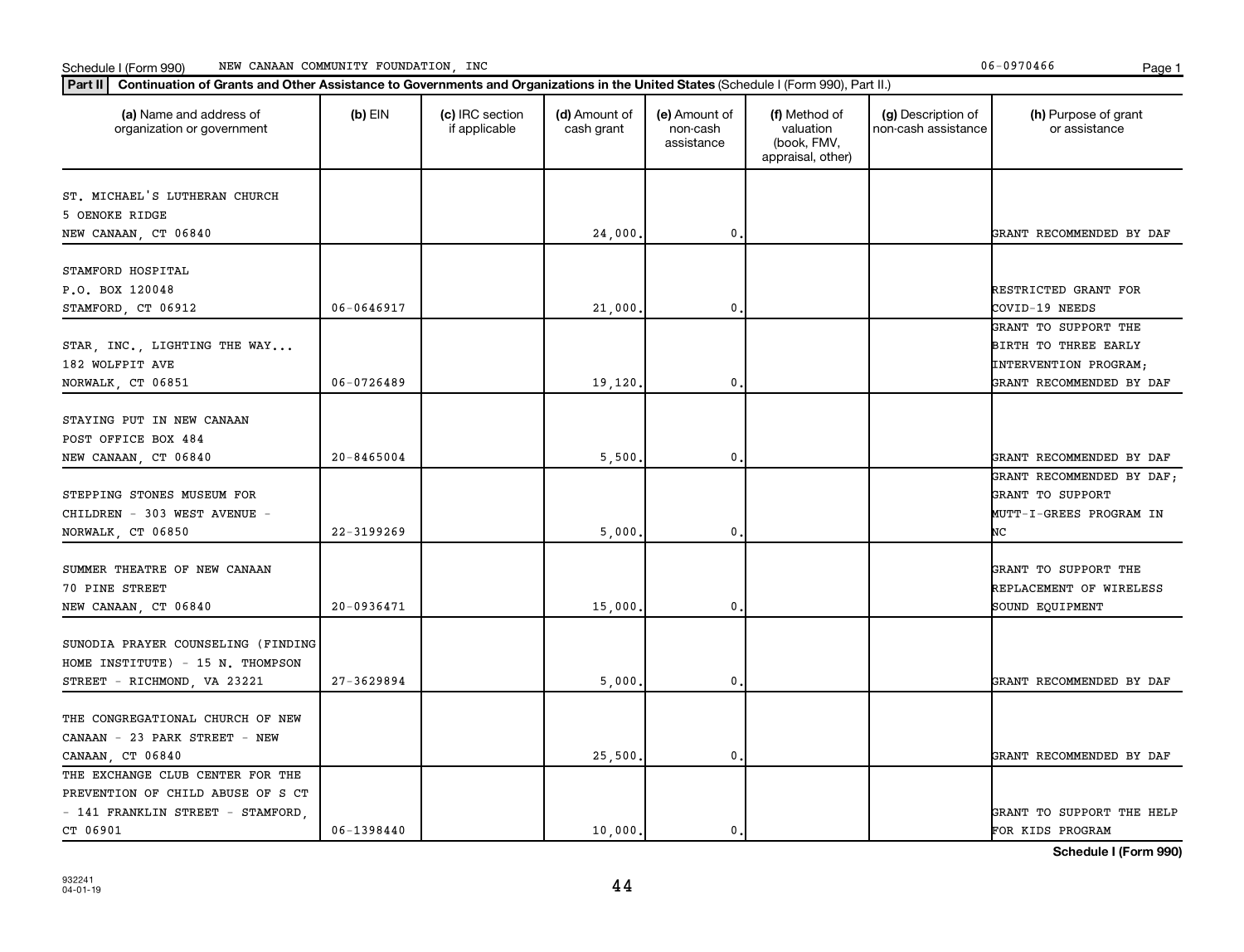# Schedule I (Form 990) MEW CANAAN COMMUNITY FOUNDATION, INC **Page 1** Account 2008 1

| (a) Name and address of<br>organization or government | $(b)$ EIN  | (c) IRC section<br>if applicable | (d) Amount of<br>cash grant | (e) Amount of<br>non-cash<br>assistance | (f) Method of<br>valuation<br>(book, FMV,<br>appraisal, other) | (g) Description of<br>non-cash assistance | (h) Purpose of grant<br>or assistance |
|-------------------------------------------------------|------------|----------------------------------|-----------------------------|-----------------------------------------|----------------------------------------------------------------|-------------------------------------------|---------------------------------------|
| THE INNER-CITY FOUNDATION                             |            |                                  |                             |                                         |                                                                |                                           |                                       |
| 238 JEWETT AVENUE                                     |            |                                  |                             |                                         |                                                                |                                           |                                       |
| BRIDGEPORT, CT 06606                                  | 06-1318337 |                                  | 5,000,                      | $\mathbf 0$ .                           |                                                                |                                           | GRANT RECOMMENDED BY DAF              |
|                                                       |            |                                  |                             |                                         |                                                                |                                           |                                       |
| THE NEW SCHOOL                                        |            |                                  |                             |                                         |                                                                |                                           |                                       |
| 66 WEST 12TH STREET                                   |            |                                  |                             |                                         |                                                                |                                           |                                       |
| NEW YORK, NY 10011                                    | 13-3297197 |                                  | 7,000                       | 0                                       |                                                                |                                           | SCHOLARSHIP                           |
|                                                       |            |                                  |                             |                                         |                                                                |                                           |                                       |
| THE ROWAN CENTER                                      |            |                                  |                             |                                         |                                                                |                                           | GRANT TO SUPPORT GENERAL              |
| 733 SUMMER STREET, SUITE 503                          |            |                                  |                             |                                         |                                                                |                                           | OPERATTION OF THE                     |
| STAMFORD, CT 06901                                    | 06-1037583 |                                  | 7,500.                      | $\mathbf 0$ .                           |                                                                |                                           | CENTER'S MISSION                      |
| THROWN STONE THEATRE COMPANY                          |            |                                  |                             |                                         |                                                                |                                           |                                       |
| PO BOX 731                                            |            |                                  |                             |                                         |                                                                |                                           | UNRESTRICTED GRANT, AS                |
| RIDGEFIELD, CT 06877                                  | 81-1683094 |                                  | 10,000.                     | $\mathbf 0$                             |                                                                |                                           | RECOMMENED BY A DONOR                 |
|                                                       |            |                                  |                             |                                         |                                                                |                                           |                                       |
| TOURETTE SYNDROME ASSOCIATION                         |            |                                  |                             |                                         |                                                                |                                           |                                       |
| 42-40 BELL BOULEVARD                                  |            |                                  |                             |                                         |                                                                |                                           |                                       |
| BAYSIDE, NY 11361                                     | 23-7191992 |                                  | 20,500,                     | 0.                                      |                                                                |                                           | GRANT RECOMMENDED BY DAF              |
|                                                       |            |                                  |                             |                                         |                                                                |                                           | GRANT FOR CARRIAGE BARN               |
| TREETOPS CHAMBER MUSIC SOCIETY                        |            |                                  |                             |                                         |                                                                |                                           | RENTAL; GRANT TO SUPPORT              |
| P.O. BOX 113172                                       |            |                                  |                             |                                         |                                                                |                                           | CONCERTS AT CARRIAGE BARN             |
| STAMFORD, CT 06911                                    | 20-4519702 |                                  | 7,100,                      | 0                                       |                                                                |                                           | ART CENTER                            |
|                                                       |            |                                  |                             |                                         |                                                                |                                           |                                       |
| UNIVERSITY OF BRIDGEPORT                              |            |                                  |                             |                                         |                                                                |                                           |                                       |
| STUDENT FINANCIAL SERVICES                            |            |                                  |                             |                                         |                                                                |                                           |                                       |
| BRIDGEPORT, CT 06604                                  | 06-0646936 |                                  | 5,000,                      | 0.                                      |                                                                |                                           | SCHOLARSHIP                           |
| UNIVERSITY OF CONNECTICUT                             |            |                                  |                             |                                         |                                                                |                                           |                                       |
| OFFICE OF THE BURSAR, UNIT 4100                       |            |                                  |                             |                                         |                                                                |                                           |                                       |
| STORRS, CT 06269                                      | 06-6070722 |                                  | 26,925.                     | $\mathbf 0$                             |                                                                |                                           | SCHOLARSHIP                           |
|                                                       |            |                                  |                             |                                         |                                                                |                                           |                                       |
| URBAN HOPE, INC.                                      |            |                                  |                             |                                         |                                                                |                                           |                                       |
| P.O. BOX 23171                                        |            |                                  |                             |                                         |                                                                |                                           |                                       |
| RICHMOND, VA 23223                                    | 54-1997025 |                                  | 8.000.                      | $\mathbf{0}$ .                          |                                                                |                                           | GRANT RECOMMENDED BY DAF              |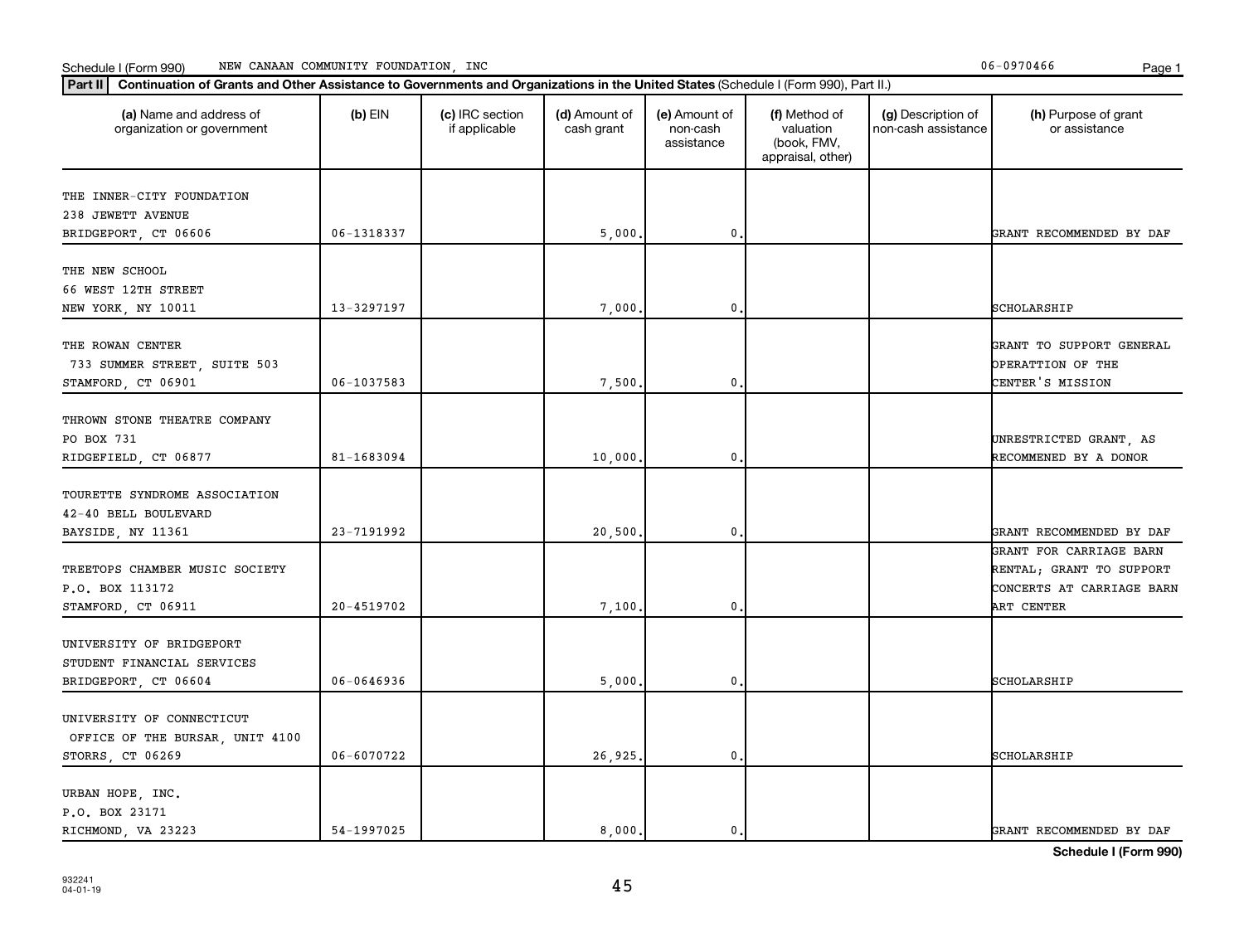| (a) Name and address of<br>organization or government                                             | $(b)$ EIN                | (c) IRC section<br>if applicable | (d) Amount of<br>cash grant | (e) Amount of<br>non-cash<br>assistance | (f) Method of<br>valuation<br>(book, FMV,<br>appraisal, other) | (g) Description of<br>non-cash assistance | (h) Purpose of grant<br>or assistance                                                         |
|---------------------------------------------------------------------------------------------------|--------------------------|----------------------------------|-----------------------------|-----------------------------------------|----------------------------------------------------------------|-------------------------------------------|-----------------------------------------------------------------------------------------------|
| VIRGINIA TECH<br>STUDENT SVCS BLDG, SUITE 150                                                     |                          |                                  |                             |                                         |                                                                |                                           |                                                                                               |
| BLACKSBURG, VA 24061                                                                              | 54-0721690               |                                  | 5,250.                      | 0                                       |                                                                |                                           | SCHOLARSHIP                                                                                   |
| VISITING NURSE & HOSPICE OF<br>FAIRFIELD COUNTY - 22 DANBURY ROAD<br>- WILTON, CT 06897           | $06 - 1062903$           |                                  | 34,500.                     | $\mathbf 0$                             |                                                                |                                           | GRANT RECOMMENDED BY DAF;<br>RESTRICTED GRANT FROM<br>COVID-19 RESPONSE FUND                  |
| VOICES OF SEPTEMBER 11TH<br>80 MAIN STREET                                                        |                          |                                  |                             |                                         |                                                                |                                           | GRANT RECOMMENDED BY DAF;<br>GRANT TO SUPPORT THE<br><b>INTERNSHIP PROGRAM FOR</b>            |
| NEW CANAAN, CT 06840<br>WAKE FOREST UNIVERSITY<br>FINANCIAL AID OFFICE<br>WINSTON-SALEM, NC 27199 | 16-1639299<br>56-0532138 |                                  | 8,100.<br>6,000.            | $\mathbf 0$<br>$\mathbf 0$              |                                                                |                                           | NCHS STUDENTS<br>SCHOLARSHIP                                                                  |
| WAVENY LIFECARE NETWORK<br>3 FARM ROAD<br>NEW CANAAN, CT 06840                                    | 06-0859588               |                                  | 56,950.                     | $\mathfrak o$ .                         |                                                                |                                           | GRANT RECOMMENDED BY DAF;<br>RESTRICTED GRANT FOR<br>COVID-19 NEEDS                           |
| WAVENY PARK CONSERVANCY<br>P.O. BOX 944<br>NEW CANAAN, CT 06840                                   | 47-4280308               |                                  | 5,350.                      | 0                                       |                                                                |                                           | GRANT RECOMMENDED BY DAF;<br>GRANT TO SUPPORT FRONT<br>COURTYARD PROJECT OF<br>WAVENY HOUSE   |
| WEST VIRGINIA UNIVERSITY<br>OFFICE OF STUDENT ACCOUNTS<br>MORGANTOWN, WV 26506                    |                          |                                  | 5,000.                      | $\mathbf 0$                             |                                                                |                                           | SCHOLARSHIP                                                                                   |
| WOMEN'S MENTORING NETWORK<br>141 FRANKLIN STREET<br>STAMFORD, CT 06901                            | 06-1470354               |                                  | 5,000.                      | $\mathbf 0$                             |                                                                |                                           | GRANT TO SUPPORT FIRST<br>GENERATION ACHIEVEMENT<br>PROGRAM AND E TO THE 4TH<br>POWER PROGRAM |
|                                                                                                   |                          |                                  |                             |                                         |                                                                |                                           |                                                                                               |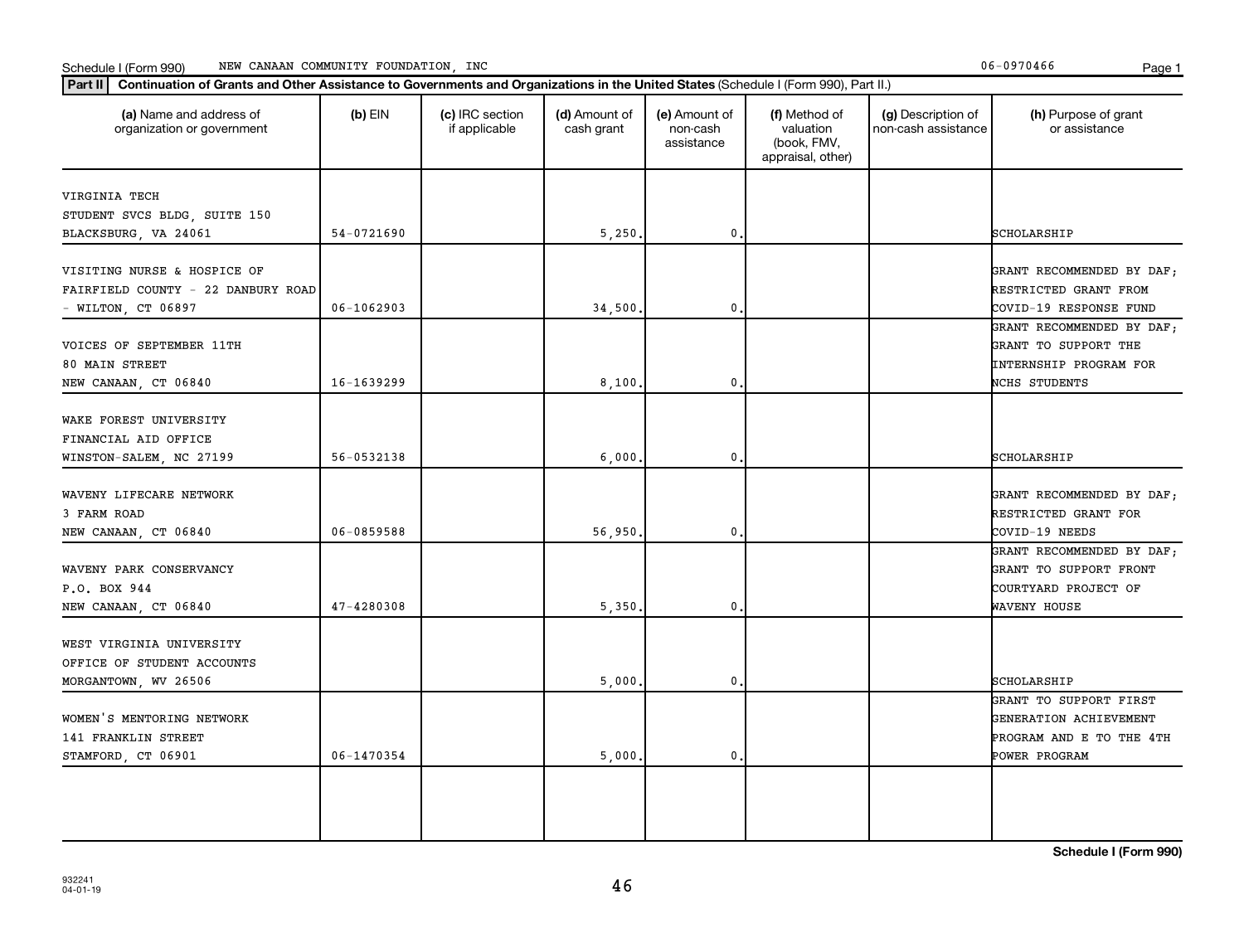**2**

Part III | Grants and Other Assistance to Domestic Individuals. Complete if the organization answered "Yes" on Form 990, Part IV, line 22. Part III can be duplicated if additional space is needed.

| (a) Type of grant or assistance | (b) Number of<br>recipients | (c) Amount of<br>cash grant | $(d)$ Amount of non-<br>cash assistance | (e) Method of valuation<br>(book, FMV, appraisal, other) | (f) Description of noncash assistance |
|---------------------------------|-----------------------------|-----------------------------|-----------------------------------------|----------------------------------------------------------|---------------------------------------|
|                                 |                             |                             |                                         |                                                          |                                       |
| EMERGENCY FINANCIAL ASSISTANCE  | 29                          | 28,391.                     | 0.                                      |                                                          |                                       |
|                                 |                             |                             |                                         |                                                          |                                       |
|                                 |                             |                             |                                         |                                                          |                                       |
|                                 |                             |                             |                                         |                                                          |                                       |
|                                 |                             |                             |                                         |                                                          |                                       |
|                                 |                             |                             |                                         |                                                          |                                       |
|                                 |                             |                             |                                         |                                                          |                                       |
|                                 |                             |                             |                                         |                                                          |                                       |
|                                 |                             |                             |                                         |                                                          |                                       |

Part IV | Supplemental Information. Provide the information required in Part I, line 2; Part III, column (b); and any other additional information.

PART I, LINE 2:

ALL NOT-FOR-PROFIT ORGANIZATIONS THAT RECEIVE DISCRETIONARY GRANT FUNDS

FROM THE NEW CANAAN COMMUNITY FOUNDATION (NCCF) MUST COMPLETE A GRANT

FOLLOW-UP REPORT WHEN THE FUNDS ARE SPENT, OR WITHIN ONE YEAR OF RECEIPT OF

FUNDS, UNLESS AN EXTENSION IS OTHERWISE REQUESTED AND APPROVED. THE REPORT

INCLUDES THE FOLLOWING QUESTIONS:

CAPITAL PROJECT UPDATE

1. WAS THE PROJECT COMPLETED ON TIME AND ON BUDGET?

2. WHAT DIFFERENCE HAS IT MADE TO YOUR ORGANIZATION AND THE PEOPLE YOU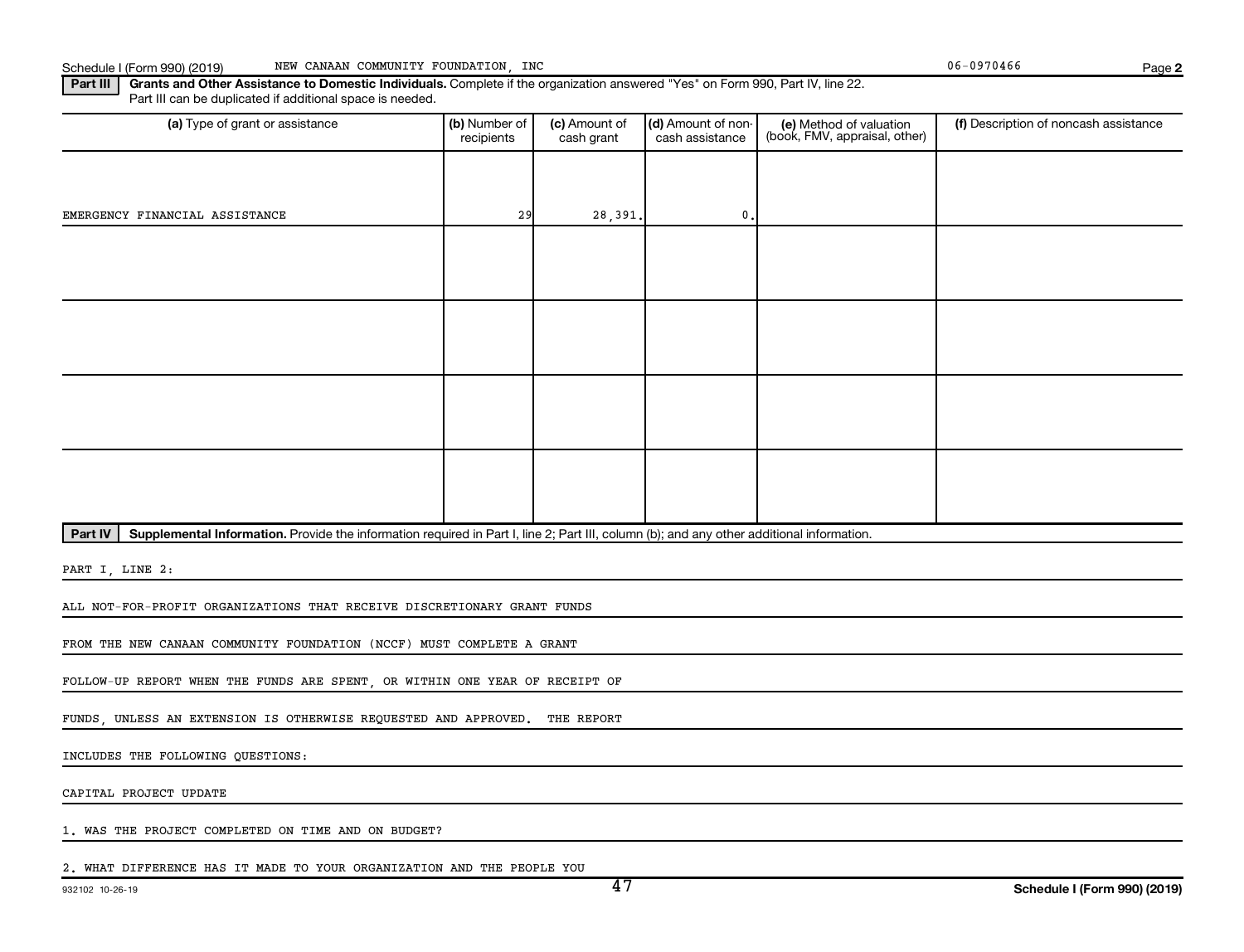**Part IV Supplemental Information**

SERVE?

PROGRAM/PROJECT UPDATE

1. DESCRIBE THE TARGET POPULATION AND WHAT CHANGE THIS PROGRAM/PROJECT HAS

MADE IN THEIR LIVES.

2. PLEASE CITE NUMBER OF PEOPLE THE PROGRAM/PROJECT SERVED AND HOW

FREQUENTLY (MONTHLY, WEEKLY, DAILY).

3. HOW HAS THIS PROGRAM/PROJECT SPECIFICALLY ADDRESSED THE UNDERLYING

CONDITIONS CONTRIBUTING TO YOUR CLIENTS' NEEDS?

GENERAL OPERATING / CAPACITY BUILDING UPDATE

1. PLEASE EXPLAIN HOW YOUR ORGANIZATION BENEFITTED FROM THIS GRANT?

MEASUREMENT UPDATE

1. EXPLAIN HOW YOU MEASURED THE EFFECTIVENESS OF YOUR ACTIVITIES. DESCRIBE

THE CRITERIA YOU USED TO ASSESS THE SUCCESS OF YOUR PROGRAM. WERE THE

RESULTS WHAT YOU EXPECTED TO ACHIEVE?

2. HOW DID YOU TRACK THE RESULTS? PLEASE SHARE ANY APPLICABLE REPORTS.

3. THROUGHOUT THE COURSE OF THE YEAR WHAT STEPS DID YOU TAKE TO ASSESS THE

PROGRESS TOWARD PROGRAM GOALS AND MAKE NECESSARY ADJUSTMENTS?

THE REPORT FORM IS AVAILABLE VIA A LINK ON THE NCCF WEBSITE AND EMAILED TO

GRANTEES PRIOR TO THAT YEAR'S DEADLINE. THIS REQUIREMENT IS CLEARLY

DESCRIBED IN THE DETAILED NCCF GRANT GUIDELINES AS WELL AS IN AWARD

LETTERS. GRANT RECIPIENT FILES ARE AUDITED FOR COMPLETENESS WHEN ANY NEW

GRANT APPLICATION IS RECEIVED, AS WELL AS ON A PERIODIC BASIS, TO ENSURE

COMPLIANCE WITH THIS REQUIREMENT.

932291 04-01-19

**Schedule I (Form 990)**

48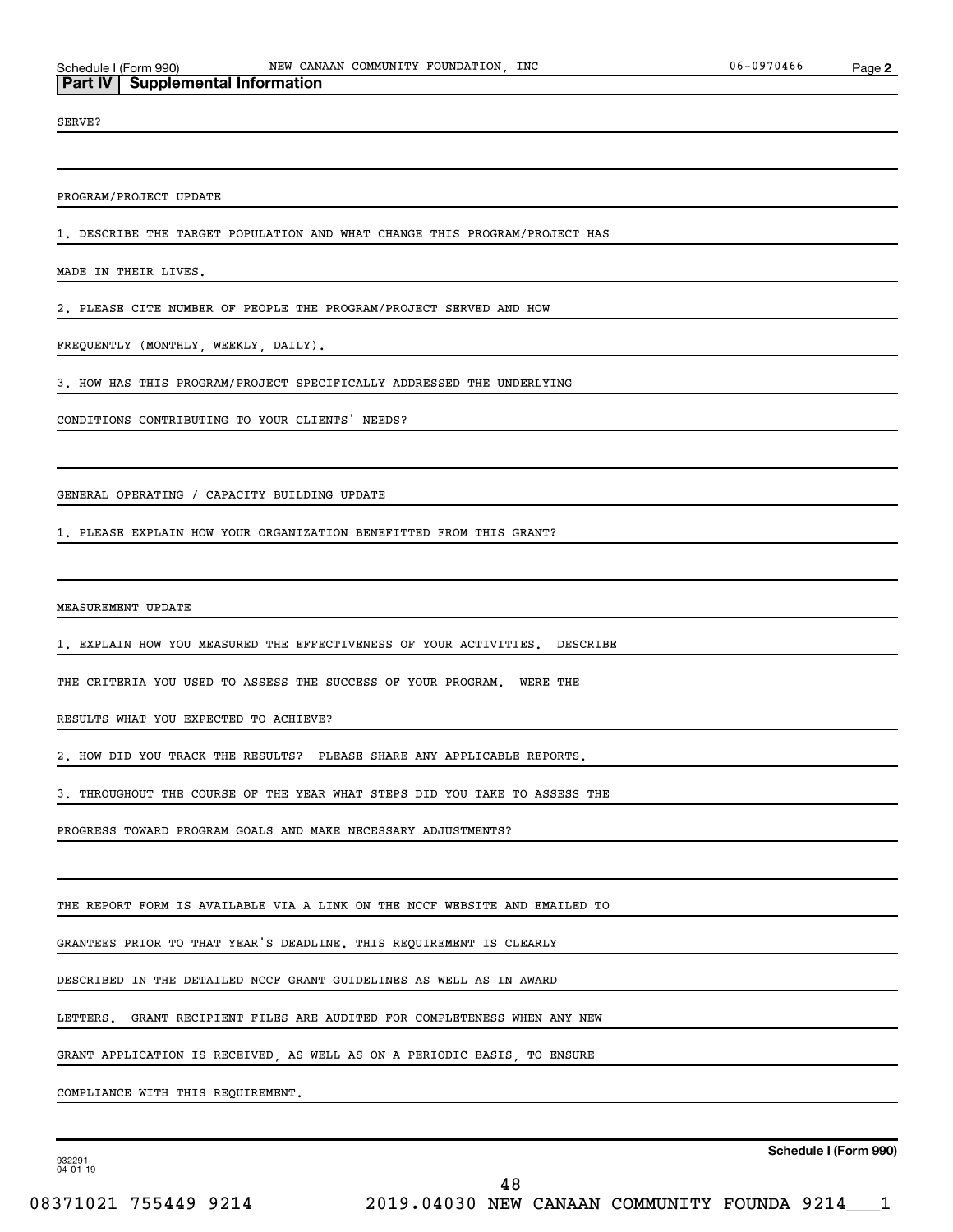# **Part IV Supplemental Information**

IN ADDITION, THE PRESIDENT & CEO COMMUNICATES REGULARLY WITH FUNDED

ORGANIZATIONS THROUGHOUT THE YEAR TO ENSURE THAT GRANT DOLLARS ARE SPENT AS

INTENDED. AS NECESSARY, SHE REPORTS TO THE BOARD OF DIRECTORS IF THERE ARE

ANY UNEXPECTED CHANGES IN THE GRANT EXPENDITURES OR PROGRESS WITH THE

FUNDED PROGRAM.

PART II, LINE 1, COLUMN (H):

NAME OF ORGANIZATION OR GOVERNMENT: DOMESTIC VIOLENCE CRISIS CENTER

(H) PURPOSE OF GRANT OR ASSISTANCE: GRANT TO SUPPORT COURT, LEGAL, AND

SUSTAINABILITYCT SERVICES; RESTRICTED GRANT FOR COVID

NAME OF ORGANIZATION OR GOVERNMENT:

NORWALK COMMUNITY COLLEGE FOUNDATION, INC.

(H) PURPOSE OF GRANT OR ASSISTANCE: GRANT TO SUPPORT THE SUMMER BRIDGE

MATH INTENSIVE PROGRAM; GRANT TO 2020-21 NCC SCHOLARSHIP

**Schedule I (Form 990)**

932291 04-01-19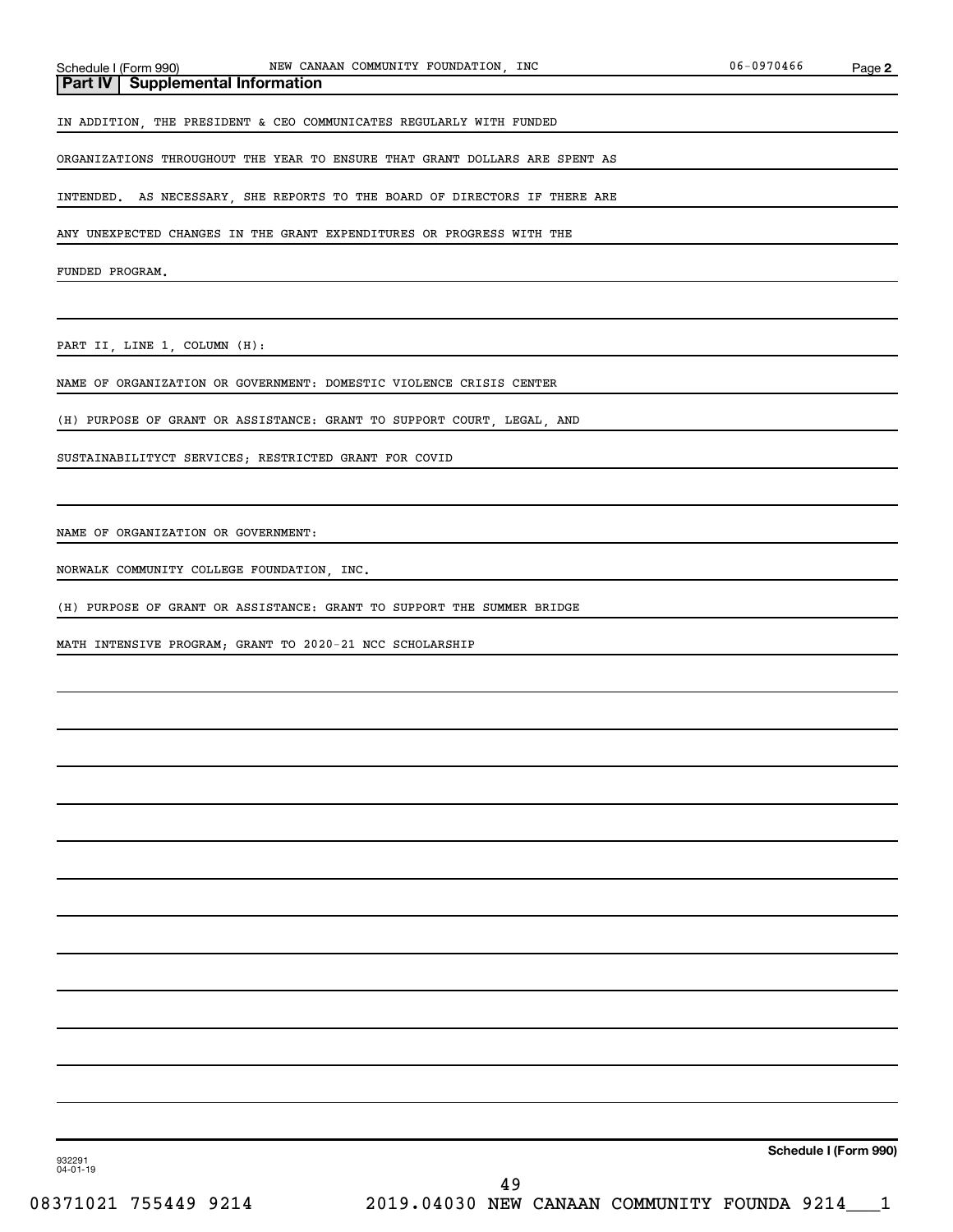**(Form 990 or 990-EZ)**

Department of the Treasury Internal Revenue Service

Name of the organization

**Complete to provide information for responses to specific questions on Form 990 or 990-EZ or to provide any additional information. | Attach to Form 990 or 990-EZ.** SCHEDULE O **Supplemental Information to Form 990 or 990-EZ** 2019<br>(Form 990 or 990-EZ)

**| Go to www.irs.gov/Form990 for the latest information.**

**Open to Public Inspection**

OMB No. 1545-0047

**Employer identification number** NEW CANAAN COMMUNITY FOUNDATION, INC 06-0970466

FORM 990, PART I, LINE 1, DESCRIPTION OF ORGANIZATION MISSION:

CHARITABLE GIVING.

FORM 990, PART VI, SECTION B, LINE 11B:

THE DRAFT 990 IS REVIEWED BY THE PRESIDENT & CEO BOOKKEEPER AND THE

TREASURER OF THE BOARD OF DIRECTORS, PRIOR TO APPROVAL. THE FINAL 990 IS

PRESENTED TO THE AUDIT COMMITTEE BY THE TREASURER. THE 990 IS SUBSEQUENTLY

DISTRIBUTED TO THE ENTIRE BOARD OF DIRECTORS WITH SENSITIVE NAMES REDACTED

FROM SCHEDULE B. HIGHLIGHTS OF THE 990 ARE PRESENTED BY THE PRESIDENT &

CEO AND TREASURER AT A REGULAR BOARD MEETING.

FORM 990, PART VI, SECTION B, LINE 12C:

EACH YEAR, THE PRESIDENT & CEO COLLECTS INFORMATION FROM THE CURRENT BOARD

OF DIRECTORS AND ALLOCATIONS VOLUNTEERS ABOUT THEIR INVOLVEMENT AND

LEADERSHIP IN OTHER LOCAL NOT-FOR-PROFIT ORGANIZATIONS. ANY POTENTIAL

CONFLICT OF INTEREST WITH AN ORGANIZATION SEEKING GRANT FUNDS FROM NCCF IS

NOTED, AND A BOARD MEMBER OR ALLOCATIONS VOLUNTEER WILL BE ASKED TO EXCUSE

THEMSELVES FROM DISCUSSIONS OR DECISIONS ABOUT THE APPLICANT IF THERE IS

DETERMINED TO BE A CONFLICT OF INTEREST, SUCH AS SERVING ON THE BOARDS OF

BOTH ORGANIZATIONS.

FORM 990, PART VI, SECTION B, LINE 15:

ANNUAL PERFORMANCE REVIEW IS CONDUCTED BY SEVERAL MEMBERS OF THE BOARD OF

DIRECTORS, UNDER THE DIRECTION OF THE CHAIR OF THE BOARD; INFORMATION IS

REVIEWED ABOUT COMPENSATION OF OTHER NON-PROFIT EMPLOYEES IN THE INDUSTRY

AND THE REGION; THE ENTIRE BOARD APPROVES THE COMPENSATION EXPENSES IN THE

932211 09-06-19 LHA For Paperwork Reduction Act Notice, see the Instructions for Form 990 or 990-EZ. Schedule O (Form 990 or 990-EZ) (2019)

50

08371021 755449 9214 2019.04030 NEW CANAAN COMMUNITY FOUNDA 9214 1